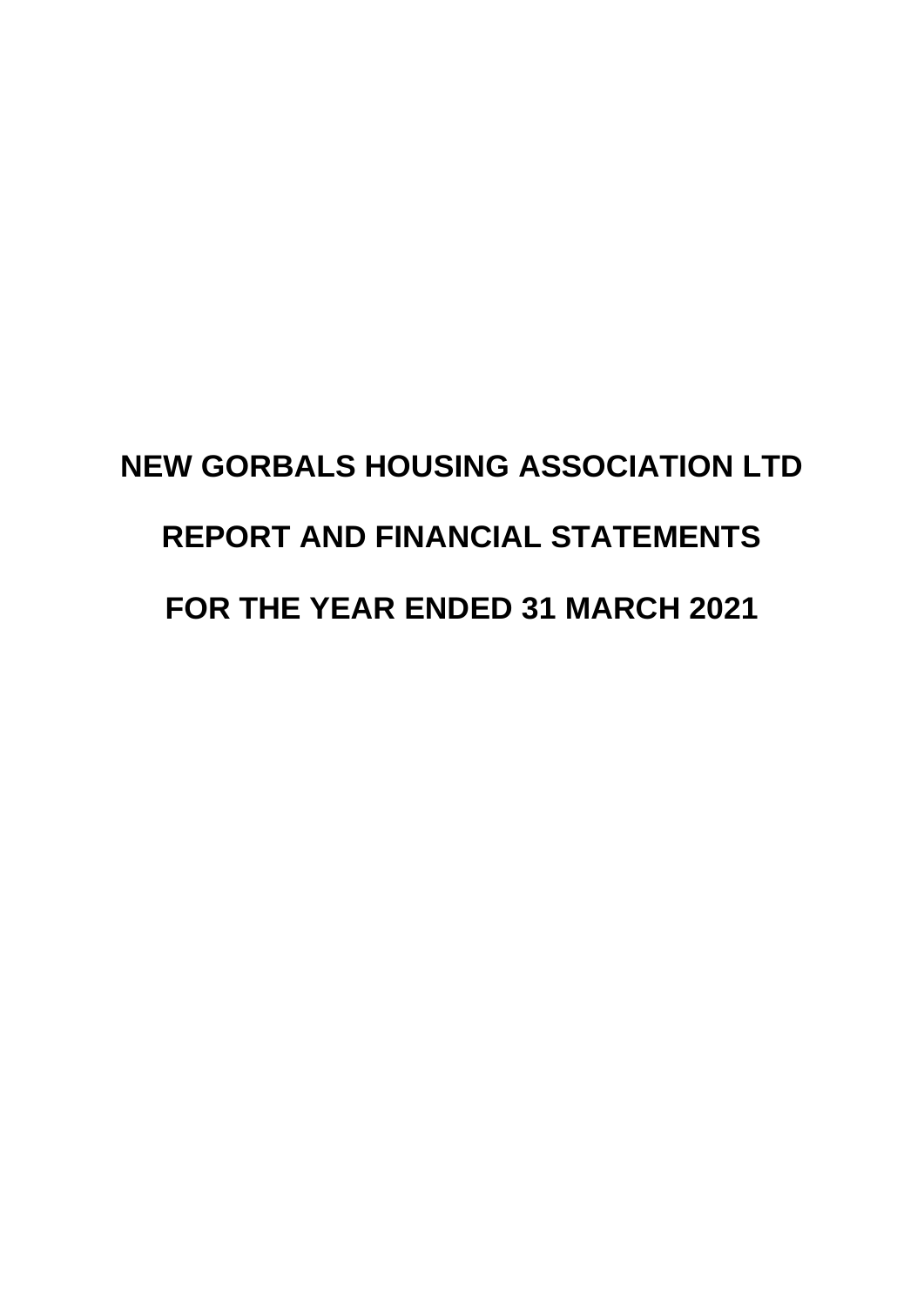# **Contents**

|                                                                   | Page              |
|-------------------------------------------------------------------|-------------------|
| Committee of Management, Executives and Advisers                  | 2                 |
| Report of the Committee of Management                             | $3 - 11$          |
| Statement of Committee of Management's Responsibilities           | $12 \overline{ }$ |
| Committee of Management's Statement of Internal Financial Control | 13                |
| External Auditor's Report on Corporate Governance Matters         | 14                |
| Independent Auditor's Report                                      | $15 - 17$         |
| Statement of Comprehensive Income                                 | 18                |
| <b>Statement of Financial Position</b>                            | 19                |
| Statement of Changes in Equity                                    | 20                |
| <b>Statement of Cashflows</b>                                     | 21                |
| <b>Accounting Policies</b>                                        | $22 - 28$         |
| Notes to the Financial Statements                                 | $29 - 51$         |
| <b>Registration Particulars:</b>                                  |                   |

# **Registration Particulars:** Financial Conduct Authority Co-operative and Community Benefit Societies Act 2014 Registered Number 2309RS Scottish Housing Regulator Housing (Scotland) Act 2010 Registered Number HAL211

Charity Number SC041164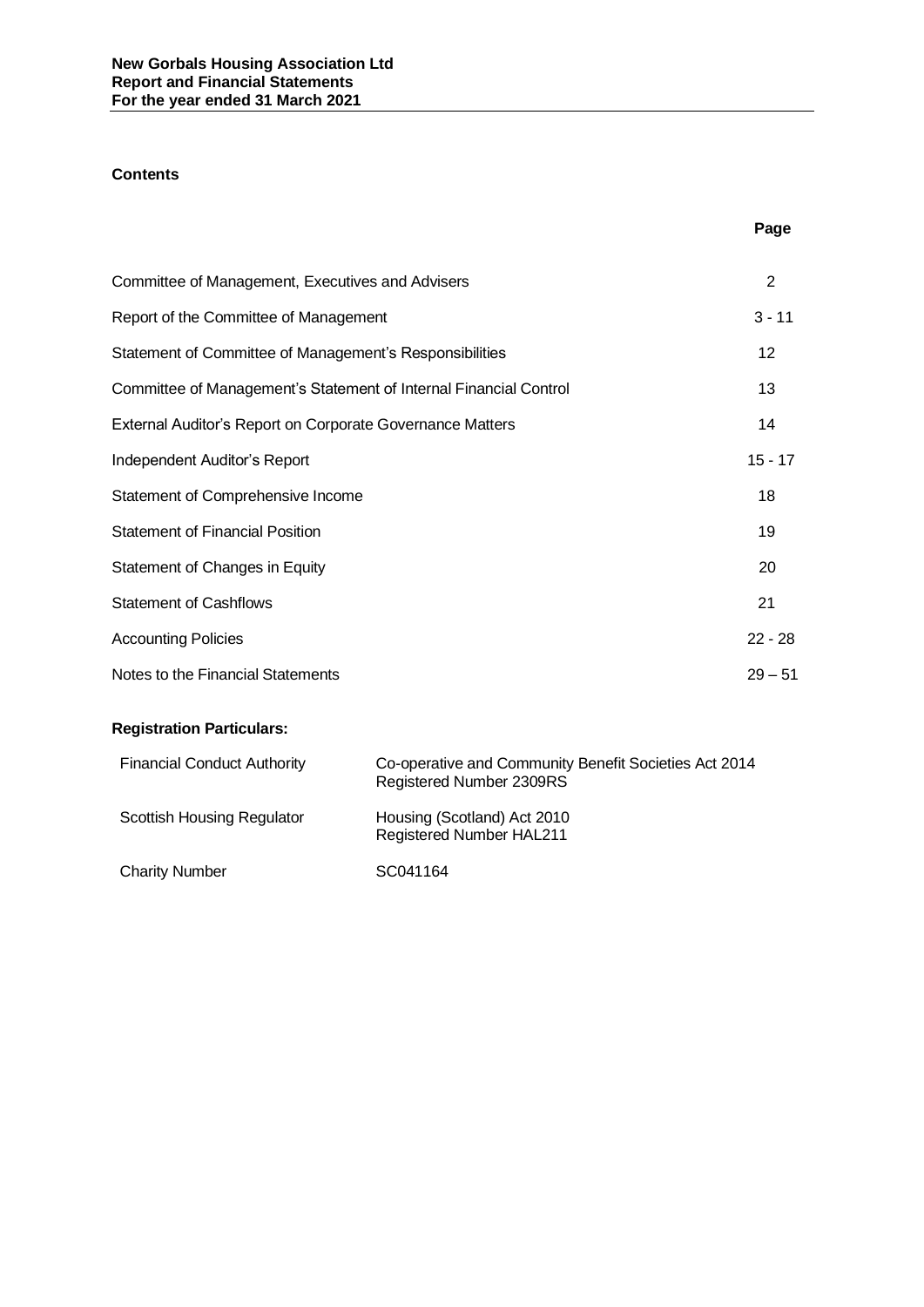# **Committee of Management**

| (Chairperson) | L. Malone                             |
|---------------|---------------------------------------|
| (Secretary)   | J. Miller                             |
| (Vice Chair)  | K. Adams MacKenzie                    |
| (Member)      | E. Peden                              |
| (Member)      | T. Smart                              |
| (Member)      | A. Reilly                             |
| (Member)      | S. Mandaniya                          |
| (Member)      | R. Shannon                            |
| (Member)      | D. Nixon                              |
| (Member)      | I. McCreaddie                         |
| (Member)      | C. Docherty (co-optee)                |
| (Member)      | I. Galloway (co-optee, November 2020) |

# **Executive Officers**

Fraser Stewart – Director Norman Fitzpatrick – Depute Director Mary Reilly – Head of Finance Simon Metcalfe – Head of Development Kirsty Fotheringham – Head of Housing Linda Anderson – Head of Corporate Development

# **Registered Office**

200 Crown Street Glasgow G5 9AY

# **Auditor**

RSM UK Audit LLP Third Floor Centenary House 69 Wellington Street Glasgow G2 6HG

# **Bankers**

Bank of Scotland 167-201 Argyle Street Glasgow G2 8BU

# **Solicitors**

T C Young 7 West George Street Glasgow G2 1BA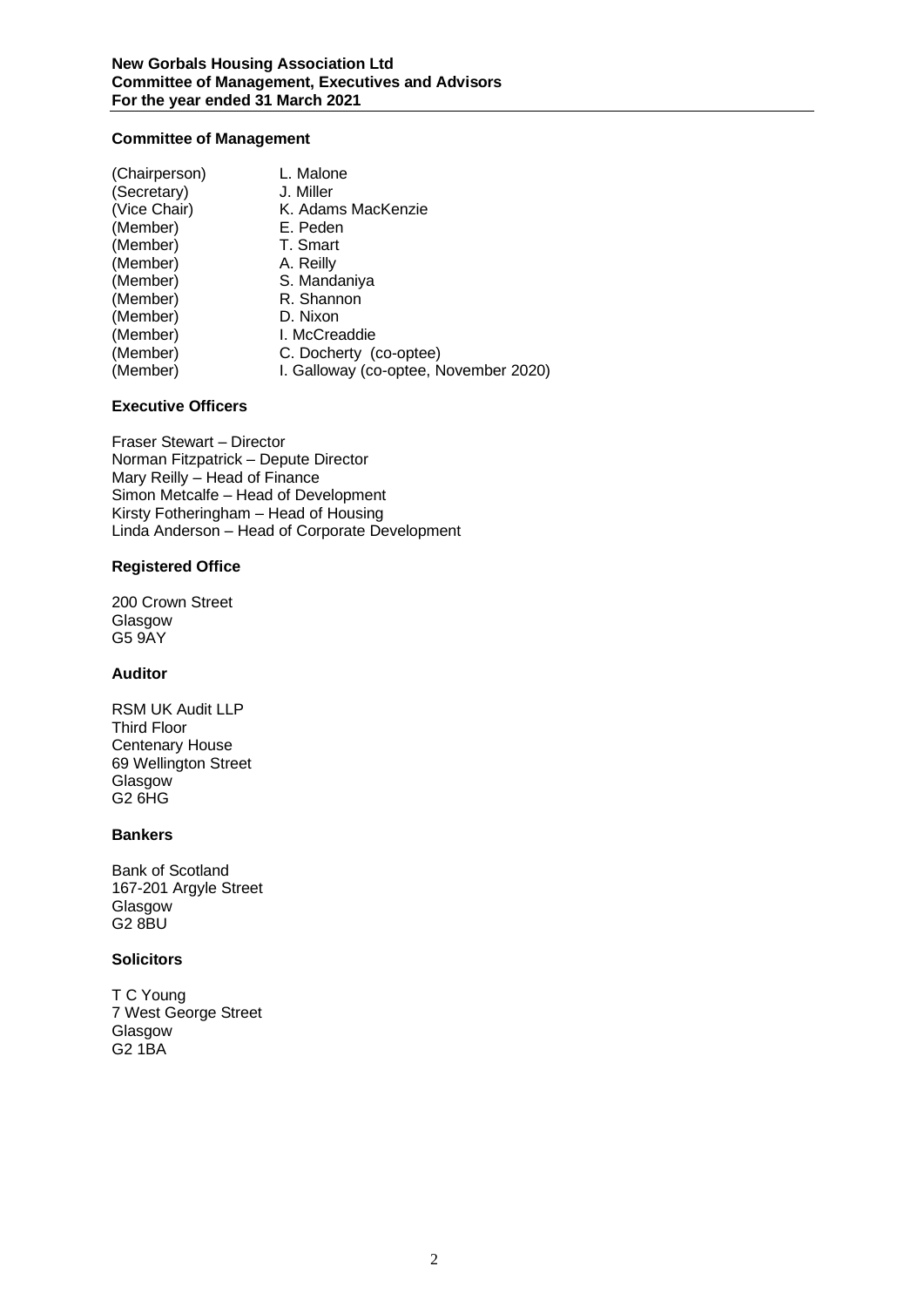The Committee of Management presents their report and audited financial statements for the year ended 31 March 2021.

# **Principal Activities**

The principal activity of the Association is the provision of social housing:

- to improve the quality of the housing and management service for the people of the Gorbals area;
- to consolidate tenant control and involvement in the Association;
- to contribute to meeting the needs of people living in the Gorbals area;
- to provide housing at affordable and sustainable rent levels; and
- to develop through conversion and new buildings other types of housing such as those for older and single people, and for those seeking low cost home ownership.

The Association has a wholly owned subsidiary, New Gorbals Property Management Ltd, the principal activities of which are management of mid-market ranked properties that are owned by the Association.

# **Objectives**

The Association's overall vision and mission is:

- To provide the highest possible quality housing, environment and services to all of our customers
- To maximise our contribution to the overall regeneration of the Gorbals, addressing wherever possible the needs of those in the community who are disadvantaged.

Our core values are based on:

- Being representative of, and accountable to, the local community
- Being open and accessible
- Being fair and equitable, and treating every individual with courtesy and respect
- Being innovative and creative, and working in partnership with others, to achieve the best possible outcomes
- Delivering services which are customer-focused and which provide the best quality possible for our tenants
- Promoting and implementing an approach to our community engagement and development work founded on the strengths and potential of the Gorbals community.

# **Our Achievements**

This year has been a challenging one and the Association has adapted to the changing cycle of restrictions. At the heart of our response to Covid 19 has been the health and wellbeing of our tenants, staff and the wider Gorbals community and further details of our response can be found later in this report.

The Association has undertaken disruptive surveys of cladding at our multi storey properties at 305 and 341 Caledonia Road and concerns were raised on fire safety caused by the method of fixing the panels to the properties. This work had been undertaken by the previous owner of the blocks. With funding support from the Scottish Government and Glasgow City Council the Association will be clearing these properties over the coming 3 years in preparation for demolition. These homes will be replaced with new build properties. All tenants of the affected properties were consulted and voted overwhelmingly in favour of demolition. Rehousing of these tenants has commenced.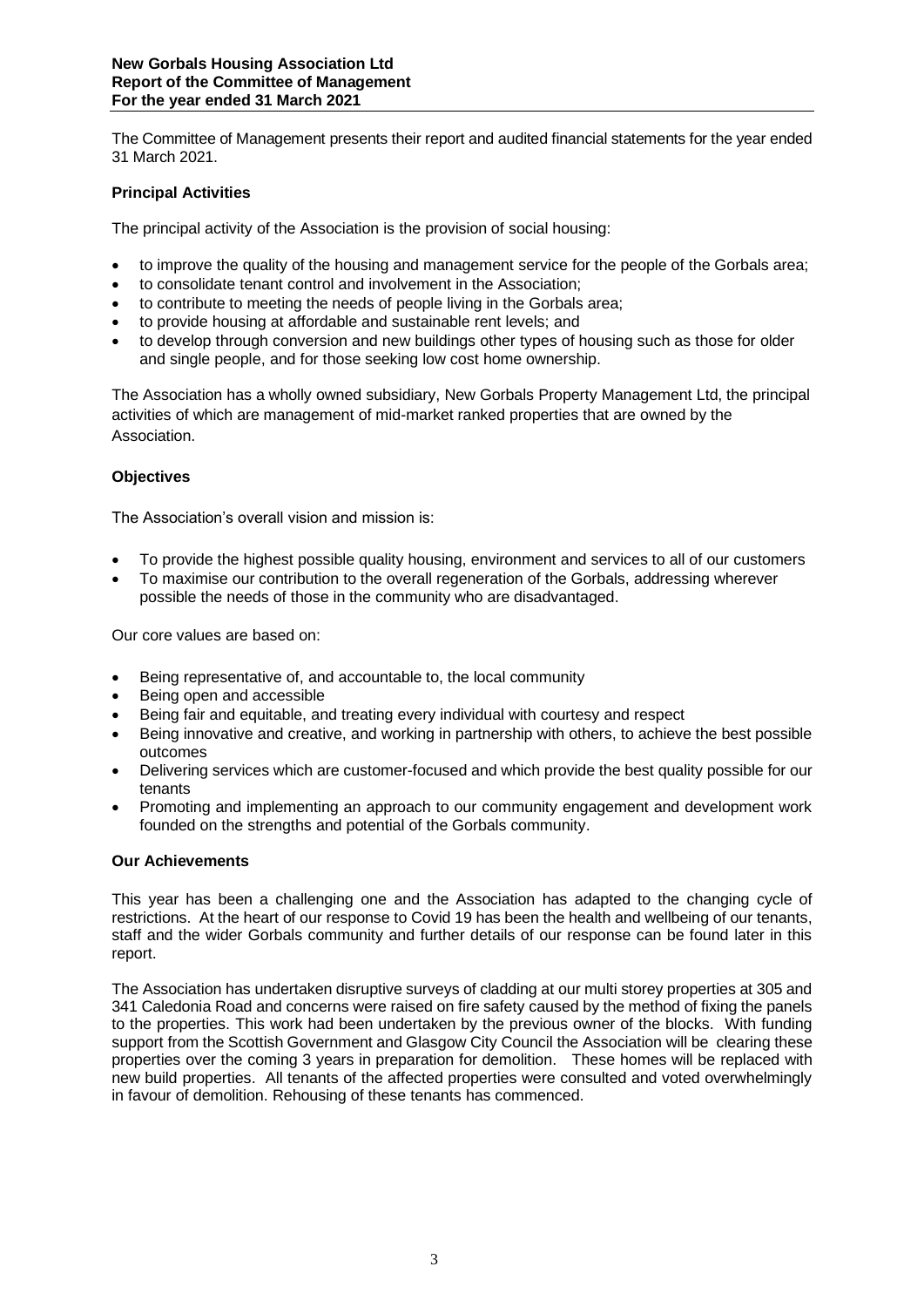#### **New Gorbals Housing Association Ltd Committee of Management Statement of Internal Financial Controls For the year ended 31 March 2021**

The Association commissioned an independent review of our financial plans including the demolition and provision of replacement new build during 2020. We are also working with our consultants on a review of our borrowing strategy in light of additional loans that will be required to finance an enhanced new build programme. These reports will be complete in Autumn 2021.

Tenant arrears increased in the first 2 months of the financial year and the number of tenants receiving Universal Credit also increased. This spike in arrears settled after the first quarter and our gross rent arrears have dropped to 4.97% of total annual rent due, lower than our target of 5.8% and lower than they have been for a number of years.

We have continued to modernise and let properties during the course of the past year. This has been at a slower pace than normal, due to Covid protocols. We continue to modernise properties where required.

The Association ensured that our planned Committee diary remained as Committee approved in March 2020 and by June 2020 we had reinstated our sub-committee structure, all by means of virtual meetings including our AGM in September 2021.

# **Our response to COVID 19**

During the year, staff resources focused on ensuring tenants wellbeing and safety were the core of our operations. We ensured that all gas safety checks were carried out using necessary Covid 19 protocols. We continued to undertake necessary emergency repairs to ensure tenants homes remained safe and we have, as restrictions lifted, restarted our reactive and cyclical repair programme.

It was clear in the early stages of the pandemic that food and fuel poverty was a key priority, closely followed by digital inclusion.

Support provided to tenants and funded by the Association, Scottish Government and Glasgow City Council included:

- 4,240 food parcel deliveries
- 5,960 Social Bite meals
- 3,785 breakfast packs
- £5,000 of vouchers to BAME households
- 230 households supported with fuel costs
- GHEAT support to assist tenants with the fuel suppliers
- 3,000 welfare calls to tenants
- 120 deliveries of prescriptions from pharmacies
- 163 children supported via Cash for Kids and New Gorbals wider action budget, with vouchers to support with essentials.
- 150 families supported at Christmas with Aldi shopping vouchers
- 361 digital devices and connectivity sourced
- Support from Hyperoptic (partner broadband provider) with free broadband to enable home schooling.

As we move through restriction levels, we will continue to seek the necessary funding to support tenants with their needs.

The Association did not increase rents for tenants from 1<sup>st</sup> April 2021.

The Association has received Job Retention grant for staff furloughed during the year. For 2020 to 2021 we received £433,000. The majority of staff furloughed were from our inhouse repairs and landscaping teams. Staff were furloughed on two separate occasions, during lockdown periods.

Staff wellbeing has been a priority and we have supported a number of wellbeing courses and seminars and will continue to do for the medium term. We will survey staff opinions on support, homeworking and our eventual return to the office.

Ongoing support for tenants and staff will continue during the pandemic and beyond.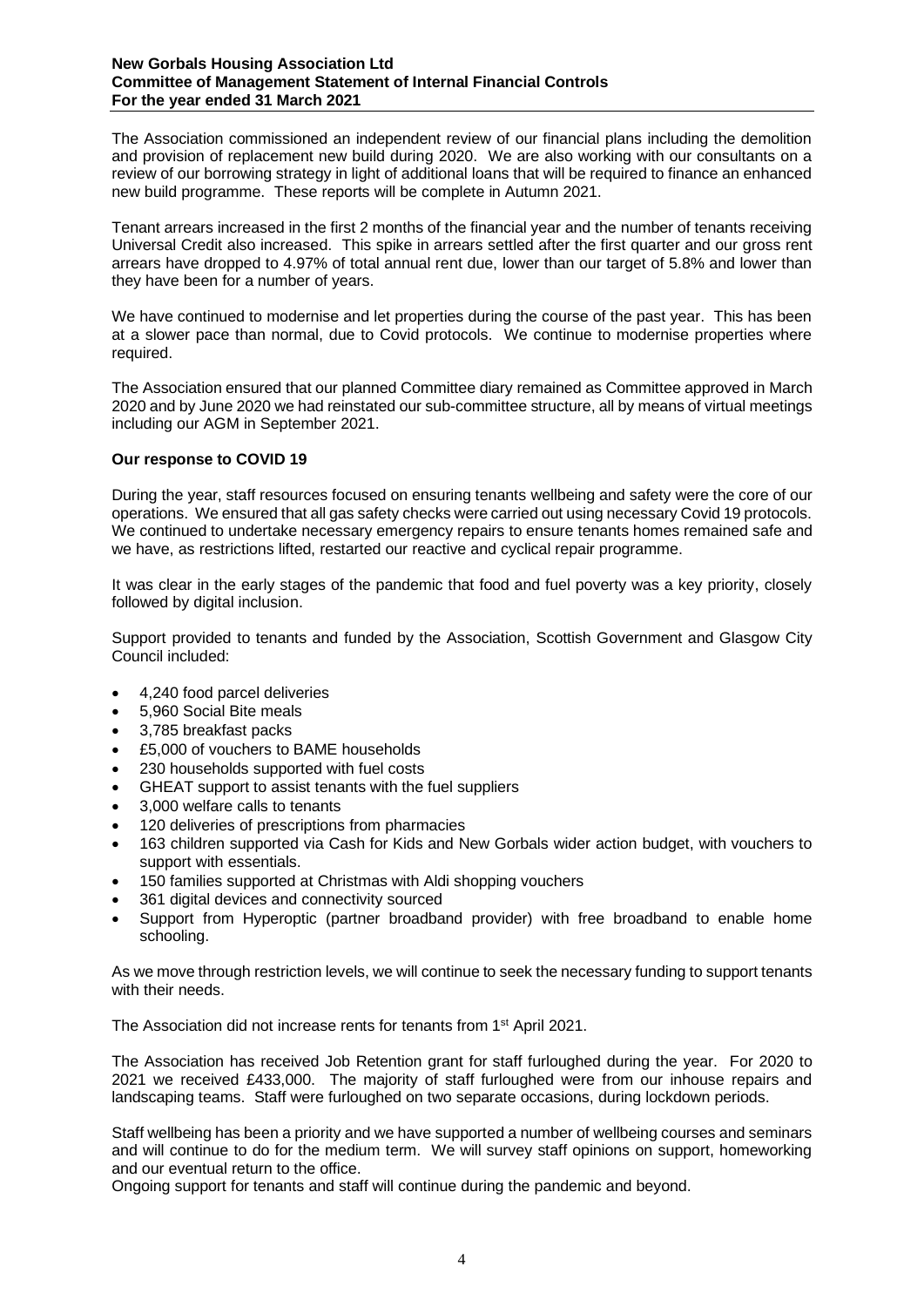# **Investment Activity**

# **New Build**

Our new build plans have changed significantly this year, due to the reprovisioning programme due to demolition of 305 and 341 Caledonia Road. Planning has begun for the rehousing of all tenants within these two multi storey blocks. This will be to new build developments, relets within our existing stock and from stock bought back from owners.

In preparation we purchased 11 complete townhouses from Urban Union and have made a commitment to buy the remainder of the development at Gorbals St in Summer 2021. This will add 63 additional units to assist in the reprovisioning programme.

Construction of 37 units at our Northgate development were slightly delayed by Covid and start delayed by 3 months until June 2020. This development will be complete in Autumn 2021 and will be used for the rehousing of tenants from 305 and 341 Caledonia Road.

# **Stock Investment**

The Association will continue to invest in and upgrade our stock to ensure it retains asset value. When Covid restrictions allowed we continued our programme of modernisation to void stock. This was carried out in consultation with tenants taking all necessary Covid protection measures.

Covid slowed down the pace of this programme and when all restrictions are removed this programme will increase its pace with our plan to have all voids complete by March 2022.

# **Housing Review**

The coronavirus lockdown in March 2020 reduced our housing management service to essential activities. This was mainly rent management and general enquiries. From March to June 2020, we were unable to process and repair empty properties, select and make offers of housing or send out housing application forms. In April, seven members of the team were furloughed and the rest of the team were working from home.

Our estate based staff continued working and ensuring that cleaning and sanitisation in our high-rise flats and communal areas were maintained to an acceptable standard. Staff working from home contacted all vulnerable tenants initially to check on their wellbeing and established a contact list for regular check-ups. All other tenants were then contacted and offered support if needed. The type of support offered ranged from welfare advice, food parcel deliveries, picking up prescriptions from the pharmacy, fuel advice and wellbeing checks.

In May 2020, our gross rent arrears spiked at 6.0%. This was largely due the increase in tenants moving to Universal Credit due to their employment situation changing. We increased our resource working on rent management, bringing staff back from furlough after the summer and continued to have staff working from home. By the year-end, our hard work had paid off and the following performance was achieved.

- 4.97% gross rent arrears against a target of 5.8%
- £573,937 gross arrears against a target of £674,012
- 3.7% non-technical arrears against a target of 4.7%
- £429,650 non-technical arrears against a target of £544,114

At the end of June 2020, we established a core group of staff to return to the office and we were able to restart our allocation of houses. From July to September 2020, we relet 43 properties, which represented approximately 14 properties per month. In response to the request from Glasgow Health and Social Care Partnership (HSCP) to assist with statutorily homeless referrals we agreed to revise our letting targets and concentrate our letting activity to Section 5 Referrals. At the year-end we let 108 properties.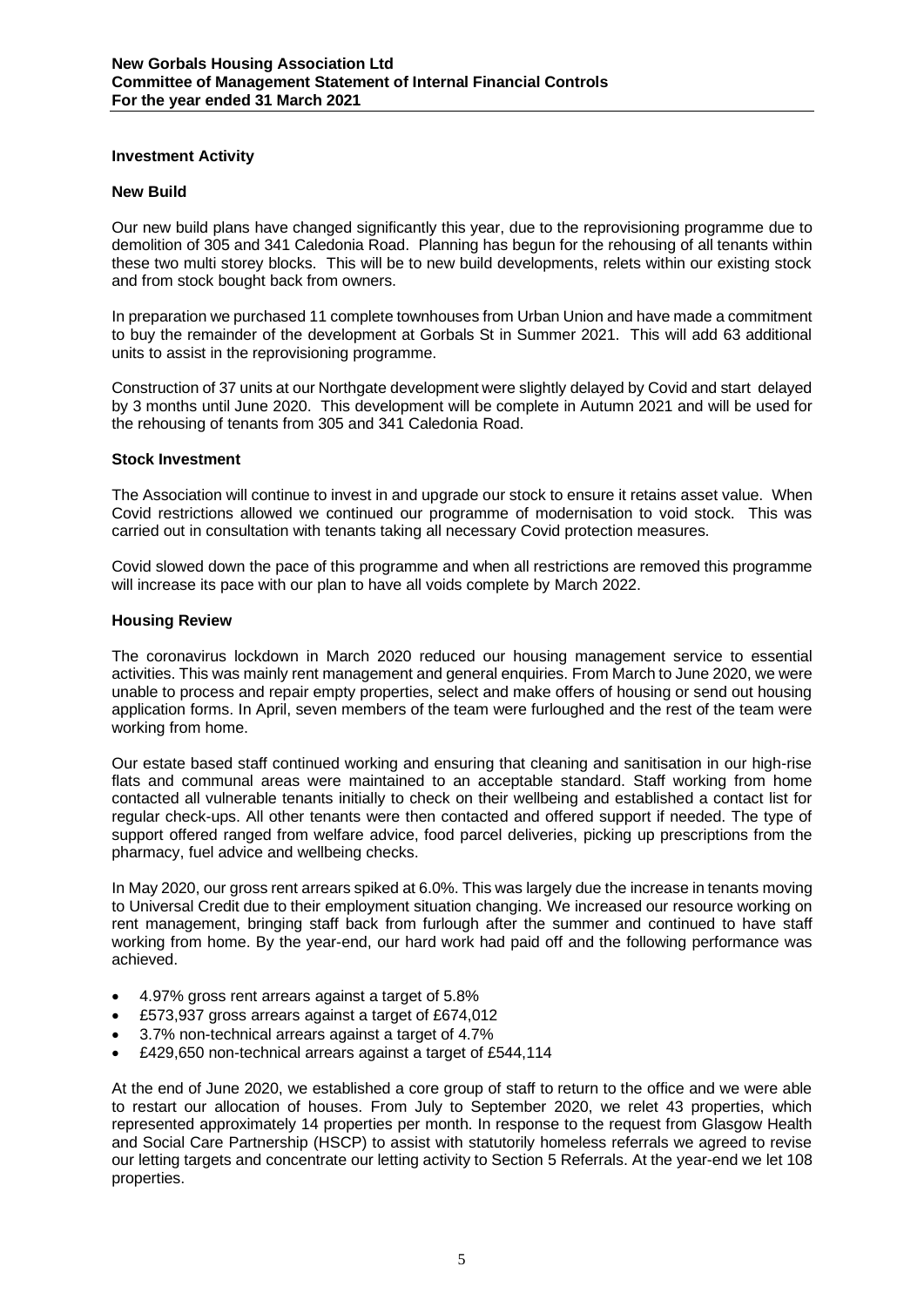#### **New Gorbals Housing Association Ltd Committee of Management Statement of Internal Financial Controls For the year ended 31 March 2021**

In October 2020, in response to the financial hardship being faced by tenants our management committee made the decision not to apply an annual rent increase. Our tenants received this positively.

In November 2020, we consulted the tenants in our high-rise flats in 305 and 341 Caledonia Road over the future of the buildings. Over 230 tenants took part in a telephone survey and our Management Committee considered this feedback when they made the decision in December 2020 to re-house our tenants and demolish the two blocks of flats for safety reasons. The local letting initiative and letting plan for 305 and 341 Caledonia Road was approved in February 2021, which gave a priority to all existing tenants. During February and March 2021, all tenants received a telephone interview and their rehousing preferences were discussed and agreed. Our priority over the next two years will be to find alternative accommodation for our tenants whose homes are being demolished.

We developed and approved our Domestic abuse policy in 2020-2021, in preparation for the changes being introduced by the new legislation and following best practice guidance.

Although the pandemic has affected the way we work and deliver services, our housing services team have adapted, taken on different activities and delivered results in 2020-2021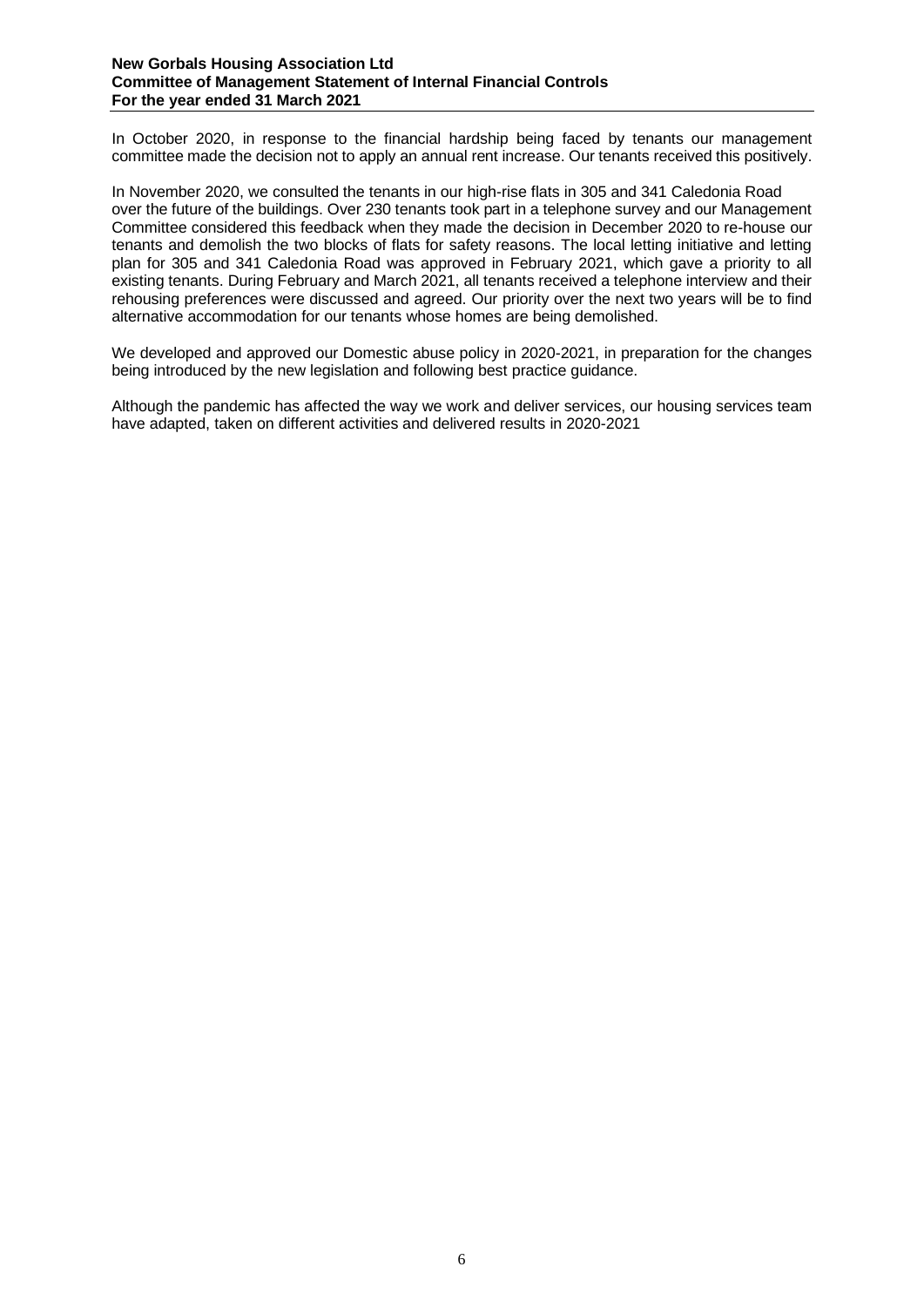# **Performance**

The table below summarises the Association's performance against key performance indicators for 2020 to 2021.

| Indicator                                       | <b>Target 2020/21</b> | <b>Outturn Performance 2020/21</b> |
|-------------------------------------------------|-----------------------|------------------------------------|
| <b>Void rent loss</b>                           | 0.4%                  | 0.4%                               |
| <b>Gross rent arrears</b>                       | 5.8%                  | 4.97%                              |
| % age of tenancies sustained<br>for over 1 year | 95%                   | 95.95%                             |
| Average timescale -<br>emergency repairs        | 4 hours               | 1.5 hours                          |
| Average timescale - non-<br>emergency repairs   | 5 days                | $3.35$ days                        |
| <b>Repairs completed right first</b><br>time    | 96%                   | 95.56%                             |
| <b>Annual gas safety</b><br>inspections         | 100%                  | 100%                               |

# **Financial Review**

Turnover of £15,934,863 (2020: £16,558,989) relates to the income from the letting of properties at affordable rents and the provision of factoring services.

Operating surplus for the year was £3,601,543 (2020: £2,673,719). SPF pension liability was £383,000 with SHAPS pension liability increasing to £1,057,000, resulting in a net increase in pension liabilities of £1,250,000. Note 21 in these accounts gives further details of the breakdown of these figures and also see impact of accounting changes section below.

# **Financing and Liquidity**

During the year further loans of £10.671m (2020: £1.667m) were drawn down. Under the terms of the financing agreement, there are a number of financial and operational covenants that limit the Association's operating and financial flexibility. A failure to comply with any of these covenants could result in default under the agreement and an acceleration of repayment of the debt outstanding.

All covenants are met and regularly reviewed by the Board.

# **Treasury Management**

The Association has an active treasury management function, which operates in accordance with the Treasury Policy approved by the Committee of Management. In this way the Association manages its borrowing arrangements to ensure that it is always in a position to meet its financial obligations as they fall due, whilst minimising excess cash and liquid resources held.

The Association, as a matter of policy, does not enter into transactions of a speculative nature. At 31 March 2021 £38,415,062 (80.25%) (2020 £28,242,990 (73.78%)) of borrowings were subject to fixed rates of interest in excess of two years.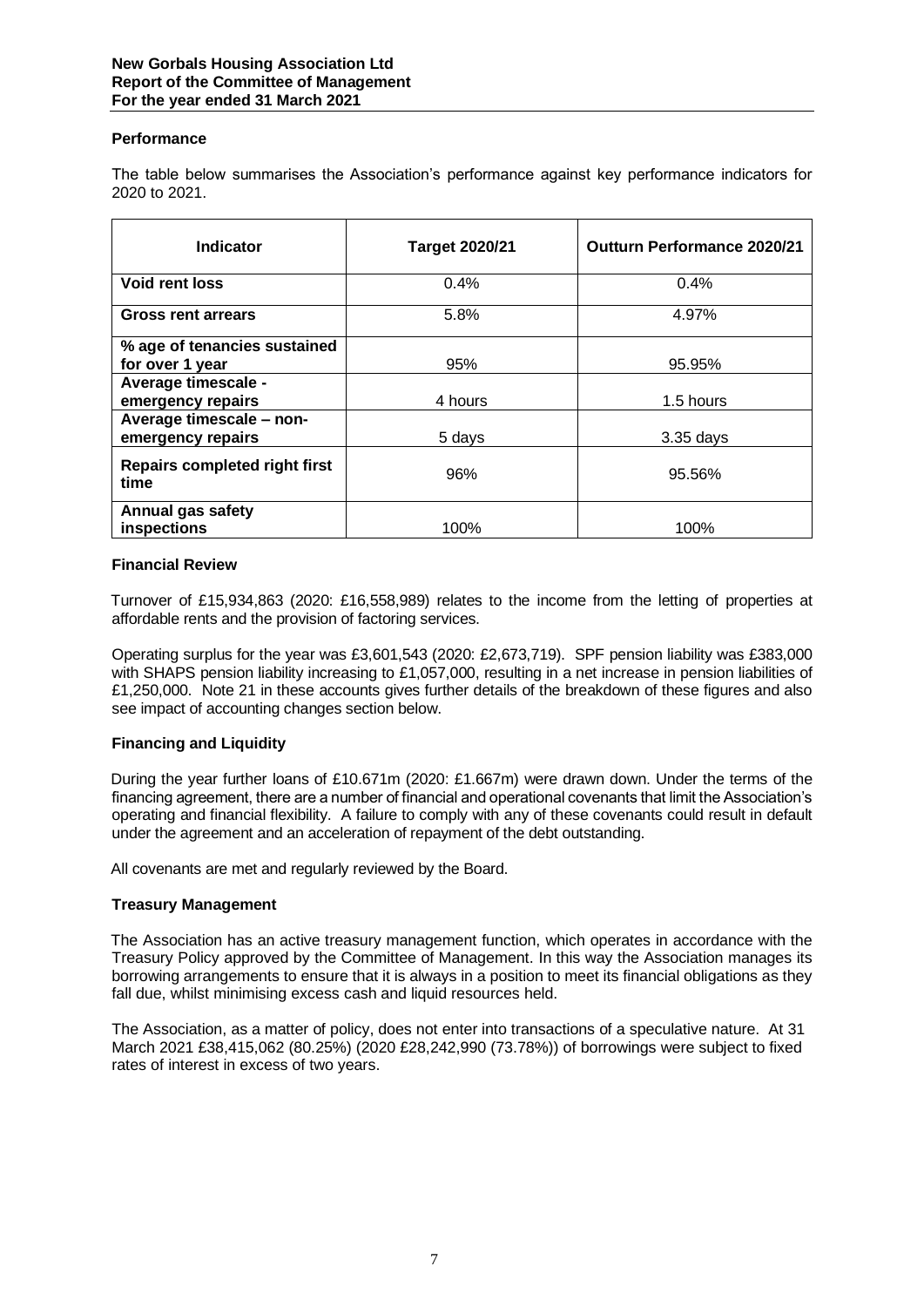# **Strategic Risk Assessment**

Our 3 year Business Plan included a comprehensive review of risk, including identification of and controls for our top-scoring 10 strategic risk factors, together with mitigation actions.

The Association monitors and responds to emerging or changing risks on an ongoing basis. Our current top risks are:

| <b>Description of risk</b>                                                                                |    |                                                                                                                         |
|-----------------------------------------------------------------------------------------------------------|----|-------------------------------------------------------------------------------------------------------------------------|
| High, medium etc is based on<br>residual risk score)                                                      |    | <b>Existing Controls/Assurance</b>                                                                                      |
| Loss of rental income and higher rent<br>collection costs due to Covid19                                  | 1) | Financial assumptions in Business Plan and stress testing of<br>assumptions                                             |
| pandemic / impact of Universal<br>Credit                                                                  | 2) | Intensive arrears management practices in place                                                                         |
| Risk Type: Operational and Financial                                                                      | 3) | Support for tenants through welfare benefits advice service<br>and helping with UC journal upkeep                       |
|                                                                                                           | 4) | Further support provided on IT access, tenancy sustainment,<br>pre-allocation home visits                               |
|                                                                                                           | 5) | Rent freeze implemented for 21/22                                                                                       |
| Economic conditions deteriorate (e.g.                                                                     | 1) | Monitor economic changes and forecasts                                                                                  |
| as a result of Covid19 pandemic fall-<br>out and /or Brexit)                                              | 2) | Use best available assumptions in financial projections (Bank<br>of England, Scottish Government)                       |
| Risk Type: External                                                                                       | 3) | Budget-setting and monitoring                                                                                           |
|                                                                                                           | 4) | Financial reporting and projections                                                                                     |
|                                                                                                           | 5) | Business plan stress testing                                                                                            |
|                                                                                                           | 6) | Income maximisation advice for tenants                                                                                  |
| Failure to deliver or significant delay<br>to clearance, re-provisioning and                              | 1) | Extensive grant subsidy package and new-build programme<br>successfully negotiated with Scottish Government in 2021     |
| demolition strategy and programme<br>for Hutchesontown MSFs                                               | 2) | Re-housing plan underway (albeit impacted by Covid<br>restrictions) taking full account of outcome of consultation with |
| Risk Type: Legal compliance,                                                                              |    | tenants                                                                                                                 |
| <b>Financial and Reputational</b>                                                                         | 3) | First tranche of new-build secured via bulk purchase from<br>developer                                                  |
|                                                                                                           | 4) | Fire safety measures implemented within both MSF blocks                                                                 |
| Employer pension contributions<br>continue to increase and have<br>negative impact on NGHA finances       | 1) | Pension contribution rates for SHAPS and SPF both included<br>in Business Plan and annually reviewed.                   |
| Risk Type: Financial                                                                                      |    |                                                                                                                         |
|                                                                                                           |    |                                                                                                                         |
| Major breach of data protection law                                                                       | 1) | Systems and procedures in place in response to GDPR                                                                     |
| (e.g. loss or unauthorised disclosure<br>of sensitive personal data relating to<br>tenants/service users) | 2) | Staff training provided                                                                                                 |
| Risk Type: Operational,<br>Reputational                                                                   |    |                                                                                                                         |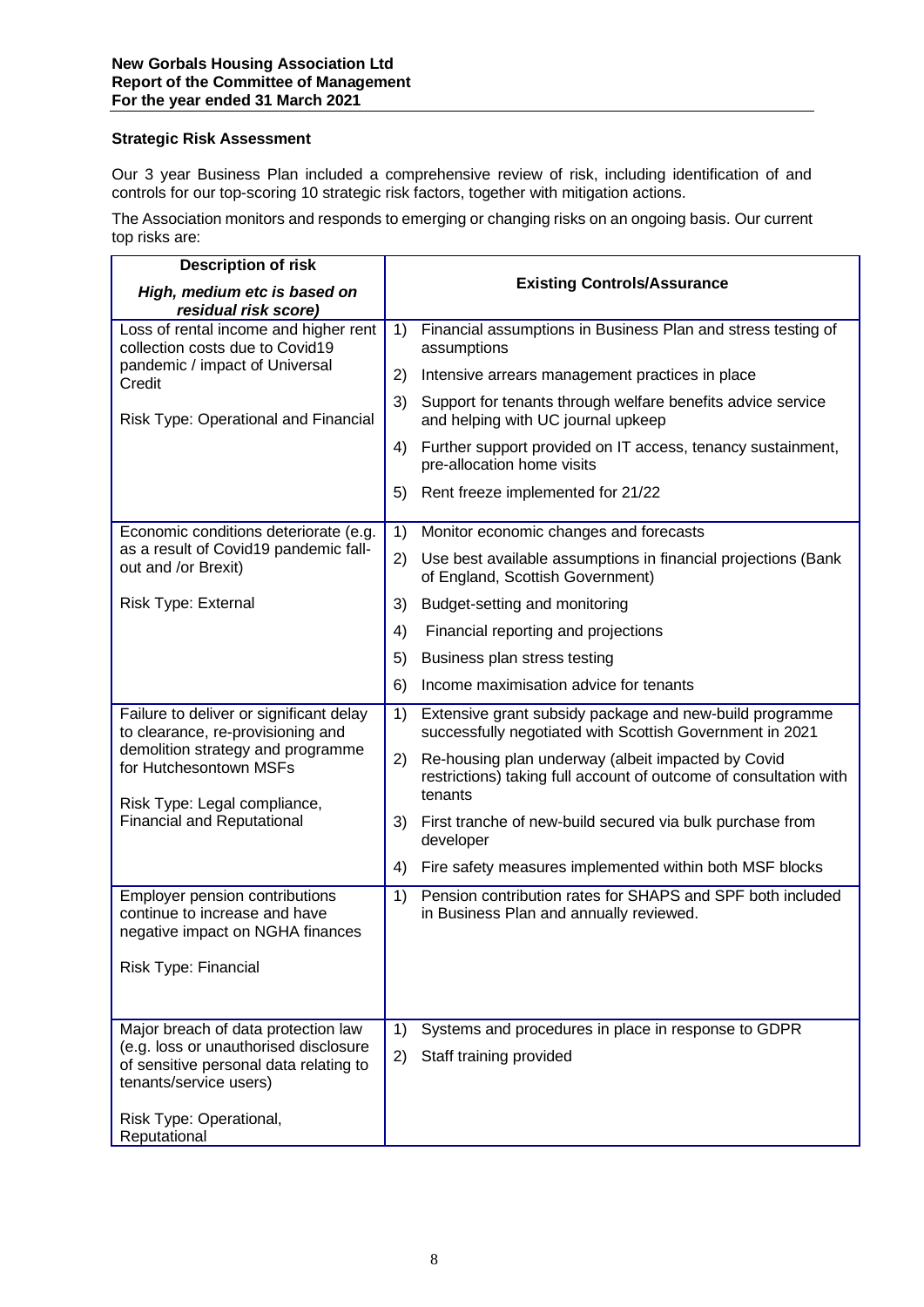# **New Gorbals Housing Association Ltd Committee of Management Statement of Internal Financial Controls For the year ended 31 March 2021**

| <b>Description of risk</b><br>High, medium etc is based on<br>residual risk score)                      | <b>Existing Controls/Assurance</b>                                                                              |
|---------------------------------------------------------------------------------------------------------|-----------------------------------------------------------------------------------------------------------------|
| Financial position does not<br>adequately support future obligations                                    | Budgets, long term financial planning and regular reporting of<br>1)<br>financial performance is in place       |
| and strategic aspirations                                                                               | Long term fixes or bond finance in place<br>(2)                                                                 |
| Risk Type:<br>Financial<br>Strategic                                                                    | 3)<br>Financial projections are reviewed externally each year                                                   |
| Development: Failure to obtain<br>grants or loans for new-build<br>programme<br>Risk Type:<br>Financial | 1)<br>SG Grant funding package secured for Caledonia Rd<br>reprovisioning.<br><b>Borrowing Strategy</b><br>2)   |
| Strategic                                                                                               |                                                                                                                 |
| Serious governance failure or<br>Notifiable Event or whistleblowing                                     | Comprehensive framework of governance codes, policies and<br>1)<br>procedures, regularly reviewed and discussed |
| complaint leads to formal SHR<br>intervention                                                           | 2) Strong awareness on the part of the MC about standards<br>required                                           |
| Risk Type: Governance, Regulatory                                                                       | 3) Annual Assurance Statement process                                                                           |
| Failure to maintain NG membership<br>levels                                                             | Website and newsletter articles on how to join NGHA and<br>1)<br>benefits of membership                         |
| Risk Type:<br>Governance                                                                                | Follow-through in response to membership enquiries<br>2)                                                        |
| Repairs and replacement/ elements<br>costs increase above levels allowed                                | 1)<br>Repairs team storage facilities/Store                                                                     |
| for in Business Plan, due to external<br>factors (e.g. fallout from Covid 19<br>pandemic /Brexit)       | 2)<br>Initial assessment made of future requirements                                                            |
| Risk Type:<br>Operational<br>Financial                                                                  |                                                                                                                 |

# **Fixed Assets**

Changes in fixed assets in the year are set out in notes 11A, 11B and 11C of the financial statements.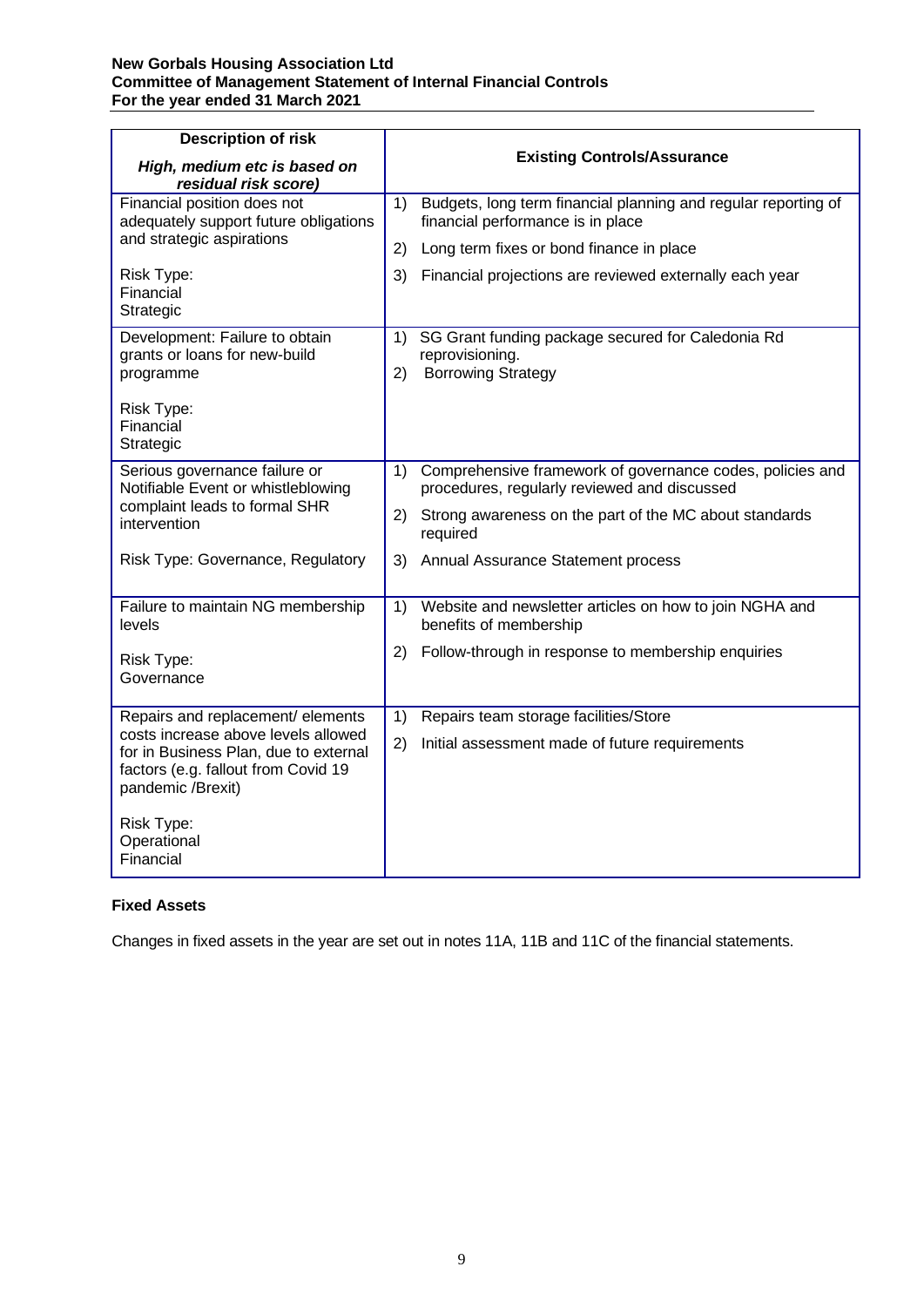# **Future Developments**

The Association is working on plans for reprovisioning programme for 305 and 341 Caledonia Road. We have identified sites and are currently working on plans.

# **Credit Payment Policy**

The Association's policy concerning the payment of its trade creditors complies with the Confederation of British Industry guidelines. The Association's standard payment terms are 30 days.

# **Maintenance Policies**

The Association maintains its properties to the highest standard. To this end, programmes of cyclical repairs are carried out in the medium term to deal with the gradual and predictable deterioration of building components. It is expected that the cost of all these repairs would be charged to the Statement of Comprehensive Income.

In addition, the Association has a long-term programme of major repairs to cover for works which have become necessary since the original development was completed, including works required by subsequent legislative changes. This includes replacement or repairs to features of the properties, which have come to the end of their economic lives. In line with the SORP, replacements to building components (as identified in Note 1) are capitalised in the accounts as they occur. All other major repairs are charged to the Statement of Comprehensive Income.

# **Employee Involvement and Health & Safety**

The Association encourages employee involvement in all major initiatives.

We are consulting with staff on a planning for a return to the office and any future changes to our working practices.

# **Quality and Integrity of Personnel**

The integrity and competence of personnel are ensured through high recruitment standards and subsequent training courses. High quality personnel are seen as an essential part of the control environment and the ethical standards expected are communicated through the Director.

# **Going Concern**

The Committee of Management has reviewed the results for this year, the projections for the next five years and the effects of the Covid 19 pandemic on the financial statements. The Committee of Management have deemed that there will be no material impact on the Associations ability to continue as a going concern and for this reason, the going concern basis has been adopted in these financial statements.

The assets and liabilities contained in these financial statements are not deemed to be impaired as a result the pandemic or financial projections.

# **Budgetary Process**

Each year the Committee of Management approves the annual budget and rolling five year strategic plan. Key risk areas are identified. Performance is monitored and relevant action taken throughout the year through quarterly reporting to the Committee of variances from the budget, updated forecasts for the year together with information on the key risk areas. Approval procedures are in place in respect of major areas of risk such as major contract tenders, expenditure and treasury management.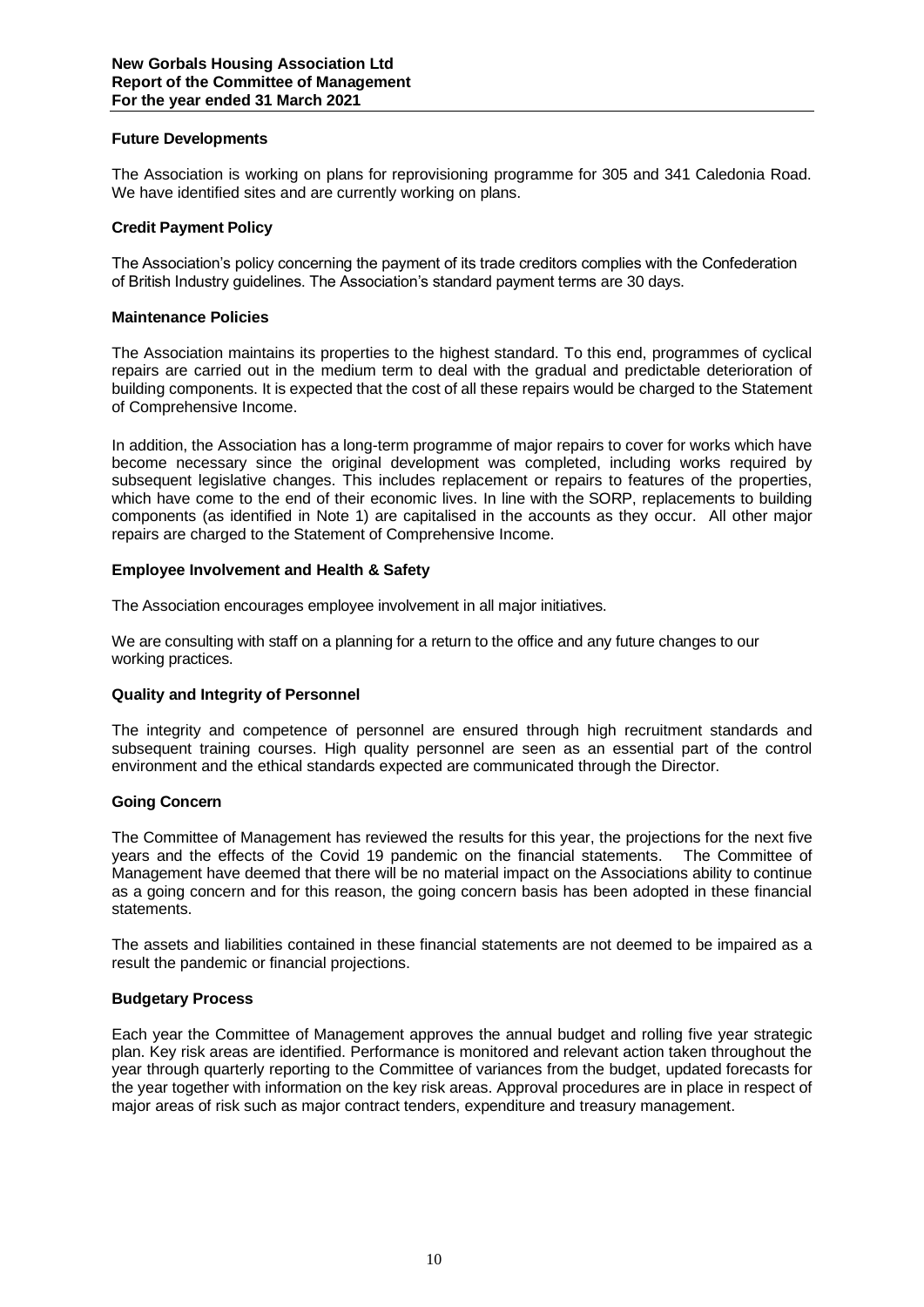# **Rental income**

The Association's Rent Policy is a points system based on the size, type and facilities of the accommodation. The policy ensures that the rent structure is easy to administer and covers the wide variations within the Association's properties. The point's value is reviewed annually to ensure that the rents cover the required costs. This policy follows the generally accepted practice/principles of the Housing Movement.

# **Our equality policy statement**

New Gorbals Housing Association is committed to promoting cultural values that promote social justice. We are committed to:

- eliminating unlawful and unfair forms of discrimination; and
- promoting equal opportunity objectives.

# **Disclosure of Information to the Auditor**

The members of the Committee of Management at the date of approval of these financial statements have confirmed, as far as they are aware, that there is no relevant information of which the auditors are unaware. They confirm that they have taken all steps that they ought to have taken to make themselves aware of any relevant audit information and to establish that it has been communicated to the auditors.

# **Auditor**

A resolution for the reappointment of RSM UK Audit LLP as auditors of the Association will be proposed at the Annual General Meeting.

By Order of the Committee of Management



**Secretary** Jean Miller

Date: 6<sup>th</sup> September 2021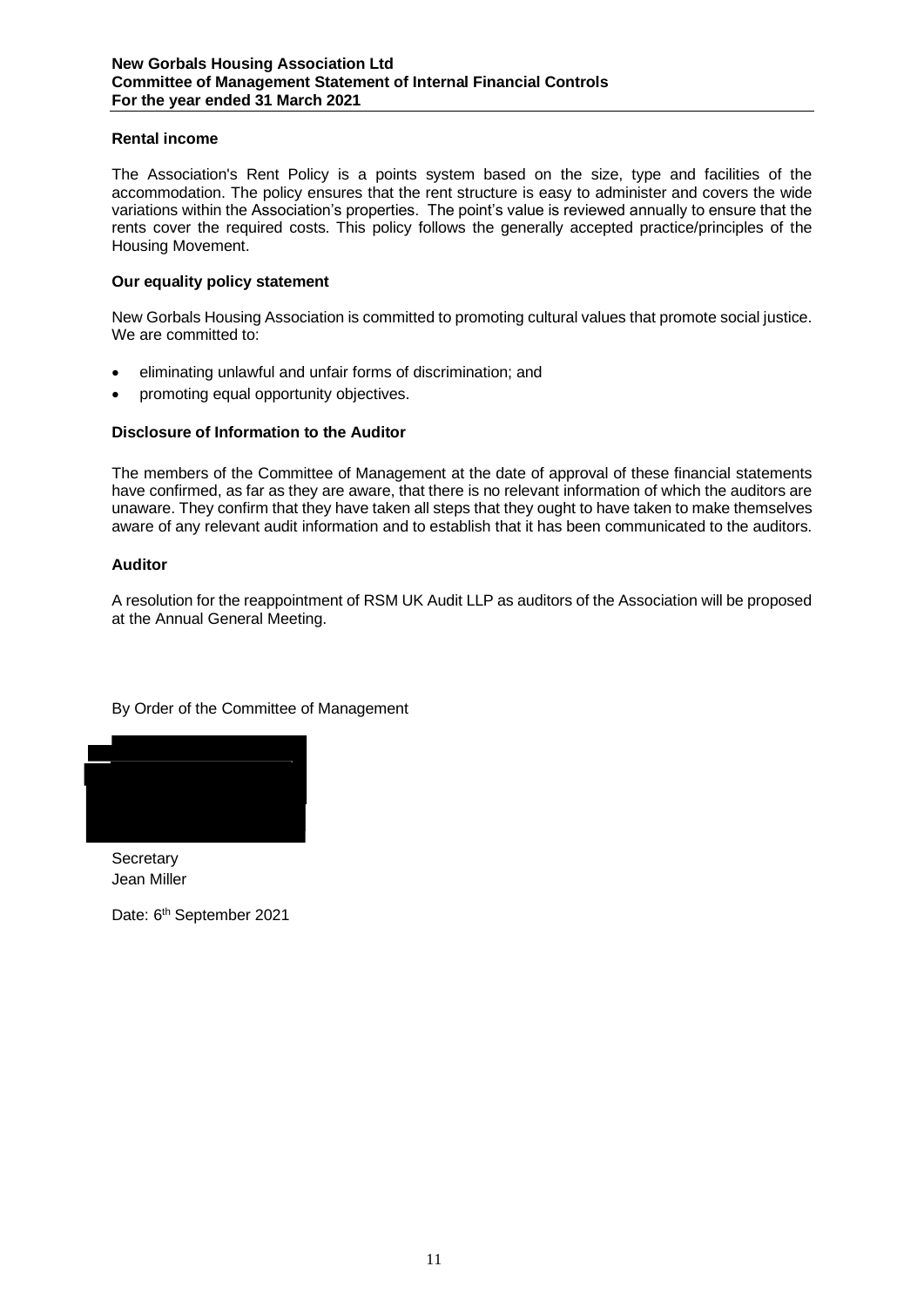The Co-operative and Community Benefit Societies Act 2014 and registered social housing legislation require the Committee of Management to prepare financial statements for each financial year which give a true and fair view of the state of affairs of the Association and of the surplus or deficit for that period. In preparing these financial statements, the Committee of Management is required to:

- select suitable accounting policies and then apply them consistently;
- make judgments and estimates that are reasonable and prudent:
- state whether applicable accounting standards have been followed, subject to any material departures disclosed and explained in the financial statements; and
- prepare the financial statements on the going concern basis unless it is inappropriate to presume that the Association will continue in business.

The Committee of Management is responsible for instituting adequate systems of internal control and for:

- safeguarding assets
- taking reasonable steps for the prevention and detection of fraud and other irregularities.

The Committee of Management is responsible for keeping proper accounting records which disclose with reasonable accuracy, at any time, the financial position of the Association and enable it to ensure that the financial statements comply with the Co-operative and Community Benefit Societies Act 2014, the Housing (Scotland) Act 2010 and the Registered Housing Associations Determination of Accounting Requirements 2019. It has general responsibility for taking reasonable steps to safeguard the assets.

The Committee of Management is responsible for the maintenance and integrity of the corporate and financial information included on the New Gorbals Housing Association website.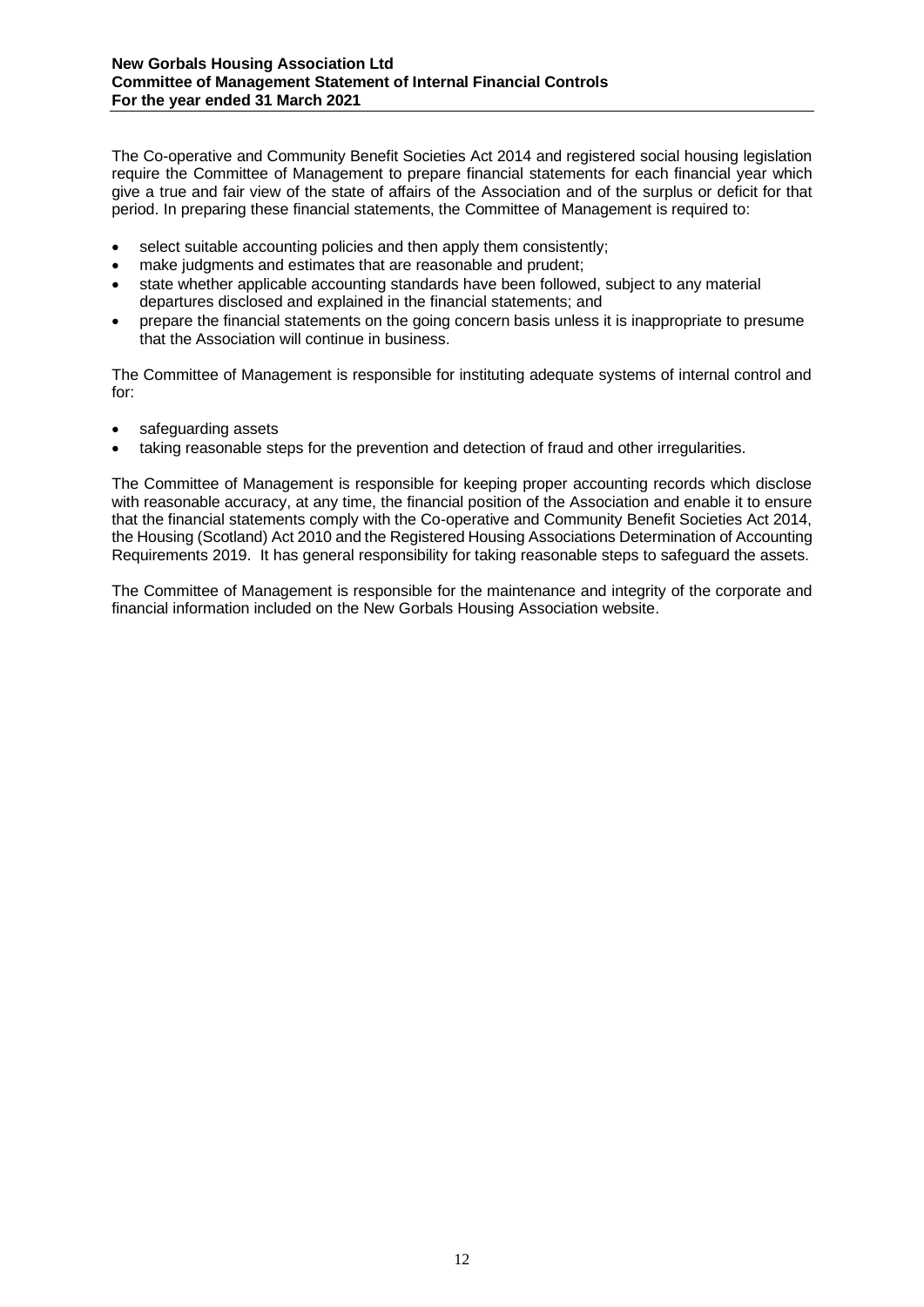The Committee of Management acknowledges its ultimate responsibility for ensuring that the Association has in place a system of controls that is appropriate for the business environment in which it operates. These controls are designed to give reasonable assurance with respect to:

- the reliability of financial information used within the Association, or for publication;
- the maintenance of proper accounting records; and
- the safeguarding of assets against unauthorised use or disposition.

It is the Committee of Management's responsibility to establish and maintain systems of internal financial control. Such systems can only provide reasonable, and not absolute, assurance against material financial mis-statement or loss or failure to meet objectives. Key elements of the Association's systems include ensuring that:

- formal policies and procedures are in place, including the ongoing documentation of key systems and rules relating to the delegation of authority which allow the monitoring of controls and restrict the unauthorised use of the Association's assets;
- experienced and suitably qualified staff take responsibility for the important business functions and annual appraisal procedures have been established to maintain standards of performance;
- forecasts and budgets are prepared which allow the Management Team and Committee of Management to monitor the key business risks, financial objectives and progress being made towards achieving the financial plans set for the year and for the medium term;
- monthly/quarterly management accounts are prepared promptly, providing relevant, reliable and up-to-date financial and other information, with significant variances from budget being investigated as appropriate;
- Regulatory returns are prepared, authorised and submitted promptly to the relevant regulatory bodies;
- all significant new initiatives, major commitments and investment projects are subject to formal authorisation procedures through the Committee of Management;
- Committee of Management receives reports from management and from the external and internal auditors, to provide reasonable assurance that control procedures are in place and are being followed, and that a general review of the major risks facing the Association is undertaken; and
- formal procedures have been established for instituting appropriate action to correct any weaknesses identified through internal and external audit reports.
- an internal auditor has appointed in accordance with the requirements of Guidance Note 97/06. An audit plan was set and completed for the year. The results of the work confirm that the Association has satisfactory procedures for managing its finances.

The effectiveness of the Association's system of internal financial control has been reviewed by the Committee of Management for the year ended 31 March 2021. No weaknesses were found in internal financial controls which resulted in material losses, contingencies, or uncertainties which require disclosure in these financial statements or in the auditor's report on the financial statements.

By Order of the Committee of Management



**Secretary** Date: 6<sup>th</sup> September 2021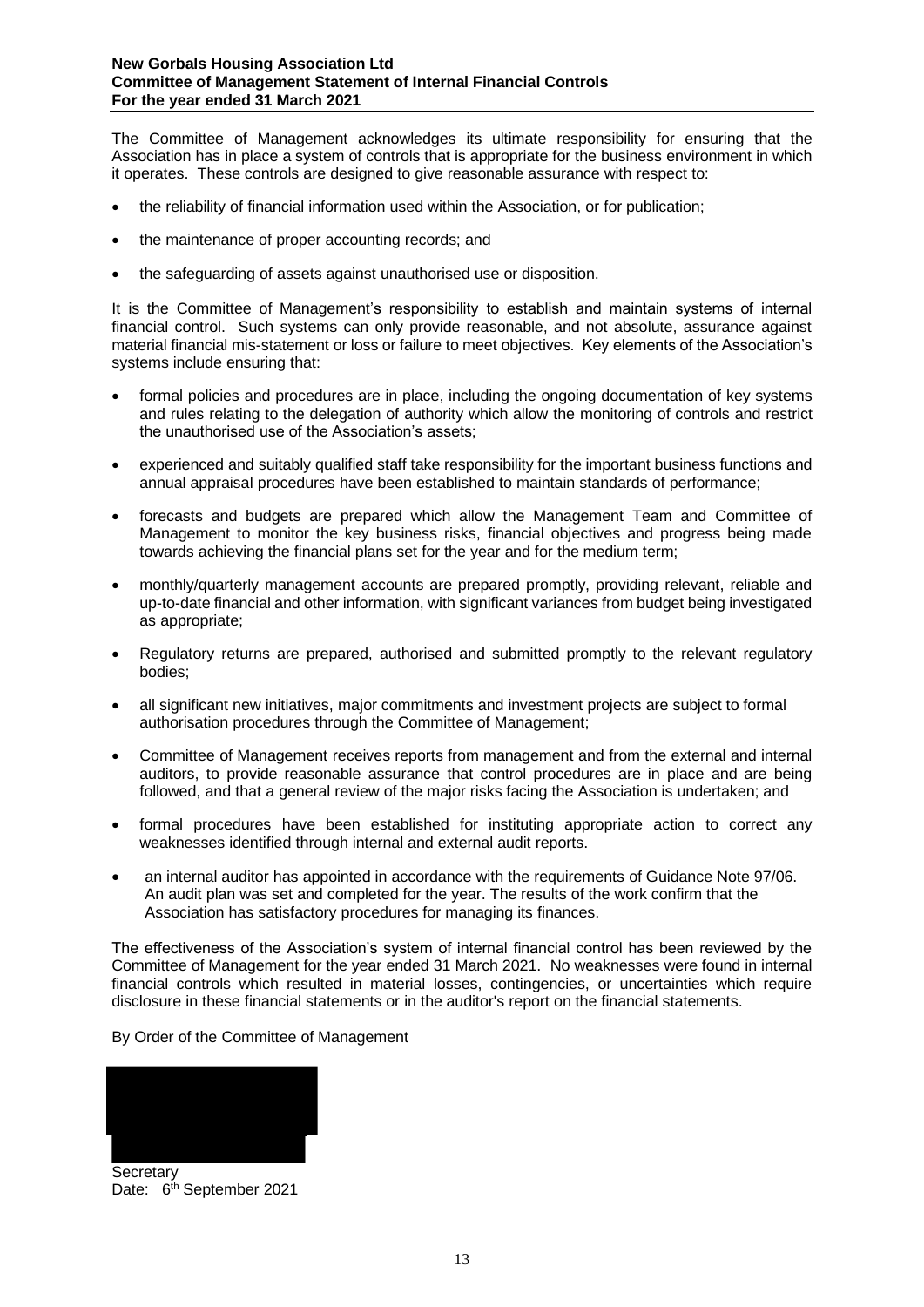#### **New Gorbals Housing Association Ltd Report by the auditors to the members of New Gorbals Housing Association Ltd on Internal Corporate Governance Matters For the year ended 31 March 2021**

In addition to our audit of the Financial Statements, we have reviewed your statement on page 11 concerning the Association's compliance with the information required by the Regulatory Standards in respect of internal financial controls contained within the publication "Our Regulatory Framework" and associated Regulatory Advisory Notes which are issued by the Scottish Housing Regulator.

# **Basis of Opinion**

We carried out our review having regard to the requirements to corporate governance matters within Bulletin 2006/5 issued by the Financial Reporting Council through enquiry of certain members of the Management Committee and Officers of the Association and examination of relevant documents. The Bulletin does not require us to review the effectiveness of the Association's procedures for ensuring compliance with the guidance notes, nor to investigate the appropriateness of the reason given for noncompliance.

# **Opinion**

In our opinion the Statement on Internal Financial Control on page 13 has provided the disclosures required by the relevant Regulatory Standards within the publication "Our Regulatory Framework" and associated Regulatory Advisory Notes issued by the Scottish Housing Regulator in respect of internal financial controls and is consistent with the information which came to our attention as a result of our audit work on the Financial Statements.

RSM UIC ANDIT LLP

RSM UK AUDIT LLP Statutory Auditor Chartered Accountants Third Floor Centenary House 69 Wellington Street Glasgow

G2 6HG Date: 17 September 2021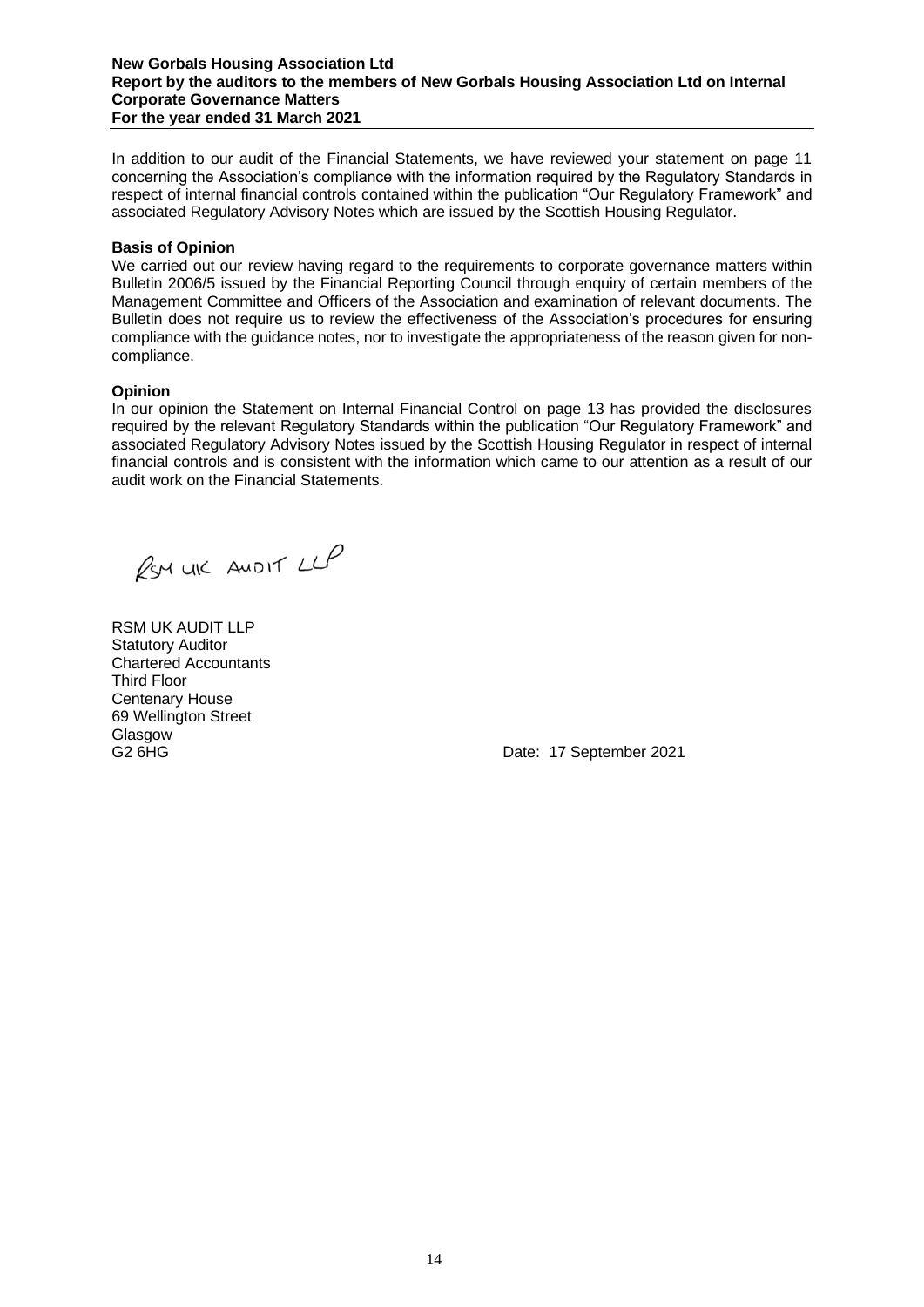# **Opinion**

We have audited the financial statements of New Gorbals Housing Association Ltd (the 'Association') for the year ended 31 March 2021 which comprise the Statement of Comprehensive Income, the Statement of Financial Position, the Statement of Cashflows and notes to the financial statements, including significant accounting policies. The financial reporting framework that has been applied in their preparation is applicable law and United Kingdom Accounting Standards including FRS 102 "The Financial Reporting Standard applicable in the UK and Republic of Ireland" (United Kingdom Generally Accepted Accounting Practice).

In our opinion the financial statements:

- give a true and fair view of the state of the Association's affairs as at 31 March 2021 and of its income and expenditure for the year then ended;
- have been properly prepared in accordance with United Kingdom Generally Accepted Accounting Practice;
- have been prepared in accordance with the requirements of the Co-operative and Community Benefit Societies Act 2014, Part 6 of the Housing (Scotland) Act 2010 and the Determination of Accounting Requirements – February 2019.

# **Basis for opinion**

We conducted our audit in accordance with International Standards on Auditing (UK) (ISAs (UK)) and applicable law. Our responsibilities under those standards are further described in the Auditor's responsibilities for the audit of the financial statements section of our report. We are independent of the Association in accordance with the ethical requirements that are relevant to our audit of the financial statements in the UK, including the FRC's Ethical Standard, and we have fulfilled our other ethical responsibilities in accordance with these requirements. We believe that the audit evidence we have obtained is sufficient and appropriate to provide a basis for our opinion.

# **Conclusions relating to going concern**

In auditing the financial statements, we have concluded that the Management Committee's use of the going concern basis of accounting in the preparation of the financial statements is appropriate.

Based on the work we have performed, we have not identified any material uncertainties relating to events or conditions that, individually or collectively, may cast significant doubt about the Association's ability to continue as a going concern for a period of at least twelve months from when the financial statements are authorised for issue.

Our responsibilities and the responsibilities of the Management Committee with respect of going concern are described in the relevant sections of this report.

# **Other information**

The other information comprises the information included in the annual report, other than the financial statements and our auditor's report thereon. The Management Committee is responsible for the other information contained within the annual report. Our opinion on the financial statements does not cover the other information and, we do not express any form of assurance conclusion thereon.

Our responsibility is to read the other information and, in doing so, consider whether the other information is materially inconsistent with the financial statements or our knowledge obtained in the course of the audit or otherwise appears to be materially misstated. If we identify such material inconsistencies or apparent material misstatements, we are required to determine whether this gives rise to a material misstatement in the financial statements themselves. If, based on the work we have performed, we conclude that there is a material misstatement of this other information, we are required to report that fact. We have nothing to report in this regard.

# **Matters on which we are required to report by exception**

We have nothing to report in respect of the following matters where the Co-operative and Community Benefit Societies Act 2014 requires us to report to you if, in our opinion:

- a satisfactory system of control over transactions has not been maintained; or
- the Association has not kept proper accounting records; or
- the financial statements are not in agreement with the books of account of the Association; or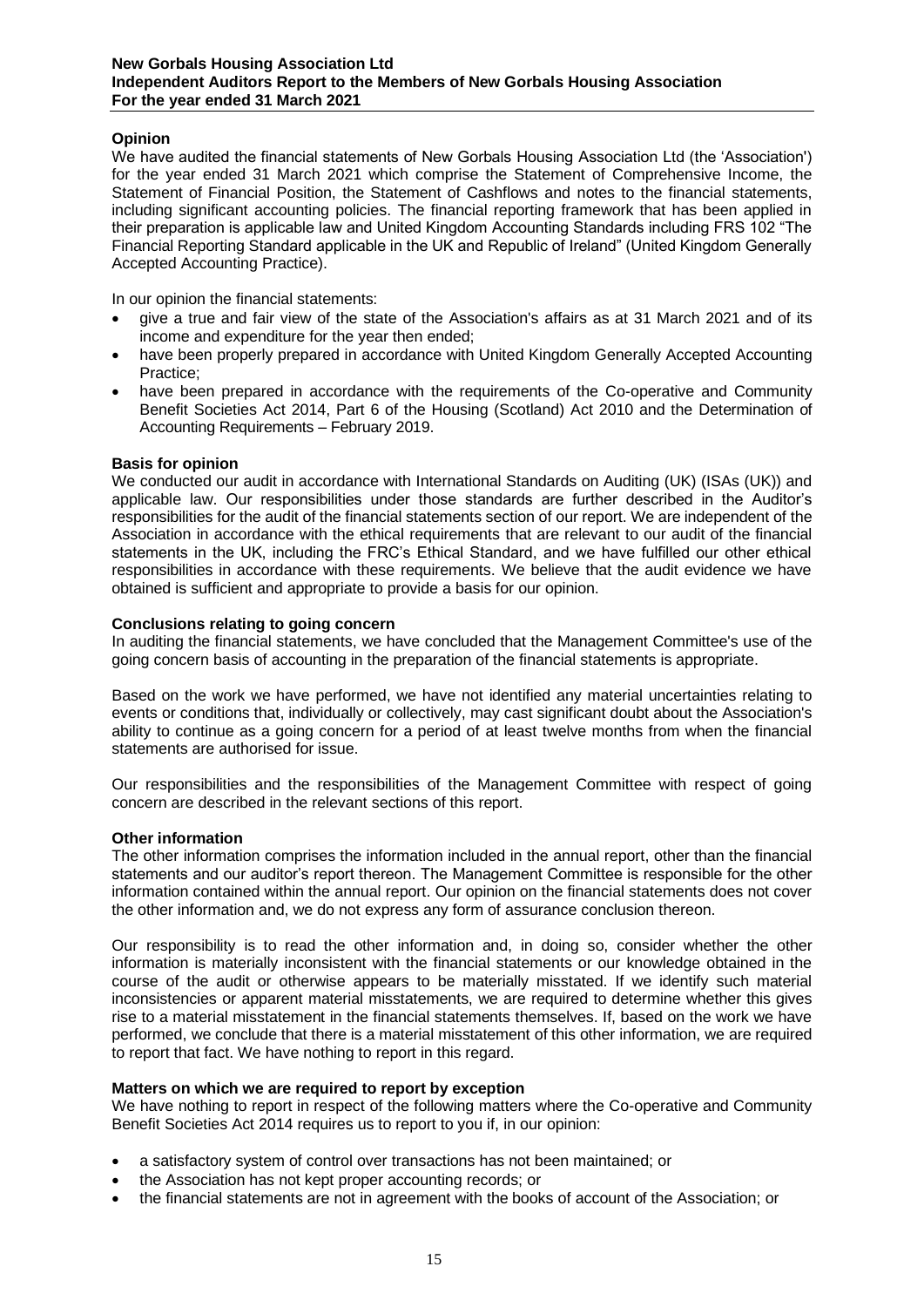# **New Gorbals Housing Association Ltd Independent Auditors Report to the Members of New Gorbals Housing Association For the year ended 31 March 2021**

we have not received all the information and explanations we require for our audit.

# **Responsibilities of the Management Committee**

As explained more fully in the Statement of Management Committee's Responsibilities set out on page 12, the Management Committee is responsible for the preparation of the financial statements and for being satisfied that they give a true and fair view, and for such internal control as the Management Committee determines is necessary to enable the preparation of financial statements that are free from material misstatement, whether due to fraud or error.

In preparing the financial statements, the Management Committee is responsible for assessing the Association's ability to continue as a going concern, disclosing, as applicable, matters related to going concern and using the going concern basis of accounting unless the Management Committee either intends to liquidate the Association or to cease operations, or have no realistic alternative but to do so.

# **Auditor's responsibilities for the audit of the financial statements**

Our objectives are to obtain reasonable assurance about whether the financial statements as a whole are free from material misstatement, whether due to fraud or error, and to issue an auditor's report that includes our opinion. Reasonable assurance is a high level of assurance, but is not a guarantee that an audit conducted in accordance with ISAs (UK) will always detect a material misstatement when it exists. Misstatements can arise from fraud or error and are considered material if, individually or in the aggregate, they could reasonably be expected to influence the economic decisions of users taken on the basis of these financial statements.

# **The extent to which the audit was considered capable of detecting irregularities, including fraud**

Irregularities are instances of non-compliance with laws and regulations. The objectives of our audit are to obtain sufficient appropriate audit evidence regarding compliance with laws and regulations that have a direct effect on the determination of material amounts and disclosures in the financial statements, to perform audit procedures to help identify instances of non-compliance with other laws and regulations that may have a material effect on the financial statements, and to respond appropriately to identified or suspected non-compliance with laws and regulations identified during the audit.

In relation to fraud, the objectives of our audit are to identify and assess the risk of material misstatement of the financial statements due to fraud, to obtain sufficient appropriate audit evidence regarding the assessed risks of material misstatement due to fraud through designing and implementing appropriate responses and to respond appropriately to fraud or suspected fraud identified during the audit.

However, it is the primary responsibility of management, with the oversight of those charged with governance, to ensure that the entity's operations are conducted in accordance with the provisions of laws and regulations and for the prevention and detection of fraud.

In identifying and assessing risks of material misstatement in respect of irregularities, including fraud, the audit engagement team:

- obtained an understanding of the nature of the sector, including the legal and regulatory frameworks that the Association operates in and how the Association is complying with the legal and regulatory frameworks;
- inquired of management, and those charged with governance, about their own identification and assessment of the risks of irregularities, including any known actual, suspected or alleged instances of fraud;
- discussed matters about non-compliance with laws and regulations and how fraud might occur including assessment of how and where the financial statements may be susceptible to fraud.

As a result of these procedures we consider the most significant laws and regulations that have a direct impact on the financial statements are FRS 102, Housing SORP 2018, the Scottish Housing Regulator's Determination of Accounting Requirements – February 2019 and the Housing (Scotland) Act 2010. We performed audit procedures to detect non-compliances which may have a material impact on the financial statements which included, reviewing financial statement disclosures.

The most significant laws and regulations that have an indirect impact on the financial statements are the Housing (Scotland) Acts 2006 and 2014, the Co-operative and Community Benefit Societies Act 2014, the Scottish Housing Regulator's Regulatory Framework (published 2019), Public Services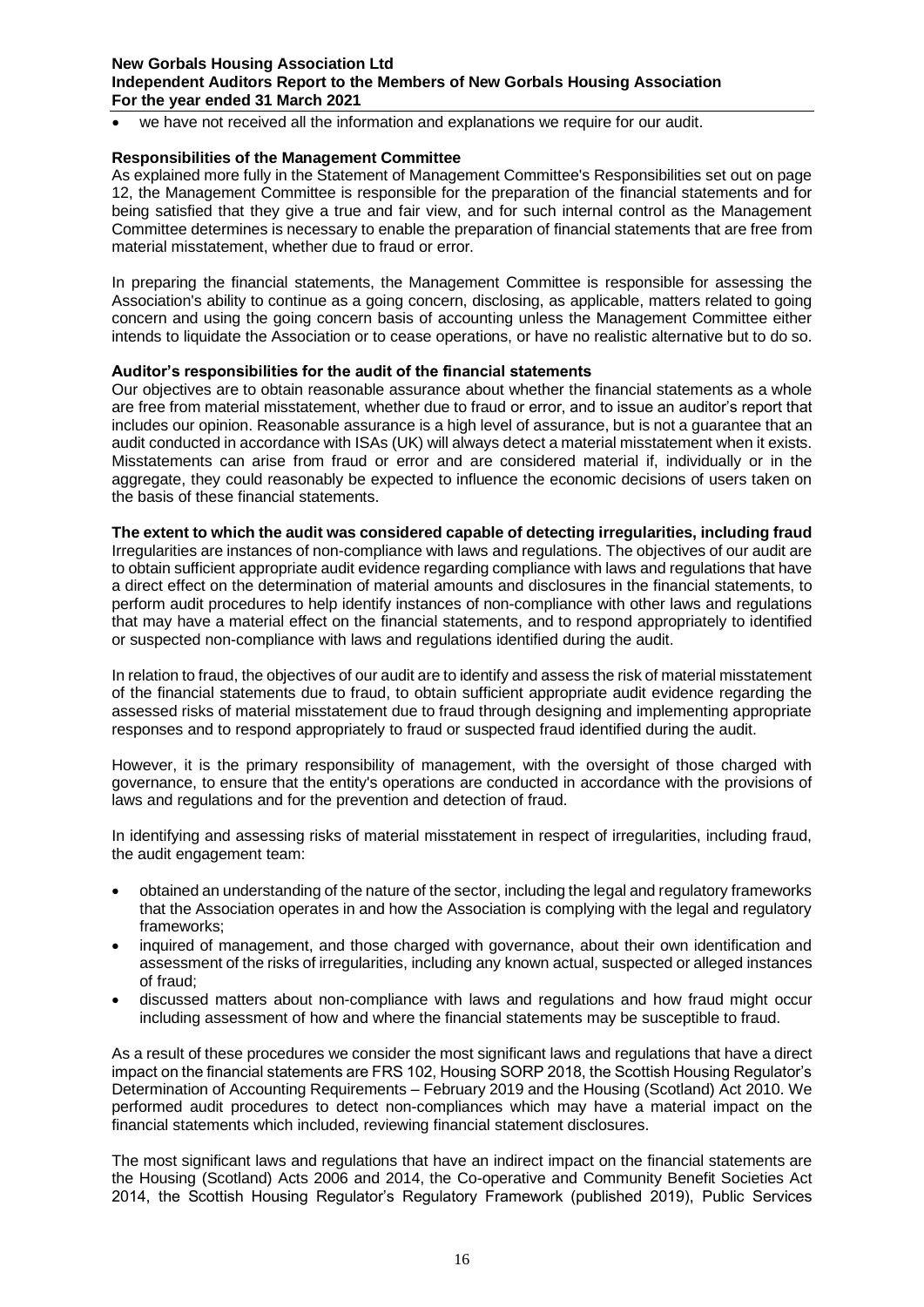# **New Gorbals Housing Association Ltd Independent Auditors Report to the Members of New Gorbals Housing Association For the year ended 31 March 2021**

Reform (Scotland) Act 2010 and the Office of the Scottish Charity Regulator (OSCR). We performed audit procedures to inquire of management and those charged with governance whether the Association is in compliance with these law and regulations and inspected correspondence with licensing or regulatory authorities.

The audit engagement team identified the risk of management override of controls as the area where the financial statements were most susceptible to material misstatement due to fraud. Audit procedures performed included but were not limited to testing manual journal entries and other adjustments, evaluating the business rationale in relation to significant, unusual transactions and transactions entered into outside the normal course of business.

A further description of our responsibilities for the audit of the financial statements is provided on the Financial Reporting Council's website at: [https://www.frc.org.uk/auditorsresponsibilities.](https://www.frc.org.uk/auditorsresponsibilities) This description forms part of our auditor's report.

# **Use of our report**

This report is made solely to the Association's members as a body, in accordance with Part 7 of the Cooperative and Community Benefit Societies Act 2014. Our audit work has been undertaken so that we might state to the Association's members those matters we are required to state to them in an auditor's report and for no other purpose. To the fullest extent permitted by law, we do not accept or assume responsibility to anyone other than the Association and the Association's members as a body, for our audit work, for this report, or for the opinions we have formed.

RSM UIC ANDIT LLP

**RSM UK Audit LLP** Statutory Auditor Chartered Accountants Third Floor Centenary House 69 Wellington Street **Glasgow** G2 6HG

17 September 2021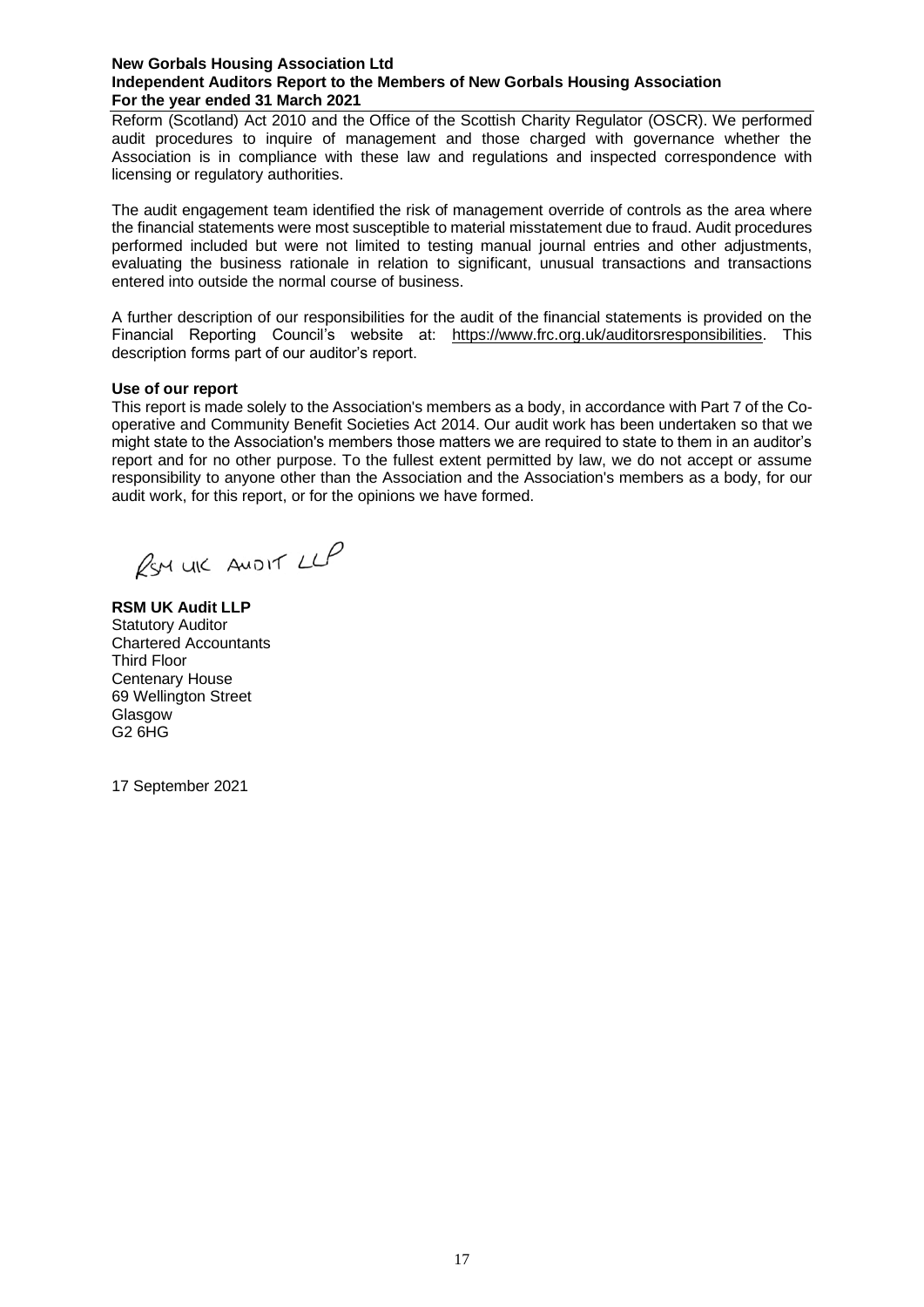|                                                                                                         | <b>Notes</b>   | 2021<br>£                 | 2020<br>£                 |
|---------------------------------------------------------------------------------------------------------|----------------|---------------------------|---------------------------|
| <b>Turnover</b>                                                                                         | 2              | 15,934,863                | 16,558,9897               |
| Operating expenditure<br><b>Operating Surplus</b>                                                       | $\overline{2}$ | (12,333,320)<br>3,601,543 | (13,885,270)<br>2,673,719 |
|                                                                                                         |                |                           |                           |
| Gain/(Loss) on disposal of property, plant and equipment                                                | 9              | (6,927)                   | 30,949                    |
| Interest receivable<br>Interest and financing costs                                                     | 6<br>7         | 15,963<br>(1,492,634)     | 27,614<br>(1,463,241)     |
| <b>Surplus Before Tax</b>                                                                               |                | 2,117,945                 | 1,269,041                 |
| Taxation                                                                                                | 25             |                           |                           |
| <b>Surplus for the Year</b>                                                                             |                | 2,117,945                 | 1,269,041                 |
|                                                                                                         |                |                           |                           |
| Actuarial loss in respect of pension schemes<br>Initial Recognition of SHAPS defined benefit obligation | 21             | (1,473,000)               | 1,491,000                 |
| <b>Total Comprehensive Income for the Year</b>                                                          |                | 644,945                   | 2,760,041                 |

The accompanying notes form part of these financial statements.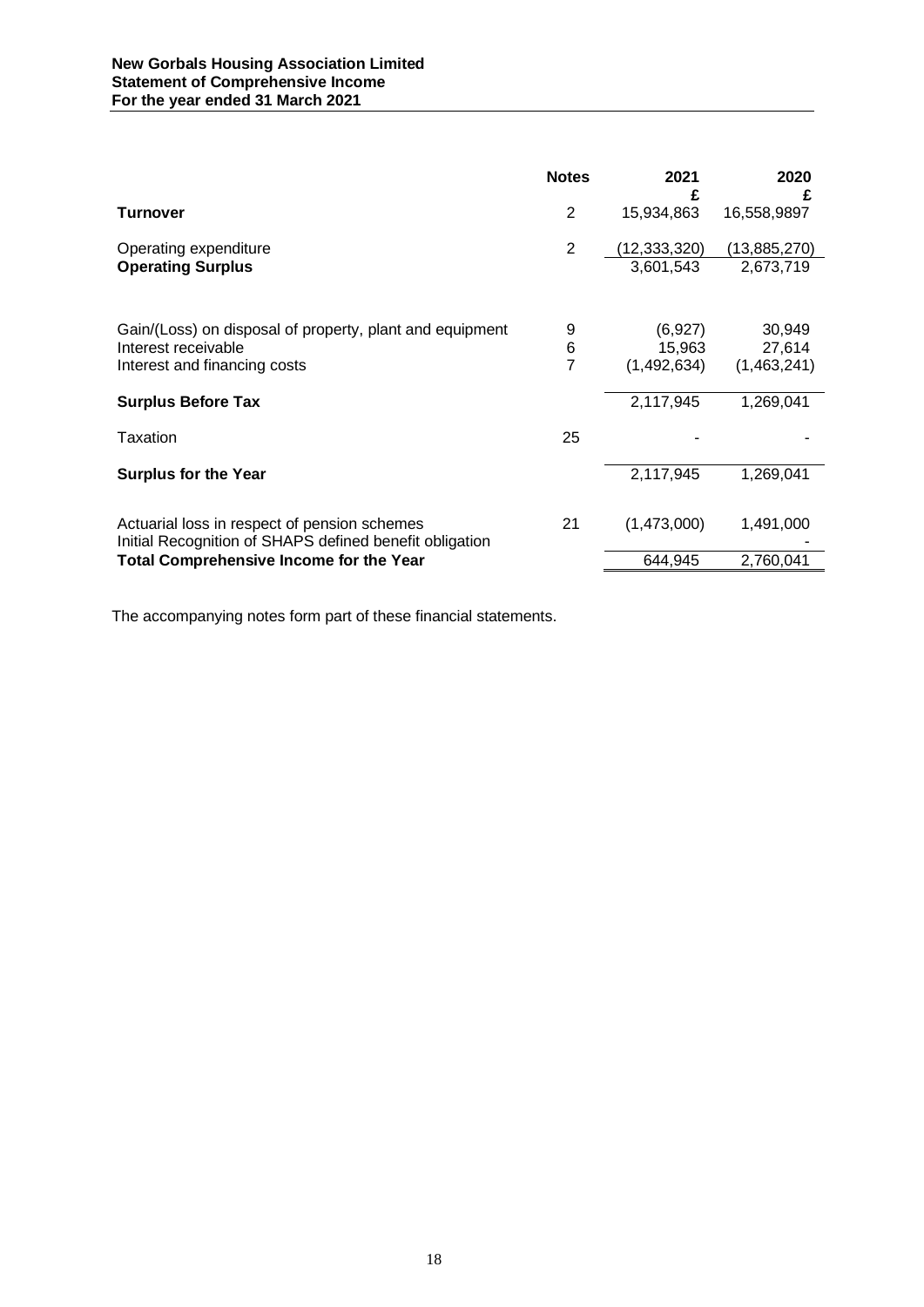# **New Gorbals Housing Association Limited Statement of Financial Position As at the 31 March 2021**

|                                                                                                                   | <b>Notes</b>                 | 2021<br>£                                          | 2020<br><b>As Restated</b>                         |
|-------------------------------------------------------------------------------------------------------------------|------------------------------|----------------------------------------------------|----------------------------------------------------|
| <b>Fixed Assets</b>                                                                                               |                              |                                                    |                                                    |
| <b>Intangible Fixed Assets</b><br>Housing properties<br>Other fixed assets<br>Investment in subsidiary            | 11.C<br>11.A<br>11.B<br>11.D | 157,204<br>141,878,075<br>4,902,086<br>146,937,366 | 286,922<br>135,618,896<br>5,010,639<br>140,916,458 |
| <b>Current Assets</b><br>Trade and other debtors<br>Cash and cash equivalents                                     | 12                           | 3,235,159<br>13,952,560<br>17,187,719              | 3,397,548<br>3,562,934<br>6,960,482                |
| <b>Current Liabilities</b><br>Creditors: amounts falling due within one year<br><b>Net Current Assets</b>         | 13                           | (7, 157, 829)<br>10,029,890                        | (6, 136, 573)<br>823,909                           |
| <b>Total Assets Less Current Liabilities</b>                                                                      |                              | 156,967,256                                        | 141,740,367                                        |
| Creditors: Amounts falling due after more than<br>one year<br>Provisions for liabilities:                         | 14                           | (121, 131, 427)                                    | (107, 841, 446)                                    |
| Pension provision:<br><b>SHAPS</b> - Defined Benefit Funding Liability<br>SPF - Defined Benefit Funding Liability | 21                           | (1,057,000)<br>(383,000)                           | (190,000)                                          |
| Other provisions<br><b>Total Net Assets</b>                                                                       | 17                           | (130, 260)<br>(122, 701, 687)<br>34,265,569        | (88, 289)<br>(108, 119, 735)<br>33,620,632         |
| <b>Reserves</b><br>Income and expenditure reserve<br><b>Share Capital</b>                                         | 18<br>18                     | 34,265,492<br>77                                   | 33,620,547<br>85                                   |
| <b>Total Reserves</b>                                                                                             |                              | 34,265,569                                         | 33,620,632                                         |

The financial statements on pages 15 to 51 were approved by the Committee of Management and authorised for issue on  $6<sup>th</sup>$  September 2021 and are signed on its behalf by:

| Committee member |  |
|------------------|--|
| Committee member |  |
| Secretary        |  |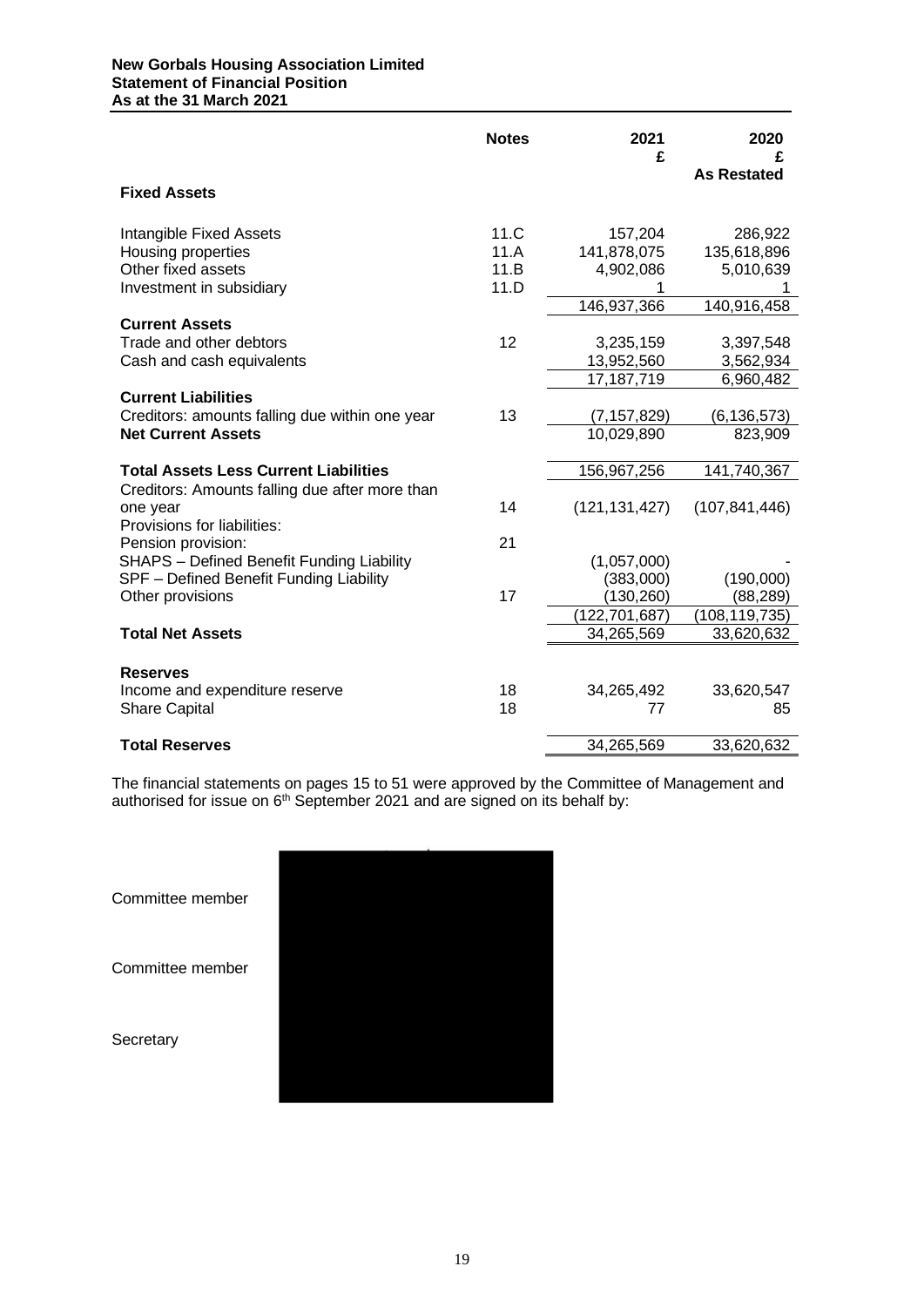|                                              | <b>Share Capital</b> | Income and<br>expenditure<br>reserve | <b>Total</b> |
|----------------------------------------------|----------------------|--------------------------------------|--------------|
|                                              | £                    | £                                    | £            |
| As restated for the year ended 31 March 2020 |                      |                                      |              |
| Balance as at 1 April 2019                   | 87                   | 30,610,810                           | 30,610,897   |
| Effect of change in accounting policy        |                      | 249,696                              | 249,696      |
| As restated                                  | 87                   | 30,860,506                           | 30,860,593   |
|                                              |                      |                                      |              |
| Balance as at 1 April 2019 (restated)        | 87                   | 30,860,506                           | 30,860,593   |
| <b>Issue of shares</b>                       | 4                    |                                      | 4            |
| Cancellation of shares                       | (6)                  |                                      | (6)          |
| Surplus for the year                         |                      | 1,269,041                            | 1,269,041    |
| Actuarial gain                               |                      | 1,491,000                            | 1,491,000    |
| Balance as at 31 March 2020 (restated)       | 85                   | 33,620,547                           | 33,620,632   |
| Balance as at 1 April 2020 (restated)        | 85                   | 33,620,547                           | 33,620,632   |
| <b>Issue of shares</b>                       | 1                    |                                      |              |
| Cancellation of shares                       | (9)                  |                                      | (9)          |
| Surplus for the year                         |                      | 2,117,945                            | 2,117,945    |
| <b>Actuarial loss</b>                        | ۰                    | (1,473,000)                          | (1,473,000)  |
| Balance as at 31 March 2021                  | 77                   | 34,265,492                           | 34,265,569   |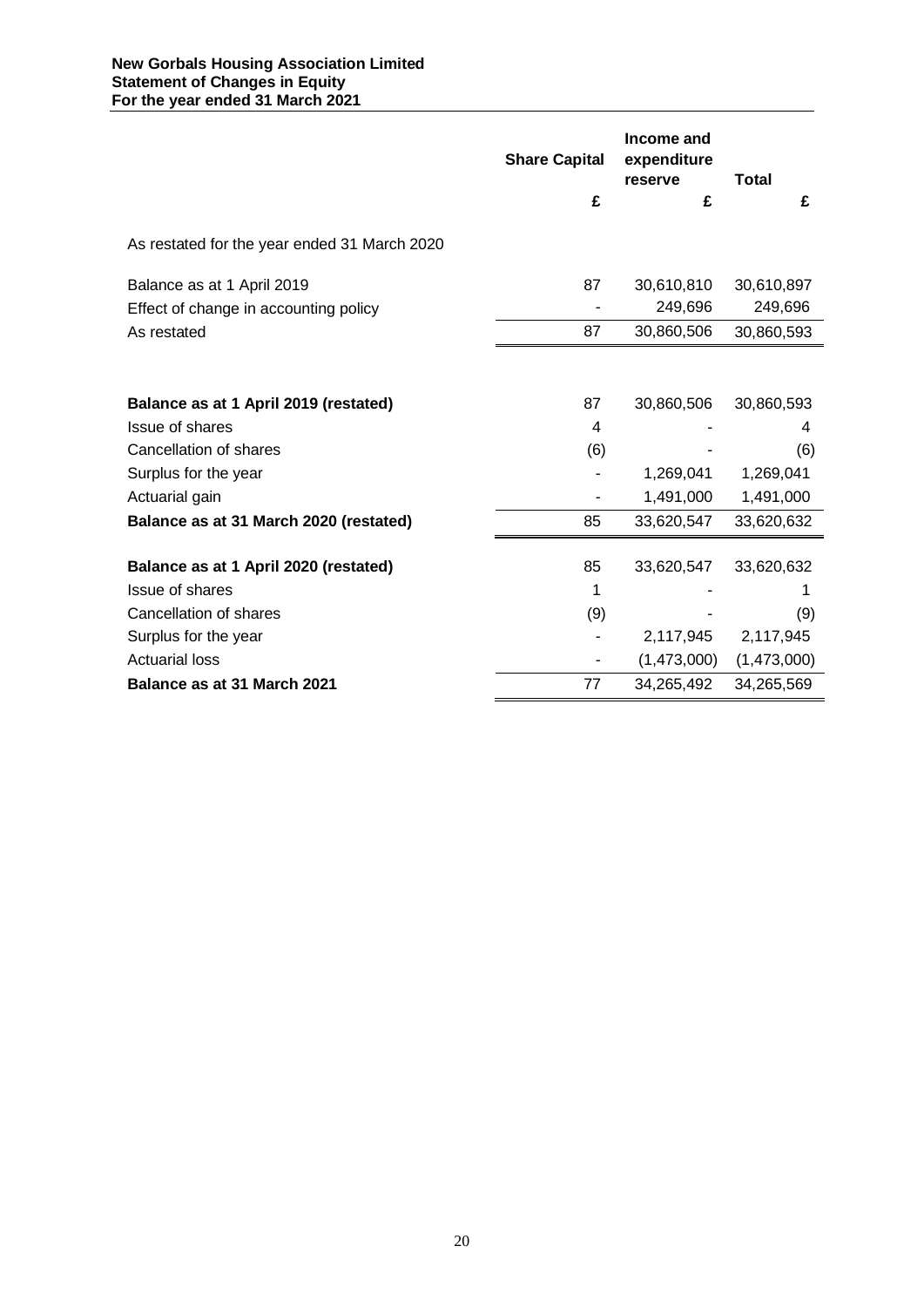|                                                                      | <b>Notes</b> | 2021<br>£     | 2020<br>£     |
|----------------------------------------------------------------------|--------------|---------------|---------------|
| Net cash generated from operating activities                         | 19           | 5,775,293     | 4,199,340     |
| <b>CASH FLOW FROM INVESTING ACTIVITIES</b>                           |              |               |               |
| Purchase of intangible fixed assets                                  |              | (11, 285)     | (159, 770)    |
| Purchase of tangible fixed assets                                    |              | (9,674,409)   | (5,883,740)   |
| Proceeds from sale of tangible fixed assets                          |              |               | 99,000        |
| Grants received                                                      |              | 6,103,747     | 181,989       |
| Interest received                                                    |              | 15,963        | 27,614        |
| <b>Net Cash used in Investing Activities</b>                         |              | (3, 565, 984) | (5,734,907)   |
| <b>Cash Flow from Financing Activities</b><br>Issue of share capital |              |               | 4             |
| Interest paid                                                        |              | (1,492,634)   | (1,463,241)   |
| New secured loans                                                    |              | 10,667,044    | 1,667,054     |
| Repayments of borrowings                                             |              | (994, 094)    | (828,190)     |
| <b>Net Cash Used in Financing Activities</b>                         |              | 8,180,317     | (624,373)     |
|                                                                      |              |               |               |
| Increase/(Decrease) in Cash and Cash Equivalents                     |              | 10,389,626    | (2, 159, 940) |
| Cash and Cash Equivalents at Beginning of Year                       |              | 3,562,934     | 5,722,874     |
|                                                                      |              |               |               |
| Cash and Cash Equivalents at End of Year                             | 19           | 13,952,560    | 3,562,934     |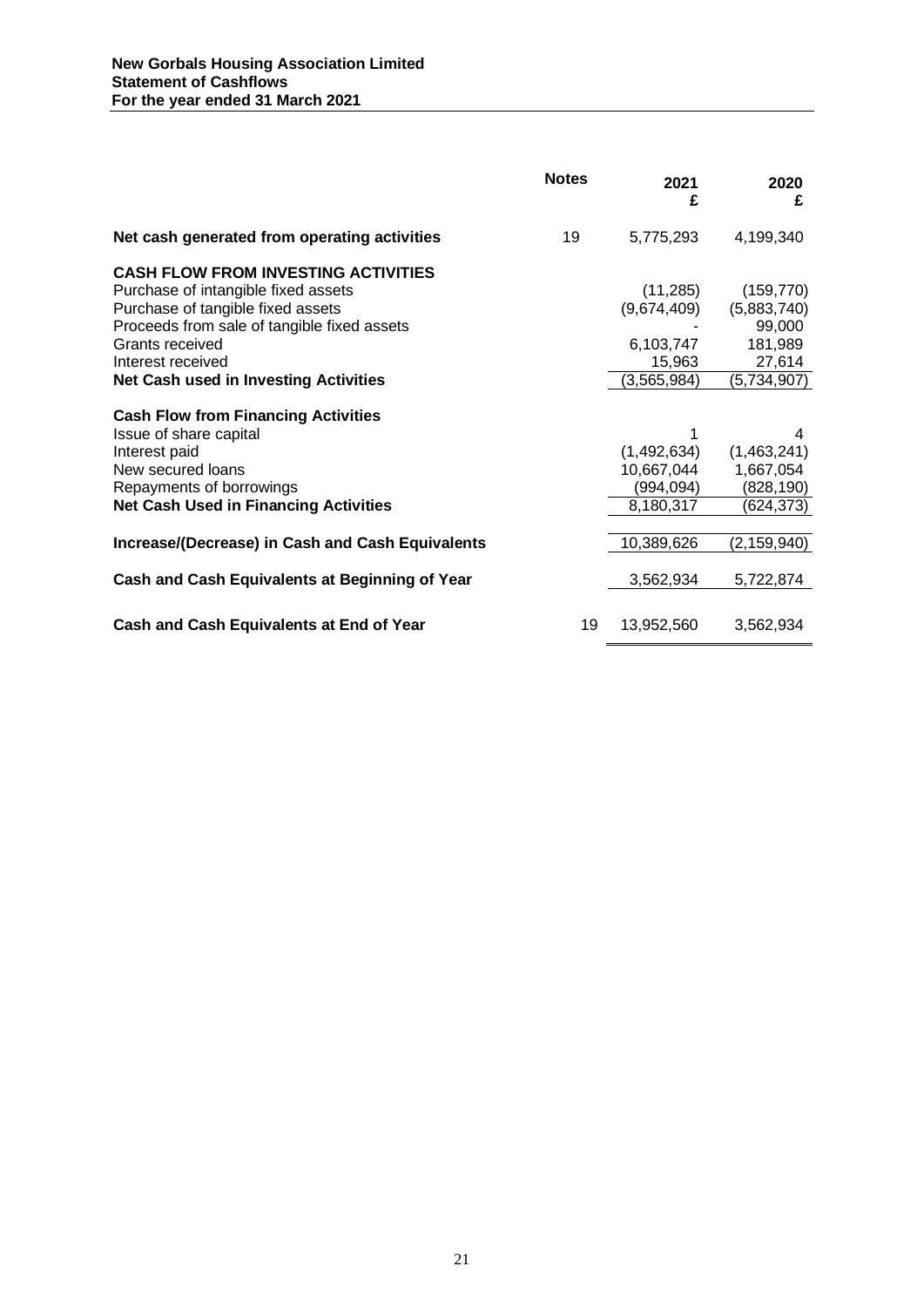# **1. ACCOUNTING POLICIES**

# **Legal Status**

The Association is registered under the Co-operative and Community Benefit Societies Act 2014 and is registered with the Scottish Housing Regulator under the Housing (Scotland) Act 2010.

The address of the Association's registered office is 200 Crown Street, Glasgow G5 9AY and principal place of business is 200 Crown Street, Glasgow, G5 9AY.

The Association's principal activities are detailed in the Committee of Management's Report. The nature of the Associations operations is detailed in the Committee of Management's Report.

New Gorbals Housing Association Limited meets the definition of a Public Benefit Entity.

# **Basis of Accounting**

These financial statements have been prepared in accordance with UK Generally Accepted Accounting Practice (UK GAAP) including FRS 102 "The Financial Reporting Standard applicable in the UK and Republic of Ireland" ("FRS 102"), the Housing SORP 2018 "Statement of Recommended Practice for Registered Housing Providers" and comply with the Determination of Accounting Requirements 2018, and under the historical cost convention, modified to include certain financial instruments at fair value.

The financial statements are prepared in Sterling  $(E)$ .

# **Basis of consolidation**

The Association and its subsidiary undertaking comprise a group. The Financial Conduct Authority has granted exemption from preparing group financial statements. The accounts therefore represent the results of the Association and not the group.

# **Critical Accounting Estimates and Areas of Judgement**

Preparation of the financial statements requires management to make critical judgements and estimates concerning the future. Estimates and judgements are continually evaluated and are based on historical experience, advice from qualified experts and other factors, including expectations of future events that are believed to be reasonable under the circumstances.

The resulting accounting estimates and assumptions will, by definition, seldom equal the related actual results. The estimates and assumptions that have a significant risk of causing a material adjustment to the carrying amounts of assets and liabilities within the next financial year are included below.

# *Critical accounting estimates*

Useful lives of housing property - management reviews its estimate of the useful lives of depreciable assets at each reporting date based on industry averages and our review of our stock. Uncertainties in these estimates relate to the length of time certain components in our homes will last, with varying levels of use potentially lengthening or shortening the lives of these components.

Recoverable amount of rent arrears and debtors – management considers the reasonable likelihood of rent arrears and debtors being recoverable based on past experience. While every effort is made not to over-estimate the amounts which will be recovered by the Association in the future, the actual amounts which might be received are often out of the Associations' control.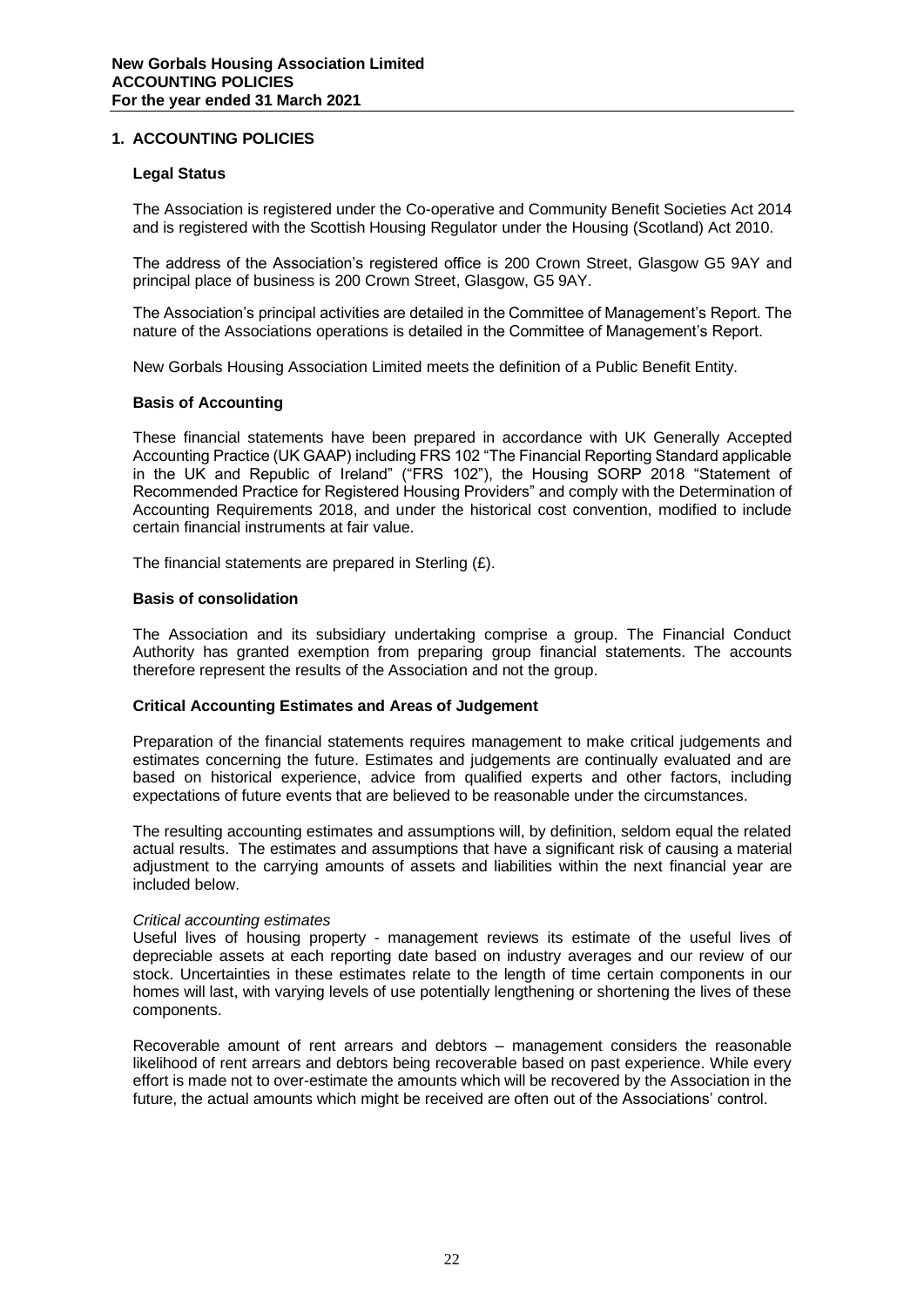#### **New Gorbals Housing Association Limited ACCOUNTING POLICIES For the year ended 31 March 2021**

# *Obligations under a defined benefit pension scheme*

Management's estimate of the defined benefit obligation is based on a number of critical underlying assumptions such as standard rates of inflation, mortality, discount rate and anticipation of future salary increases. Variation in these assumptions may significantly impact the liability and the annual defined benefit expenses (as analysed in Note 22). The net defined benefit pension liability at 31 March 2021 was £1,440,000.

# **Going Concern**

Covid and the ongoing clearance of 305 and 341 Caledonia Road could have placed huge pressures on the organisation.

Clearance and reprovisioning of 305 and 341 Caledonia Road is being supported by Scottish Government and Glasgow City Council through demolition grant and new build programme, We have discussed additional finance requirements with lenders and will produce a funding prospectus in autumn 2021 to have a preferred lender in place for early 2022.

Our initial fears in relation to Covid and rent arrears subsided during the year the spike in Universal Credit Claims began to settle. Staff now have access to DWP portal which shows details on Universal Credit Claims for our tenants and when payments will be due and this has assisted with the ongoing reduction in arrears during the year.

Although staff have been working from home for over 12 months, operations have continued and we have secured additional finance to assist our new build programme.

During the period of homeworking our Development staff have also managed a major new build project that will complete in Autumn 2021.

The Associations independent review of our Business Plan cashflow (including the demolition) has proven that the Association is a going concern for the next 30 years.

On that basis the Committee of Management has a reasonable expectation that the Association has adequate resources to continue in operational existence for the foreseeable future. Thus they continue to adopt the going concern basis of accounting in preparing the annual financial statements.

# **Turnover and Revenue Recognition**

Turnover relates to the income from the letting of properties at affordable rents, together with revenue grants receivable in the period. Rental income is recognised from the point when properties under development reach practical completion or otherwise become available for letting, net of any voids. Revenue grants are receivable when the conditions for receipt of agreed grant funding have been met.

# **Government Grants**

Government grants include grants receivable from the Scottish Government, local authorities and other government bodies. Government grants are recognised at the fair value of the asset received or receivable when there is reasonable assurance that the grant conditions will be met and the grants will be received. Reasonable assurance is normally obtained when the grant has been awarded in writing.

Government grants received for housing properties are recognised in income over the useful economic life of the structure of the asset and, where applicable, the individual components of the structure (excluding land) under the accruals model.

On disposal of an asset for which government grant was received, if there is no obligation to repay the grant, then any unamortised grant remaining is derecognised as a liability and recognised as income. Where there is a requirement to repay a grant a liability is included in the Statement of Financial Position to recognise this obligation.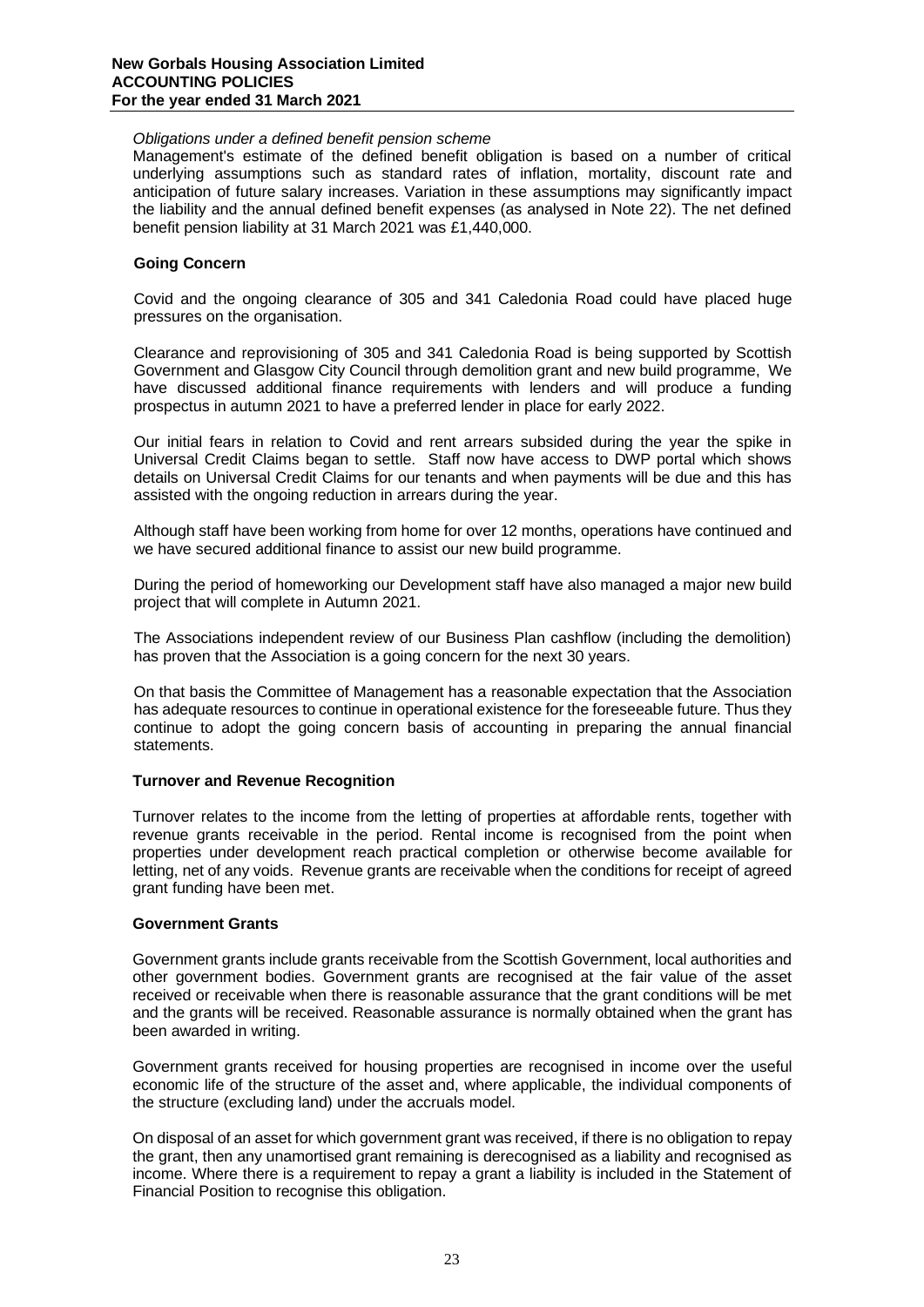# **Other Grants**

Grants received from non-government sources are recognised using the performance model. Grants are recognised as income when the associated performance conditions are met.

#### **Intangible Fixed Assets**

Intangible fixed assets are initially measured at cost and are subsequently measured at cost less accumulated amortisation and accumulated impairment losses. Intangible fixed assets are amortised to profit or loss on a straight-line basis over their useful lives as follows:

Computer software - 4 years.

# **Tangible Fixed Assets – Housing Properties**

Housing properties are properties for the provision of social housing or to otherwise provide social benefit and are principally properties available for rent and shared ownership.

Completed housing and shared ownership properties are stated at cost less accumulated depreciation and impairment losses.

Cost includes the cost of acquiring land and buildings, and expenditure incurred during the development period.

Works to existing properties which replace a component that has been treated separately for depreciation purposes, along with those works that enhance the economic benefits of the assets, are capitalised as improvements. Such enhancements can occur if improvements result in either:

- An increase in rental income;
- A material reduction in future maintenance costs; or
- A significant extension to the life of the property.

# **Depreciation of Housing Properties**

Freehold land or assets under construction are not depreciated.

The Association separately identifies the major components of its housing properties and charges depreciation so as to write-down the cost of each component to its estimated residual value, on a straight line basis over the following years:

| Land                      | Nil      |
|---------------------------|----------|
| Assets under construction | Nil      |
| Structure                 | 50 years |
| Windows                   | 45 years |
| Central Heating pipework  | 45 years |
| Roof                      | 40 years |
| Lifts                     | 30 years |
| <b>Bathrooms</b>          | 25 years |
| <b>District Boilers</b>   | 15 years |
| <b>Electric Heating</b>   | 15 years |
| <b>Boilers</b>            | 15 years |
| Kitchens                  | 15 years |
| Over bath Showers         | 7 years  |

#### **Impairment of Fixed Assets**

An assessment is made at each reporting date of whether there are indications that a fixed asset (including housing properties) may be impaired or that an impairment loss previously recognised has fully or partially reversed. If such indications exist, the RSL estimates the recoverable amount of the asset.

Shortfalls between the carrying value of fixed assets and their recoverable amounts, being the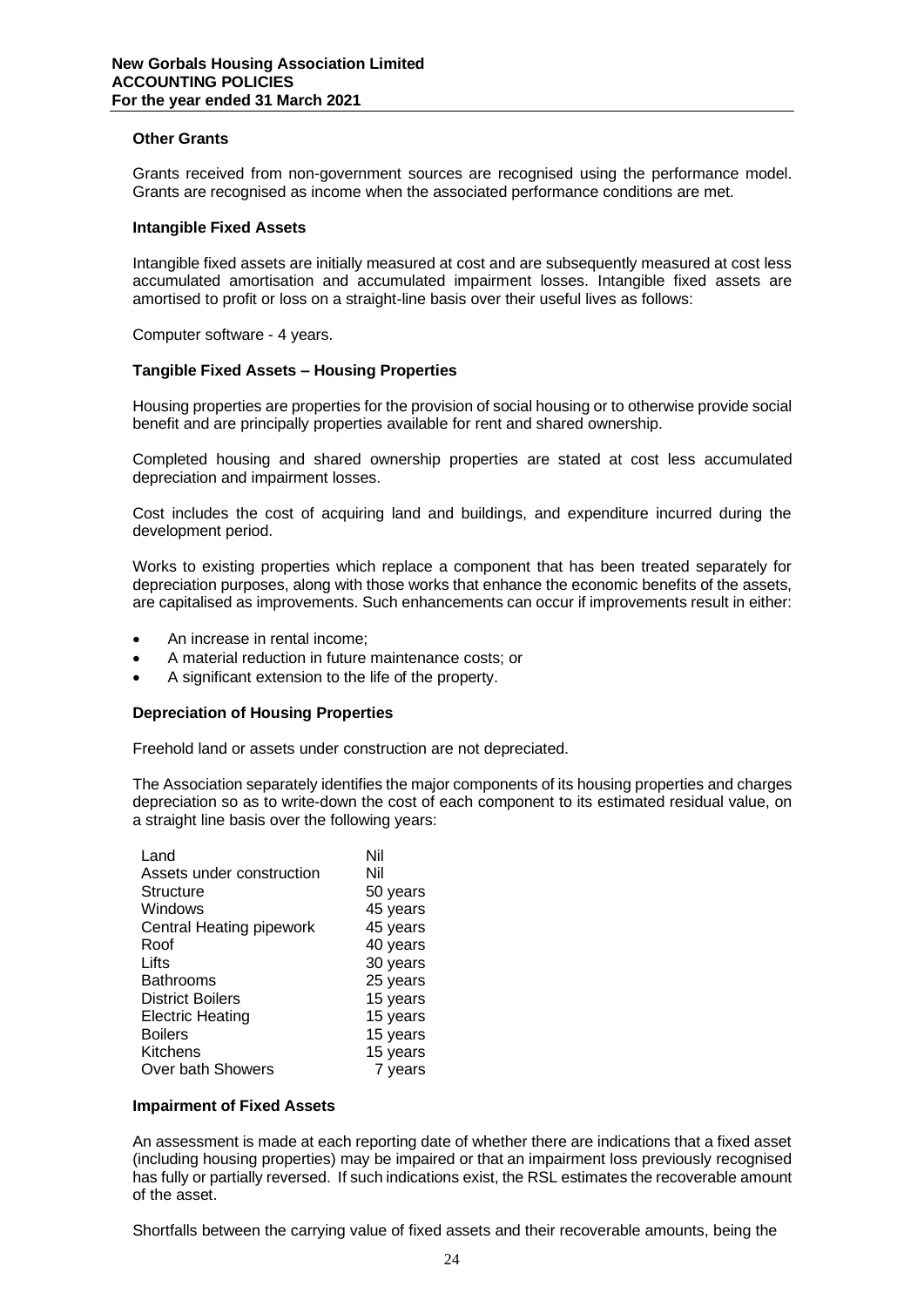higher of fair value less costs to sell and value-in-use of the asset based on its service potential, are recognised as impairment losses in the Statement of Comprehensive Income.

Recognised impairment losses are reversed if, and only if, the reasons for the impairment loss have ceased to apply. Reversals of impairment losses are recognised in income and expenditure. On reversal of an impairment loss, the depreciation or amortisation is adjusted to allocate the asset's revised carrying amount (less any residual value) over its remaining useful life.

# **Sales of Housing Accommodation**

Properties are disposed of under the appropriate legislation and guidance. All costs and grants relating to the share of property sold are removed from the financial statements at the date of sale, except for first tranche sales. Any grants received that cannot be repaid from the proceeds of sale are abated and the grants removed from the financial statements.

First tranche Share Ownership disposals are credited to turnover on completion, the cost of construction of these sales is taken to operating costs. Disposals of subsequent tranches are treated as fixed asset disposals with the gain or loss on disposal taken to the Statement of Comprehensive Income, in accordance with the Statement of Recommended Practice.

# **Other Tangible Fixed Assets**

Tangible fixed assets are initially measured at cost, net of depreciation and any impairment losses. Depreciation is provided on all tangible fixed assets, other than freehold land and investment properties, at rates calculated to write off the cost or valuation of each asset to its estimated residual value on a straight line basis over its expected useful life, as follows:

| <b>Freehold Property</b>         | over 50 years |
|----------------------------------|---------------|
| Computers and office equipment   | over 4 years  |
| Furniture, fixtures and fittings | over 4 years  |

Residual value is calculated on prices prevailing at the reporting date, after estimated costs of disposal, for the asset as if it were at the age and in the condition expected at the end of its useful life.

# **Borrowing Costs**

General and specific borrowing costs directly attributable to the acquisition and construction of qualifying properties are added to the cost of those properties until such a time as the properties are ready for their intended use or sale.

All other borrowing costs are expensed as incurred on an effective interest rate basis.

# **Taxation**

The Association has charitable status and is registered with the Office of Scottish Charities Regulator and is therefore exempt from paying Corporation Tax on charitable activities.

# **Value Added Tax (VAT)**

The Association is VAT registered, however a large proportion of income, namely rents, is exempt for VAT purposes therefore giving rise to a Partial Exemption calculation. Expenditure is shown inclusive of VAT.

# **Deposits and Liquid Resources**

Cash comprises cash in hand and deposits repayable on demand less overdrafts repayable on demand. Liquid resources are current asset investments that are disposable without curtailing or disrupting the business and are readily convertible into known amounts of cash at or close to their carrying value.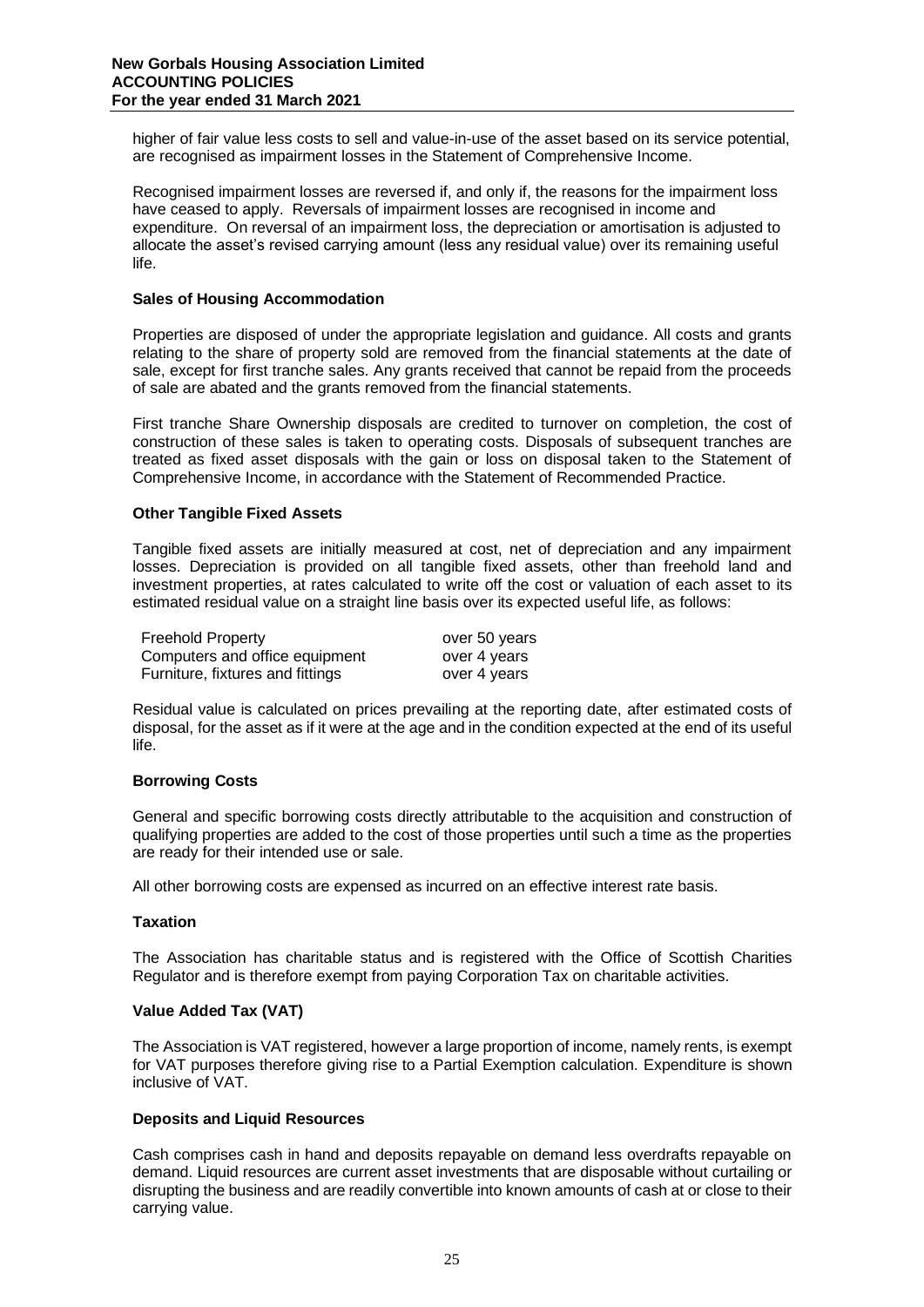# **Employee Benefits**

The costs of short-term employee benefits are recognised as a liability and an expense.

Normally, employees are entitled to carry forward up to 5 days of any unused holiday entitlement. Due to Covid this allowance has been increased to 10 days and will drop back to 5 in 2022. The Association has suspended its flexi system during the period when staff are working from home. The cost of any unused entitlement is recognised in the period in which the employee's services are received.

The best estimate of the expenditure required to settle an obligation for termination benefits is recognised immediately as an expense when the RSL is demonstrably committed to terminate the employment of an employee or to provide termination benefits.

#### **Retirement Benefits**

#### *Defined benefit plans*

The Association participates in two funded multi-employer defined benefit schemes, the Scottish Housing Association Pension Scheme (SHAPS) and the Strathclyde Pension Fund (SPF).

The Scheme is classified as a 'last-man standing arrangement'. Therefore, the Association is potentially liable for other participating employers' obligations if those employers are unable to meet their share of the scheme deficit following withdrawal from the Scheme. Participating employers are legally required to meet their share of the Scheme deficit on an annuity purchase basis on withdrawal from the Scheme.

In previous years, the Association was unable to recognise its share of the scheme assets and scheme liabilities, therefore had applied defined contribution accounting in respect of the SHAPS. For the year ended 31 March 20, the Association had recognised a past service deficit liability of £nil, within provisions, based on the present value of the Association's deficit funding agreement.

For the year ended 31 March 2019, the Association is able to identify its share of the scheme assets and scheme liabilities from 1 April 2018 and therefore has applied defined benefit accounting from this date onwards. For accounting purposes, the relevant date for accounting for this change from defined contribution to defined benefit accounting is 1 April 2019. The scheme assets are measured at fair value. Scheme liabilities are measured on an actuarial basis using the projected unit credit method and are discounted at appropriate high quality corporate bond rates.

The deficit funding agreement liability that was previously recognised within provisions of £691k was derecognised on the 1 April 2018, and an initial net defined benefit pension liability of £1,348k was recognised at this date in the statement of financial position. The resulting net difference of £657k on initial recognition of the SHAPS obligation was recognised in other comprehensive income.

As at the year ended 31 March 2021, the net defined benefit pension deficit liability was £1,057,000.

In the year ended 31 March 2021, the current service cost and costs from settlements and curtailments are charged against operating surplus. Past service costs are recognised in the current reporting period within the income and expenditure account. Interest is calculated on the net defined benefit liability. Remeasurements are reported in other comprehensive income. Refer to Note 21 for more details.

The Association consulted with staff during 2020 and from 1<sup>st</sup> August 2020 closed its 1/60<sup>th</sup> final pensionable salary pension scheme and staff preference was for 1/70th Career Average replacement.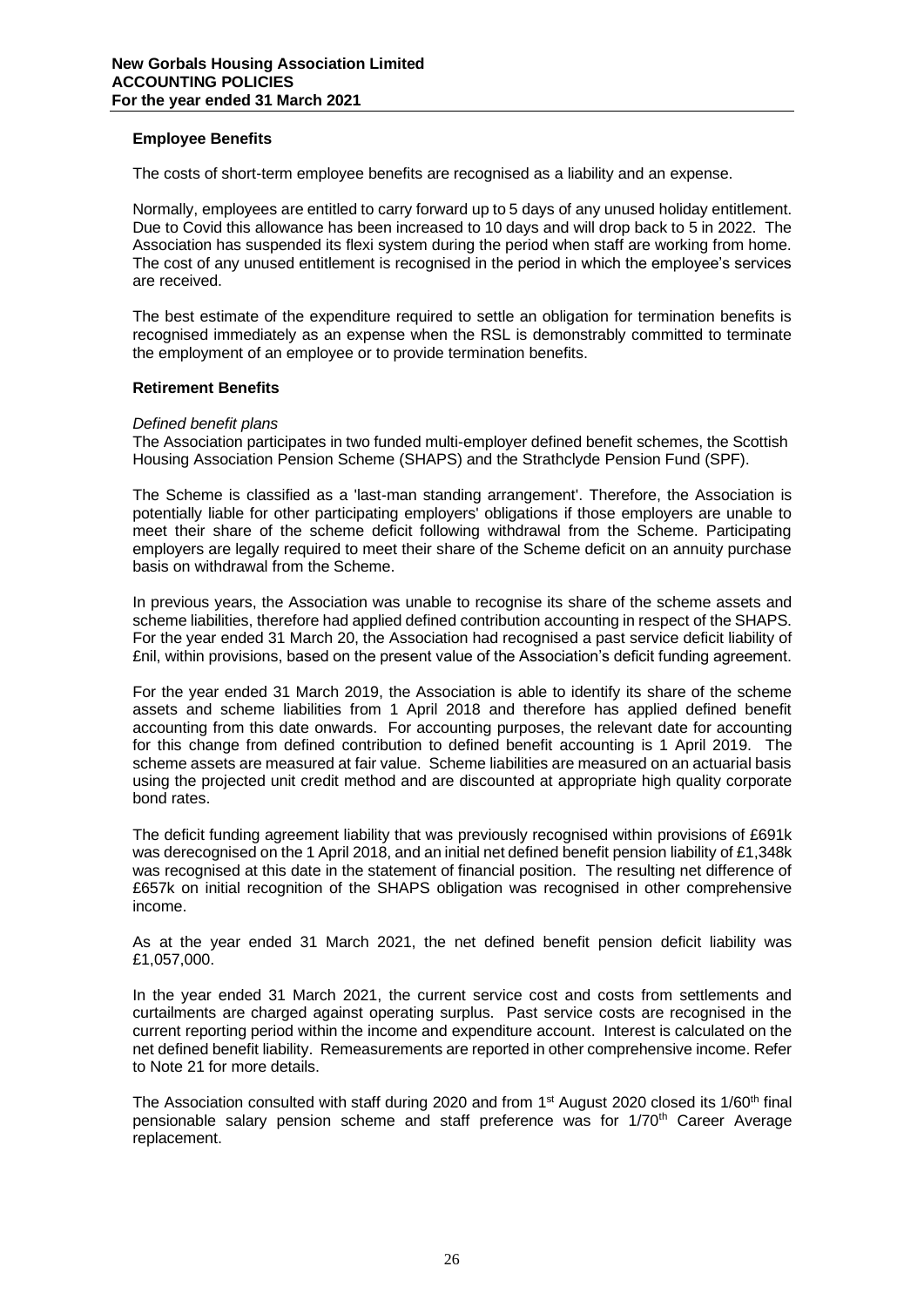The Association, as a result of staff transferring during the GHA stock transfer, is now an admitted member of Strathclyde Pension Fund (SPF). The basis of admittance is that of a closed scheme and only transferred employees who already are or wish to join can be a member of this scheme. Retirement benefits to these employees are funded by the contributions from all participating employers and employees in the Fund. Payments are made to the independently administered Fund in accordance with periodic calculations by consulting actuaries and are based on pension costs applicable across the various participating member employers. As a closed scheme a slightly higher calculated rate is payable by the Association to reflect the limited future membership of the scheme.

The SPF Scheme is a defined benefit scheme which is externally funded and contracted out of the State Earnings Related Pension Scheme. The contributions are determined by qualified actuaries on the basis of periodic valuations using the projected unit method.

For defined benefit schemes the amount charged to the Statement of Comprehensive Income in respect of pension costs and other post-retirement benefits is the estimated regular cost of providing the benefits accrued in the year, adjusted to reflect variations from that cost. The interest cost and expected return on assets are included within other finance costs.

Defined benefit schemes are funded, with the assets held separately from the Association in separate trustee administered funds. Full actuarial valuations, by a professionally qualified actuary, are obtained at least every three years, and updated to reflect current conditions at each balance sheet date. The pension scheme assets are measured at fair value. The pension scheme liabilities are measured using the projected unit method and discounted at the current rate of return on a high quality corporate bond of equivalent term and currency.

A pension scheme asset is recognised in the Statement of Financial Position only to the extent that the surplus may be recovered by reduced future contributions or to the extent that the trustees have agreed a refund from the scheme at the balance sheet date. A pension scheme liability is recognised to the extent that the company has a legal or constructive obligation to settle the liability.

# **Financial Instruments**

The Association has elected to apply the provisions of Section 11 'Basic Financial Instruments' and Section 12 'Other Financial Instruments Issues' of FRS 102, in full, to all of its financial instruments.

Financial assets and financial liabilities are recognised when the Association becomes a party to the contractual provisions of the instrument and are offset only when the Association currently has a legally enforceable right to set off the recognised amounts and intends either to settle on a net basis, or to realise the asset and settle the liability simultaneously.

# **Lease Policy**

All leases are operating leases and the annual rents are charged to the Statement of Comprehensive Income on a straight line basis. Operating Lease are in operation for the leasing of 63 Mid Market Rented Units to New Gorbals Property Management Ltd.

# *Financial assets*

# *Debtors*

Debtors which are receivable within one year and which do not constitute a financing transaction are initially measured at the transaction price. Trade debtors are subsequently measured at amortised cost, being the transaction price less any amounts settled and any impairment losses.

Where the arrangement with a trade debtor constitutes a financing transaction, the debtor is initially and subsequently measured at the present value of future payments discounted at a market rate of interest for a similar debt instrument.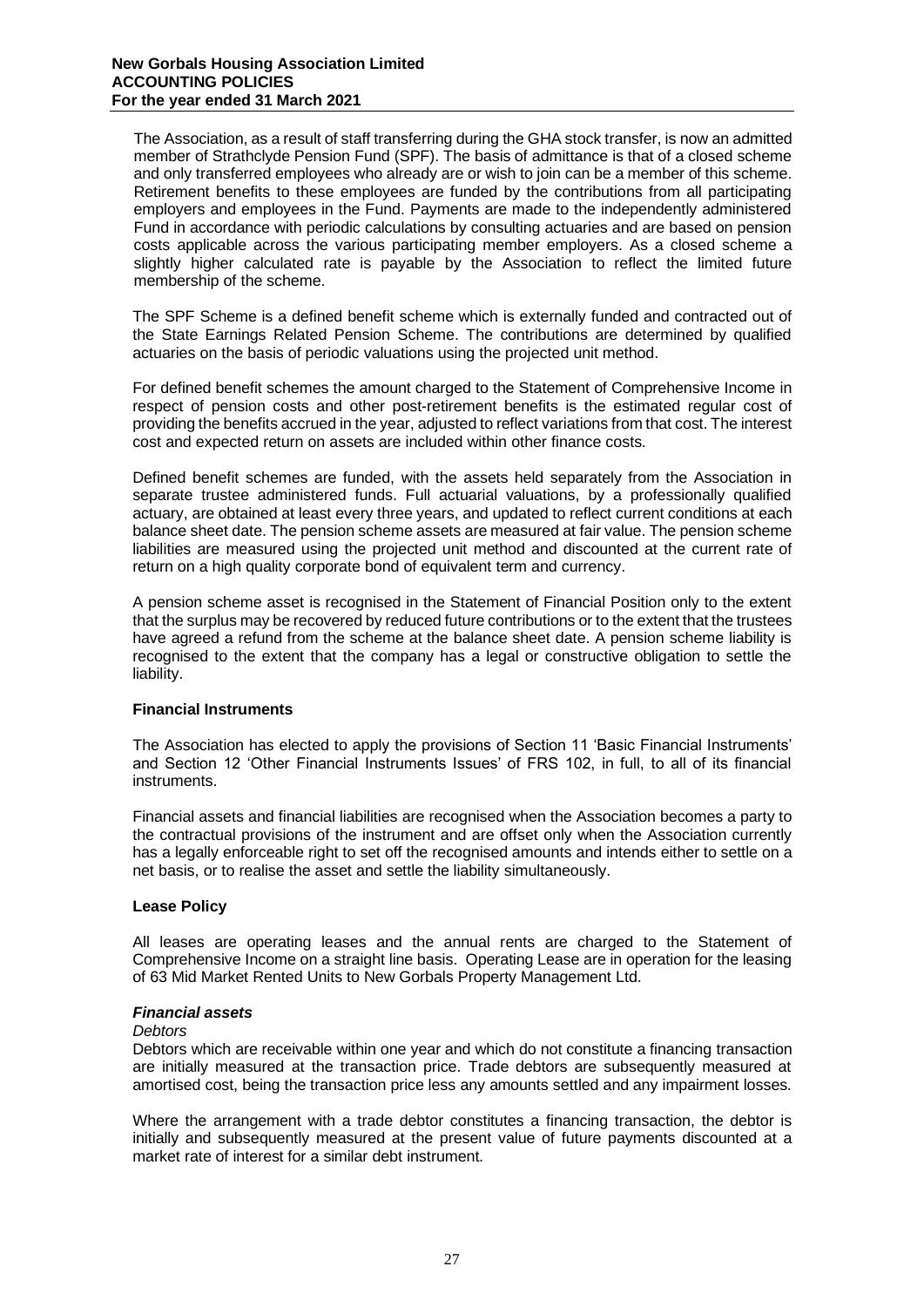A provision for impairment of debtors is established when there is objective evidence that the amounts due will not be collected according to the original terms of the contract. Impairment losses are recognised in profit or loss for the excess of the carrying value of the trade debtor over the present value of the future cash flows discounted using the original effective interest rate. Subsequent reversals of an impairment loss that objectively relate to an event occurring after the impairment loss was recognised, are recognised immediately in income and expenditure.

# *Financial liabilities*

# *Trade creditors*

Trade creditors payable within one year that do not constitute a financing transaction are initially measured at the transaction price and subsequently measured at amortised cost, being the transaction price less any amounts settled.

Where the arrangement with a trade creditor constitutes a financing transaction, the creditor is initially and subsequently measured at the present value of future payments discounted at a market rate of interest for a similar instrument.

# *Borrowings*

Borrowings are initially recognised at the transaction price, including transaction costs, and subsequently measured at amortised cost using the effective interest method. Interest expense is recognised on the basis of the effective interest method and is included in interest payable and other similar charges.

Commitments to receive a loan are measured at cost less impairment.

# *Derecognition of financial assets and liabilities*

A financial asset is derecognised only when the contractual rights to cash flows expire or are settled, or substantially all the risks and rewards of ownership are transferred to another party, or if some significant risks and rewards of ownership are retained but control of the asset has transferred to another party that is able to sell the asset in its entirety to an unrelated third party. A financial liability (or part thereof) is derecognised when the obligation specified in the contract is discharged, cancelled or expires.

# **Provisions**

Provisions are recognised when the RSL has an obligation at the reporting date as a result of a past event which it is probable will result in the transfer of economic benefits and that obligation can be estimated reliably.

Provisions are measured at the best estimate of the amounts required to settle the obligation. Where the effect of the time value of money is material, the provision is based on the present value of those amounts, discounted at the pre-tax discount rate that reflects the risks specific to the liability. The unwinding of the discount is recognised within interest payable and similar charges.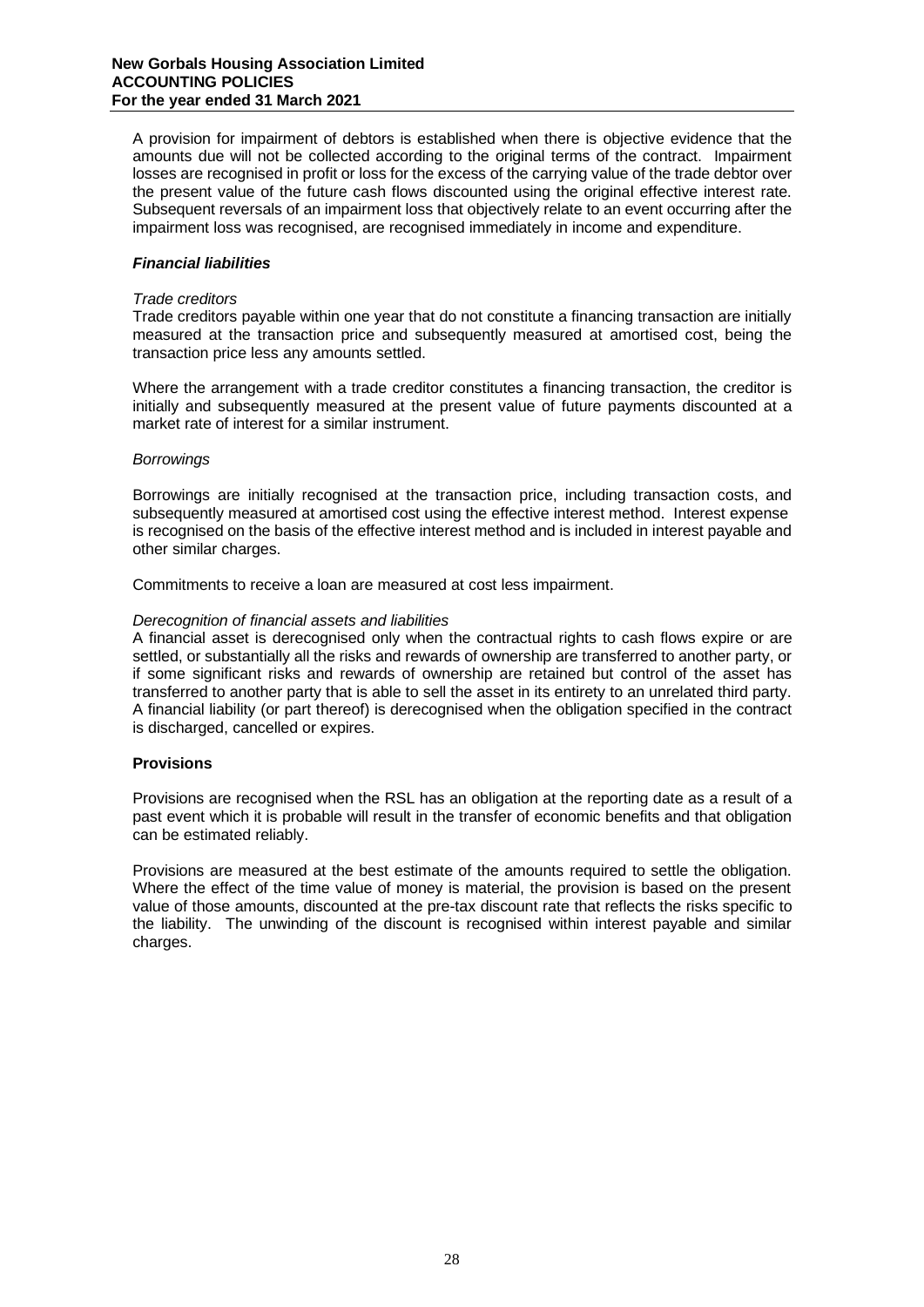# **2. PARTICULARS OF TURNOVER, OPERATING COSTS AND OPERATING SURPLUS OR DEFICIT**

|                                                   |              |                         |                                | 2021                               | 2020                               |
|---------------------------------------------------|--------------|-------------------------|--------------------------------|------------------------------------|------------------------------------|
|                                                   | <b>Notes</b> | <b>Turnover</b>         | <b>Operating</b><br>costs<br>⌒ | <b>Operating</b><br><b>Surplus</b> | <b>Operating</b><br><b>Surplus</b> |
| Affordable letting activities<br>Other activities | 3<br>4       | 13,968,227<br>1,966,636 | (10, 362, 466)<br>(1,970,854)  | 3,605,761<br>(4,218)               | 2,617,144<br>56,576                |
| Total                                             |              | 15,934,863              | (12, 333, 320)                 | 3,601,543                          | 2,673,720                          |
| Total for previous reporting period               |              | 16,558,989              | (13,885,269)                   | 2,673,720                          |                                    |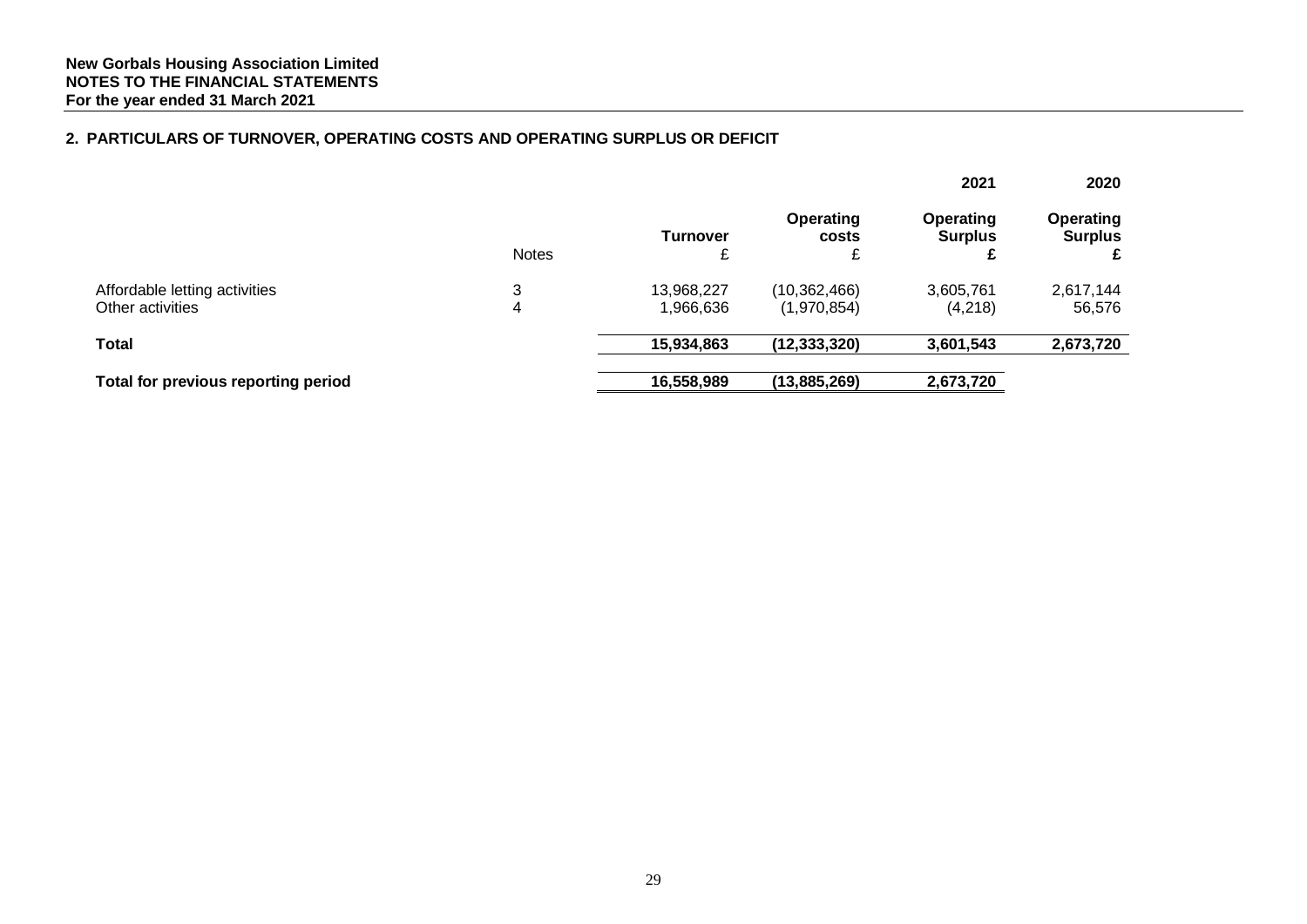# **3. PARTICULARS OF TURNOVER, OPERATING COSTS AND OPERATING SURPLUS OR DEFICIT FROM AFFORDABLE LETTING ACTIVITIES**

|                                                                                                | <b>General</b>      | <b>Supported</b><br><b>Social</b> | <b>Shared</b>  |              |              |
|------------------------------------------------------------------------------------------------|---------------------|-----------------------------------|----------------|--------------|--------------|
|                                                                                                | <b>Needs Social</b> | <b>Housing</b>                    | Ownership      | <b>Total</b> | <b>Total</b> |
|                                                                                                | <b>Housing</b>      | <b>Accommodation</b>              | <b>Housing</b> | 2021         | 2020         |
|                                                                                                | £                   | £                                 | £              | £            | £            |
| Rent receivable net of service charges                                                         | 10,982,075          | 49,779                            | 37,020         | 11,068,874   | 10,862,222   |
| Service charges                                                                                | 522,410             | 2,775                             | 6,340          | 531,525      | 520,633      |
| Gross income from rents and service charges                                                    | 11,504,485          | 52,554                            | 43,360         | 11,600,399   | 11,382,855   |
| Less voids                                                                                     | (114, 304)          |                                   |                | (114, 304)   | (105, 738)   |
| Net income from rents and service charges                                                      | 11,390,181          | 52,554                            | 43,360         | 11,486,095   | 11,277,117   |
| Grants released from deferred income                                                           | 1,985,196           | 1,528                             | 15,283         | 2,002,007    | 1,858,568    |
| Revenue grants received from Scottish ministers                                                | 46,440              |                                   |                | 46,440       | 189,614      |
| Other Revenue Grants - CJRS                                                                    | 430,044             | 331                               | 3,310          | 433,685      |              |
| Total turnover from affordable letting activities                                              | 13,851,861          | 54,413                            | 61,953         | 13,968,227   | 13,325,299   |
|                                                                                                |                     |                                   |                |              |              |
| Management and maintenance administration costs                                                | 3,244,121           | 2,488                             | 12,439         | 3,259,048    | 3,461,514    |
| Service costs                                                                                  | 1,626,438           | 2,775                             | 6,339          | 1,635,552    | 1,640,910    |
| Planned and cyclical maintenance including major repairs costs                                 | 668,116             | 515                               |                | 668,631      | 792,576      |
| Reactive maintenance costs                                                                     | 1,342,508           | 1,041                             | 10,354         | 1,353,903    | 1,553,823    |
| Bad debts - rents and service charges                                                          | 112,906             |                                   |                | 112,906      | 86,562       |
| Depreciation of affordable let properties                                                      | 3,299,074           | 6,482                             | 26,870         | 3,332,426    | 3,172,770    |
| <b>Operating Costs for affordable letting activities</b>                                       | 10,293,163          | 13,301                            | 56,002         | 10,362,466   | 10,708,155   |
| Operating surplus or deficit for affordable letting activities                                 | 3,558,698           | 41,112                            | 5,951          | 3,605,761    | 2,617,144    |
| Operating surplus or deficit or affordable letting activities for<br>previous reporting period | 2,593,687           | 8,957                             | 14,500         | 2,617,144    |              |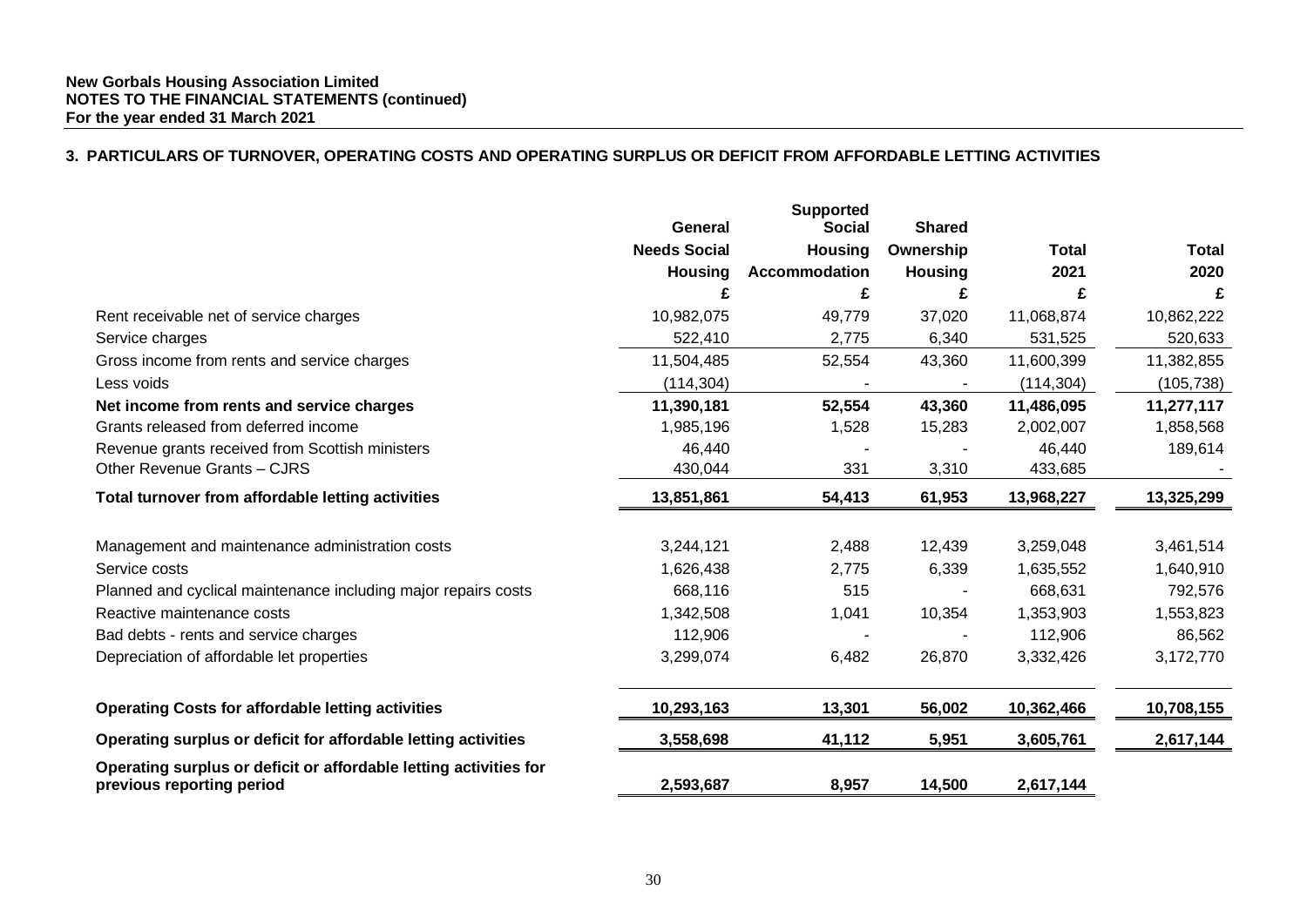# **4. PARTICULARS OF TURNOVER, OPERATING COSTS AND OPERATING SURPLUS OR DEFICIT FROM OTHER ACTIVITIES**

| <b>Grants</b><br><b>From</b><br><b>Scottish</b><br><b>Ministers</b> | Other<br>revenue<br>grants | <b>Supporting</b><br>people<br>income | Other<br>income | <b>Total</b><br>turnover | <b>Operating</b><br>costs<br>bad debts | Other<br>operating<br>costs | <b>Operating</b><br>surplus or<br>deficit | <b>Operating</b><br>surplus or<br>deficit<br>for previous<br>reporting<br>period |
|---------------------------------------------------------------------|----------------------------|---------------------------------------|-----------------|--------------------------|----------------------------------------|-----------------------------|-------------------------------------------|----------------------------------------------------------------------------------|
| £                                                                   | £                          | £                                     | £               | £                        | £                                      | £                           |                                           |                                                                                  |
|                                                                     |                            |                                       |                 |                          |                                        |                             |                                           | 73,894                                                                           |
|                                                                     |                            |                                       |                 |                          |                                        |                             |                                           |                                                                                  |
|                                                                     |                            |                                       |                 |                          |                                        |                             |                                           | (26,064)                                                                         |
|                                                                     |                            |                                       |                 |                          |                                        |                             |                                           |                                                                                  |
|                                                                     |                            |                                       |                 |                          |                                        |                             |                                           |                                                                                  |
|                                                                     |                            |                                       | 3,619           | 3,619                    |                                        | 3,619                       |                                           |                                                                                  |
|                                                                     |                            |                                       |                 |                          |                                        |                             |                                           |                                                                                  |
|                                                                     |                            |                                       |                 |                          |                                        |                             |                                           |                                                                                  |
|                                                                     |                            |                                       | 158,425         | 158,425                  |                                        |                             | 158,425                                   |                                                                                  |
|                                                                     |                            |                                       |                 |                          |                                        |                             |                                           |                                                                                  |
|                                                                     |                            | $\blacksquare$                        |                 |                          |                                        |                             |                                           | 26,029                                                                           |
|                                                                     |                            |                                       | 48,047          | 48,047                   | 12,334                                 | 129,915                     | (94, 202)                                 | (17, 283)                                                                        |
|                                                                     | 500,510                    | $\sim$                                | 1,466,126       | 1,966,636                | (53, 598)                              | 2,024,452                   | (4, 218)                                  | 56,576                                                                           |
|                                                                     | 1,017,899                  |                                       | 2,215,791       | 3,233,690                | 1,743                                  | 3,175,371                   | 56,576                                    |                                                                                  |
|                                                                     |                            | 500,510                               | $\sim$          | 1,001,535<br>254,500     | 500,510<br>1,001,535<br>254,500        | (65, 932)                   | 629,488<br>1,040,871<br>220,559           | (128, 978)<br>26,596<br>33,941                                                   |

**Operating**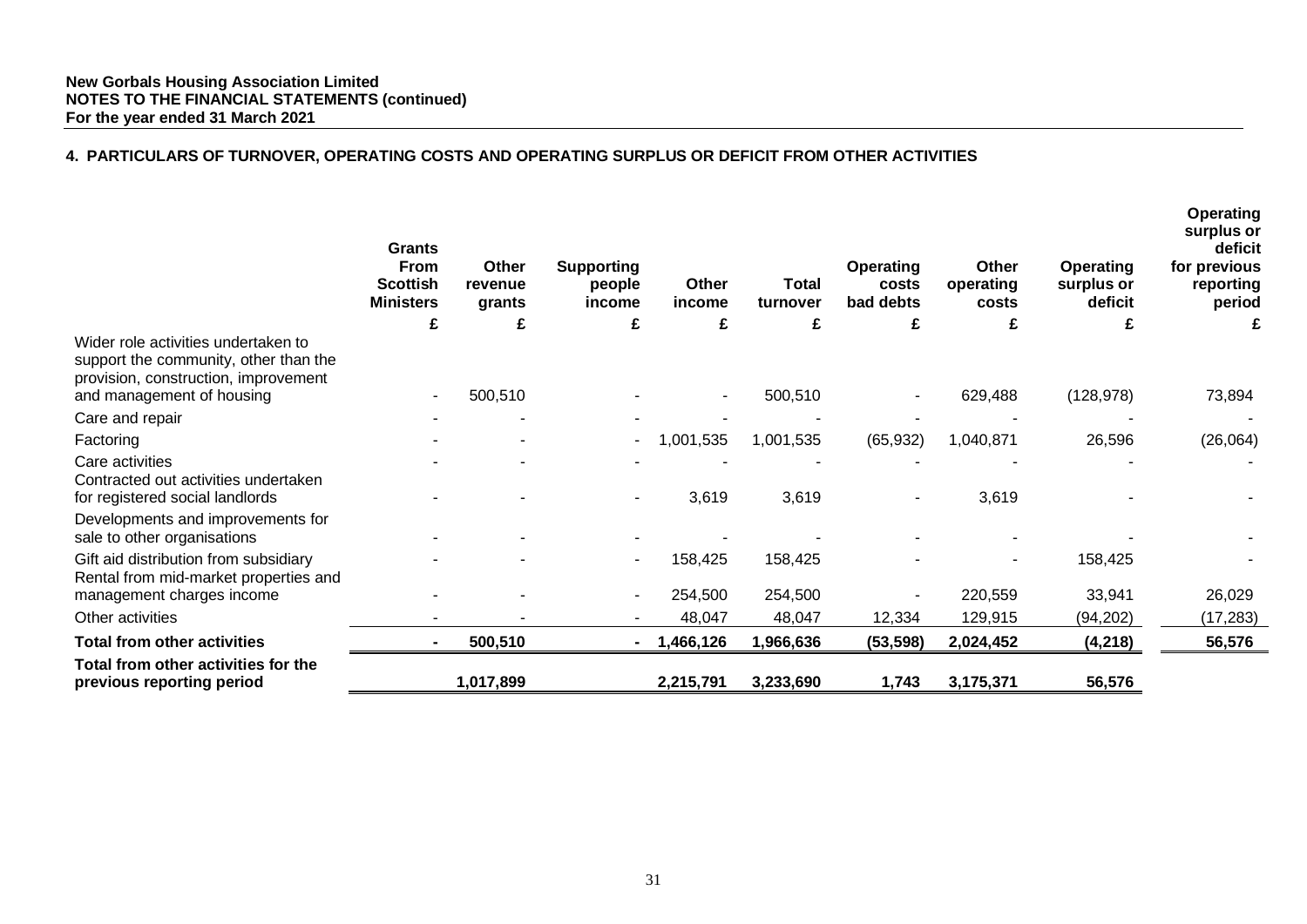# **5. ACCOMMODATION IN MANAGEMENT**

|    | General needs housing                                                                                                  | 2021<br><b>Units</b><br>2,598 | 2020<br><b>Units</b><br>2,567 |
|----|------------------------------------------------------------------------------------------------------------------------|-------------------------------|-------------------------------|
|    | Shared ownership<br>Supported housing                                                                                  | 20<br>$\overline{2}$          | 20<br>10                      |
|    | TOTAL UNITS IN MANAGEMENT                                                                                              | 2,620                         | 2,597                         |
|    |                                                                                                                        |                               |                               |
| 6. | <b>INTEREST RECEIVABLE AND SIMILAR INCOME</b>                                                                          | 2021                          | 2020                          |
|    |                                                                                                                        | £                             | £                             |
|    | Interest on bank deposits                                                                                              | 15,963                        | 27,614                        |
| 7. | <b>INTEREST PAYABLE AND SIMILAR CHARGES</b>                                                                            |                               |                               |
|    |                                                                                                                        | 2021<br>£                     | 2020<br>£                     |
|    | Interest arising on:<br>Bank loans and overdrafts                                                                      | 1,487,634                     | 1,424,241                     |
|    | Defined benefit pension charges                                                                                        | 5,000                         | 39,000                        |
|    | Less: Interest capitalised on housing properties under construction                                                    |                               |                               |
|    |                                                                                                                        | 1,492,634                     | 1,463,241                     |
| 8. | <b>OPERATING SURPLUS</b>                                                                                               |                               |                               |
|    |                                                                                                                        | 2021<br>£                     | 2020<br>£                     |
|    | Operating surplus is stated after charging:                                                                            |                               |                               |
|    | Depreciation of housing properties (note 11.A)<br>Depreciation of other tangible fixed assets (note 11.B)              | 3,332,426                     | 3,172,770                     |
|    | owned                                                                                                                  | 184,430                       | 192,865                       |
|    | Depreciation of intangible fixed assets (note 11.C)                                                                    | 141,003                       | 166,522                       |
|    | Deficit on disposal of tangible fixed assets (note 9)<br>Inventories recognised as an expense                          | 6,927                         | 30,948                        |
|    | Lease payments recognised as an expense                                                                                | 155,459                       | 160,179                       |
|    | Fees payable to RSM UK Audit LLP and its associates in respect of both audit and non-audit<br>services are as follows: |                               |                               |

|                                                                         | 2021   | 2020   |
|-------------------------------------------------------------------------|--------|--------|
| Audit services - statutory audit of the Association<br>Other services:- | 15.960 | 17.640 |
| <b>Taxation compliance services</b><br>Taxation advisory services       | 3.000  | 8.934  |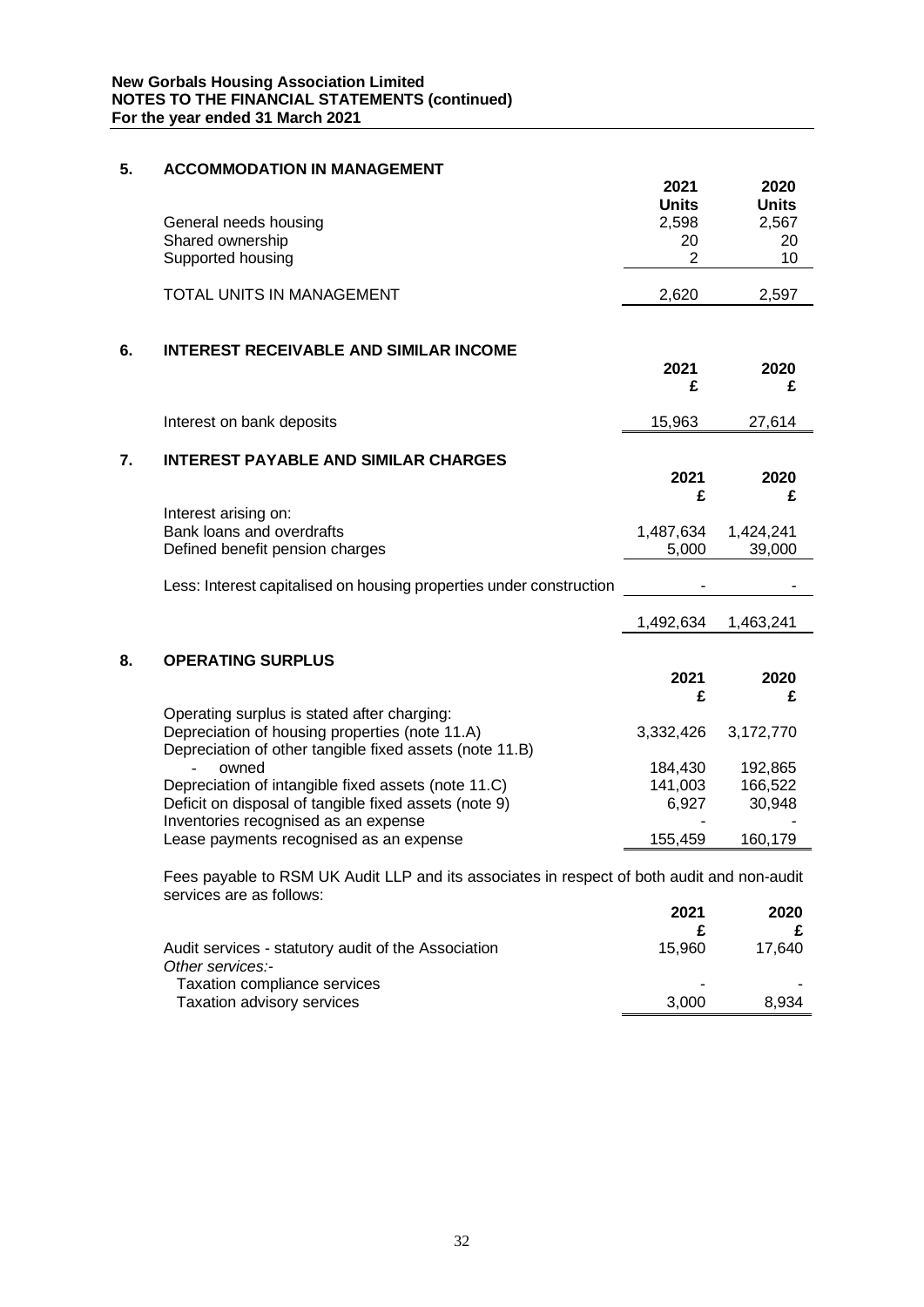|     | Disposal proceeds<br>(Loss) on Renewal of components<br>Carrying value of fixed assets                                                                        | 2021<br>£<br>(6,927) | 2020<br>£<br>99,000<br>(30, 607)<br>(37,445) |
|-----|---------------------------------------------------------------------------------------------------------------------------------------------------------------|----------------------|----------------------------------------------|
|     |                                                                                                                                                               | (6,927)              | 30,948                                       |
| 10. | <b>EMPLOYEES</b><br>The average monthly number of full time equivalent persons (including<br>key management personnel) employed by the Association during the | 2021<br>No.          | 2020<br>No.                                  |
|     | year was:<br>Office and management/Administration<br>Housing support and care<br>In-house Services Team<br>Development                                        | 15<br>53<br>38<br>4  | 15<br>51<br>34<br>6                          |
|     |                                                                                                                                                               | 110                  | 106                                          |
|     |                                                                                                                                                               | 2021<br>£'000        | 2020<br>£'000                                |
|     | Staff costs for the above persons:<br>Wages and salaries<br>Social security costs<br>Other pension costs and current service cost (note 21)                   | 3720<br>348<br>426   | 3,691<br>350<br>569                          |
|     |                                                                                                                                                               | 4,494                | 4,610                                        |

# **9. SURPLUS OR DEFICIT ON SALE OF FIXED ASSETS – HOUSING PROPERTIES**

The key management personnel are defined as the members of the Management Committee, the Director and any other person reporting directly to the Directors or the Management Committee.

The number of key management personnel who received emoluments (excluding employer pension contributions) in excess of £60,000 during the reporting period fell within the following bands:

|                    | 2021 | 2020 |
|--------------------|------|------|
|                    | No.  | No.  |
| £60,000 - £70,000  | 3    | າ    |
| £70,001 - £80,000  |      |      |
| £80,001 - £90,000  | -    | -    |
| £90,001 - £100,000 |      |      |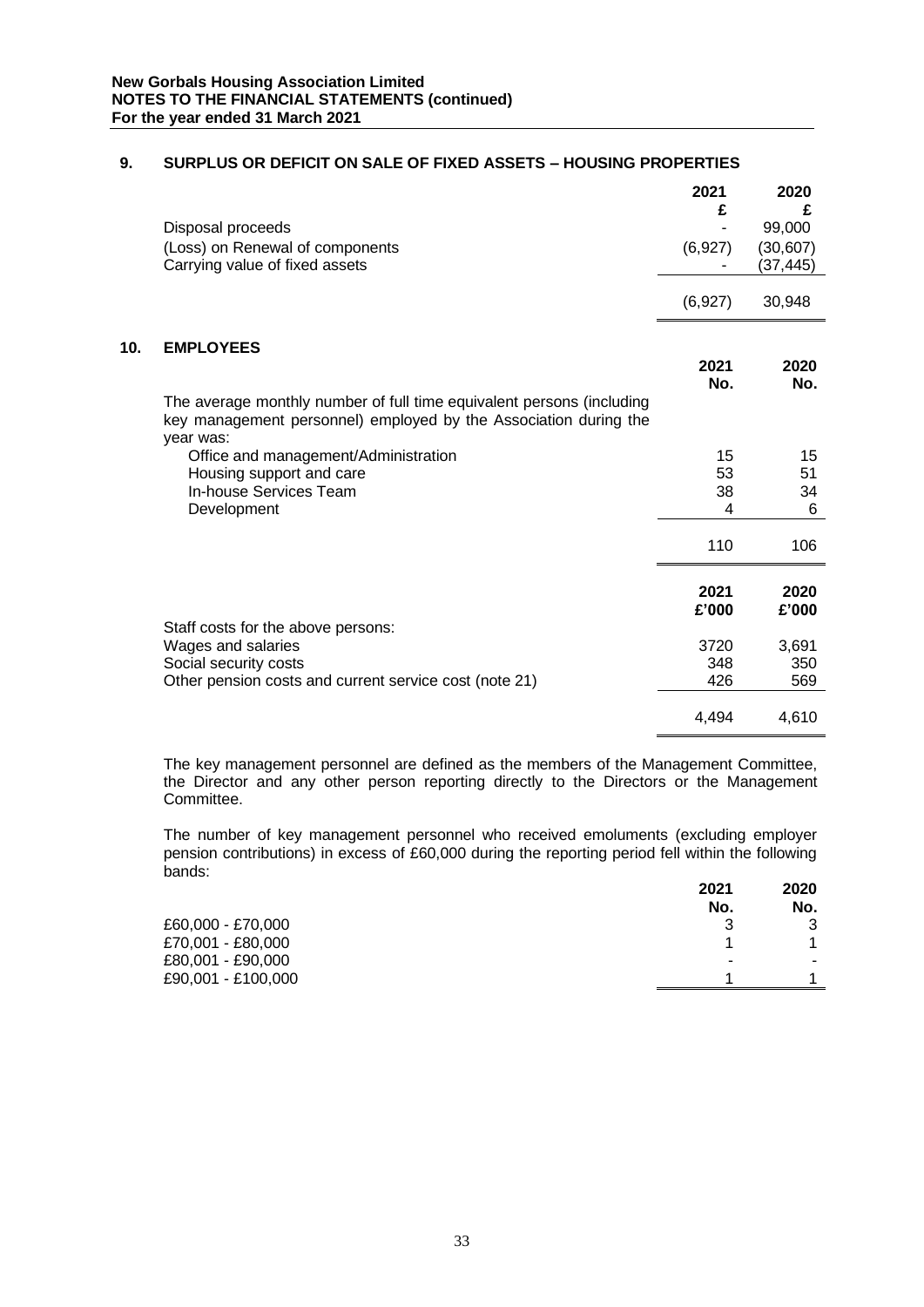# **10. EMPLOYEES (Continued)**

|                                                                                                                                                            | 2021<br>£ | 2020    |
|------------------------------------------------------------------------------------------------------------------------------------------------------------|-----------|---------|
| Aggregate emoluments for the above key management personnel<br>(excluding pension contributions)                                                           | 363,414   | 357,692 |
| The emoluments of the Chief Executive (excluding pension<br>contributions)                                                                                 | 91,972    | 90,524  |
| Aggregate pension contributions in relation to the above key<br>management personnel<br>Total emoluments for the above key management personnel (including | 62,010    | 53.644  |
| salary, pension and benefits)                                                                                                                              | 425.424   | 411.336 |

No payment or fees or other remuneration was made to the Board members during the year.

# **11.A TANGIBLE FIXED ASSETS – HOUSING PROPERTIES**

|                                       | <b>Social</b><br>housing<br>properties<br>held for<br>letting | <b>Housing</b><br>properties for<br>letting under<br>construction<br>£ | <b>Completed</b><br>shared<br>ownership<br>housing<br>properties | <b>Total housing</b><br>properties<br>£ |
|---------------------------------------|---------------------------------------------------------------|------------------------------------------------------------------------|------------------------------------------------------------------|-----------------------------------------|
| Cost                                  |                                                               |                                                                        |                                                                  |                                         |
| 1 April 2020                          | 159,401,715                                                   | 8,107,965                                                              | 1,469,971                                                        | 168,979,651                             |
| <b>Additions</b>                      |                                                               | 7,309,360                                                              |                                                                  | 7,309,360                               |
| Properties acquired                   | 3,572,763                                                     | 1,560,737                                                              |                                                                  | 5,133,500                               |
| Works to existing properties          | 906,695                                                       |                                                                        |                                                                  | 906,695                                 |
| Schemes completed                     | 459,973                                                       | (4,210,996)                                                            |                                                                  | (3,751,023)                             |
| <b>Disposals</b>                      | (88,467)                                                      |                                                                        |                                                                  | (88, 467)                               |
| 31 March 2021                         | 164,252,679                                                   | 12,767,066                                                             | 1,469,971                                                        | 178,489,716                             |
| <b>Depreciation and</b><br>impairment |                                                               |                                                                        |                                                                  |                                         |
| 1 April 2020                          | 32,699,553                                                    |                                                                        | 661,202                                                          | 33,360,755                              |
| Depreciation charged in year          | 3,305,556                                                     |                                                                        | 26,870                                                           | 3,332,426                               |
| Released on disposal                  | (81, 540)                                                     |                                                                        |                                                                  | (81, 540)                               |
|                                       | 35,923,569                                                    |                                                                        | 688,072                                                          | 36,611,641                              |
| 31 March 2021                         |                                                               |                                                                        |                                                                  |                                         |
| Net book value<br>31 March 2021       | 128,329,110                                                   | 12,767,066                                                             | 781,899                                                          | 141,878,075                             |
| 31 March 2020                         | 126,702,162                                                   | 8,107,965                                                              | 808,769                                                          | 135,618,896                             |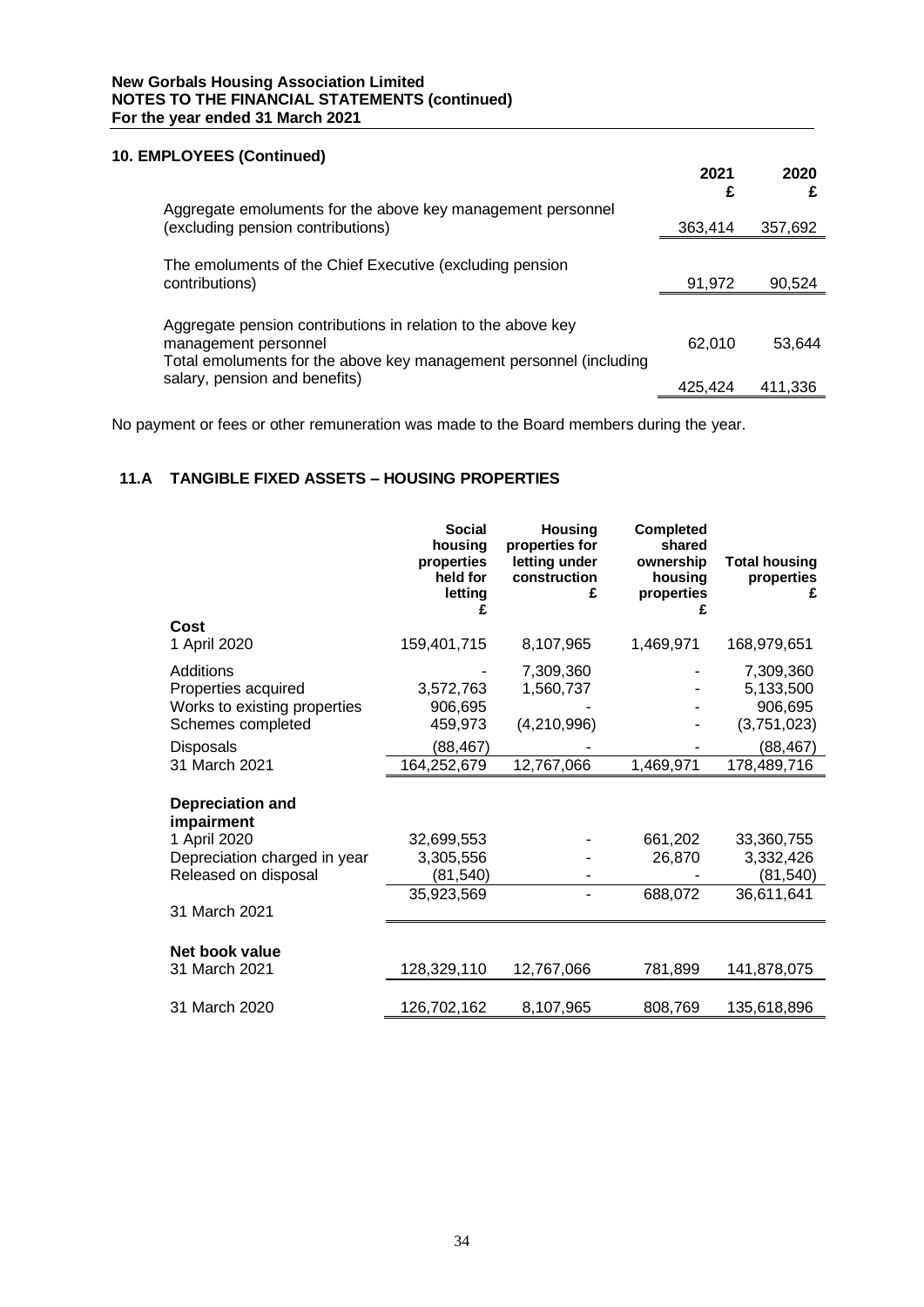| EXPENDITURE ON WORKS TO EXISTING PROPERTIES                                          |           |                     |
|--------------------------------------------------------------------------------------|-----------|---------------------|
|                                                                                      | 2021<br>£ | 2020<br>£           |
| Replacement component spend capitalised<br>Amounts charged to income and expenditure | 906,695   | 1,959,093<br>17,975 |
| Total major repairs spend                                                            | 906,695   | 1,977,068           |
| <b>FINANCE COSTS</b>                                                                 | 2021<br>£ | 2020<br>£           |
| Aggregate amount of finance costs included in the cost of housing<br>properties      | 782,053   | 782,053             |

# 35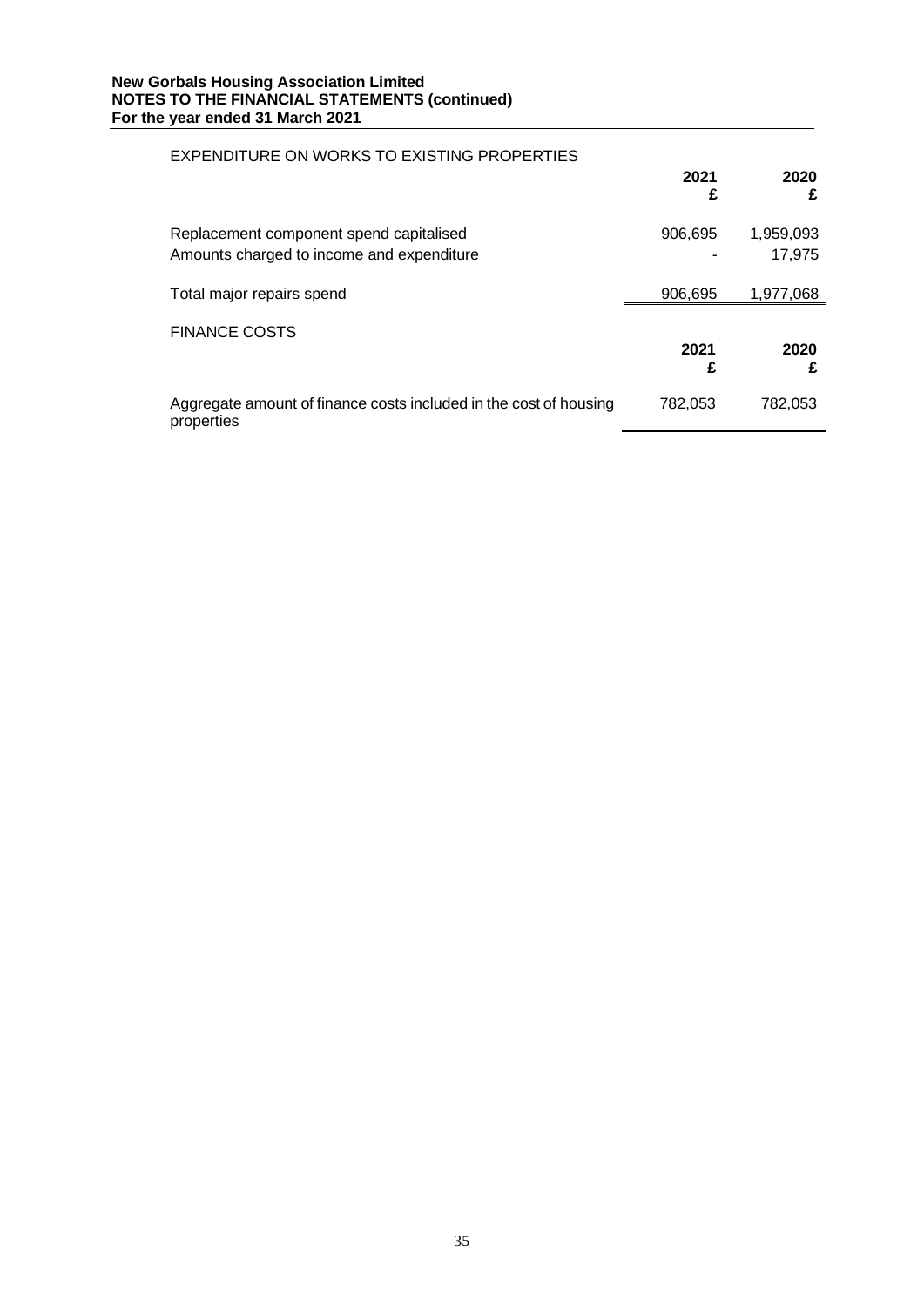# **11.B TANGIBLE FIXED ASSETS – OTHER**

|                              | <b>Freehold</b><br>property<br>£ | <b>Computers</b><br>and Office<br><b>Equipment</b><br>£ | Furniture,<br>fixtures and<br>fittings<br>£ | Total<br>£ |
|------------------------------|----------------------------------|---------------------------------------------------------|---------------------------------------------|------------|
| Cost                         |                                  |                                                         |                                             |            |
| 1 April 2020                 | 5,251,965                        | 485,934                                                 | 625,234                                     | 6,363,133  |
| <b>Additions</b>             | 20,441                           | 30,495                                                  | 24,941                                      | 75,877     |
|                              |                                  |                                                         |                                             |            |
| 31 March 2021                | 5,272,406                        | 516,429                                                 | 650,175                                     | 6,439,010  |
| <b>Depreciation</b>          |                                  |                                                         |                                             |            |
| 1 April 2020                 | 382,782                          | 426,705                                                 | 543,007                                     | 1,352,494  |
| Depreciation charged in year | 114,431                          | 27,239                                                  | 42,760                                      | 184,430    |
| 31 March 2021                | 497,213                          | 453.944                                                 | 585,767                                     | 1,536,924  |
| Net book value               |                                  |                                                         |                                             |            |
| 31 March 2021                | 4,775,193                        | 62,485                                                  | 64,408                                      | 4,902,086  |
| 31 March 2020                | 4,869,183                        | 59,229                                                  | 82,227                                      | 5,010,639  |

# **11.C INTANGIBLE FIXED ASSETS**

|                                                                     | <b>Computer</b><br><b>Software</b><br>£ |
|---------------------------------------------------------------------|-----------------------------------------|
| Cost                                                                |                                         |
| 1 April 2020<br><b>Additions</b>                                    | 666,084<br>11,285                       |
|                                                                     |                                         |
| 31 March 2021                                                       | 677,369                                 |
| <b>Depreciation</b><br>1 April 2020<br>Depreciation charged in year | 379,162<br>141,003                      |
| 31 March 2021                                                       | 520,165                                 |
| Net book value<br>31 March 2021                                     | 157,204                                 |
| 31 March 2020                                                       | 286,922                                 |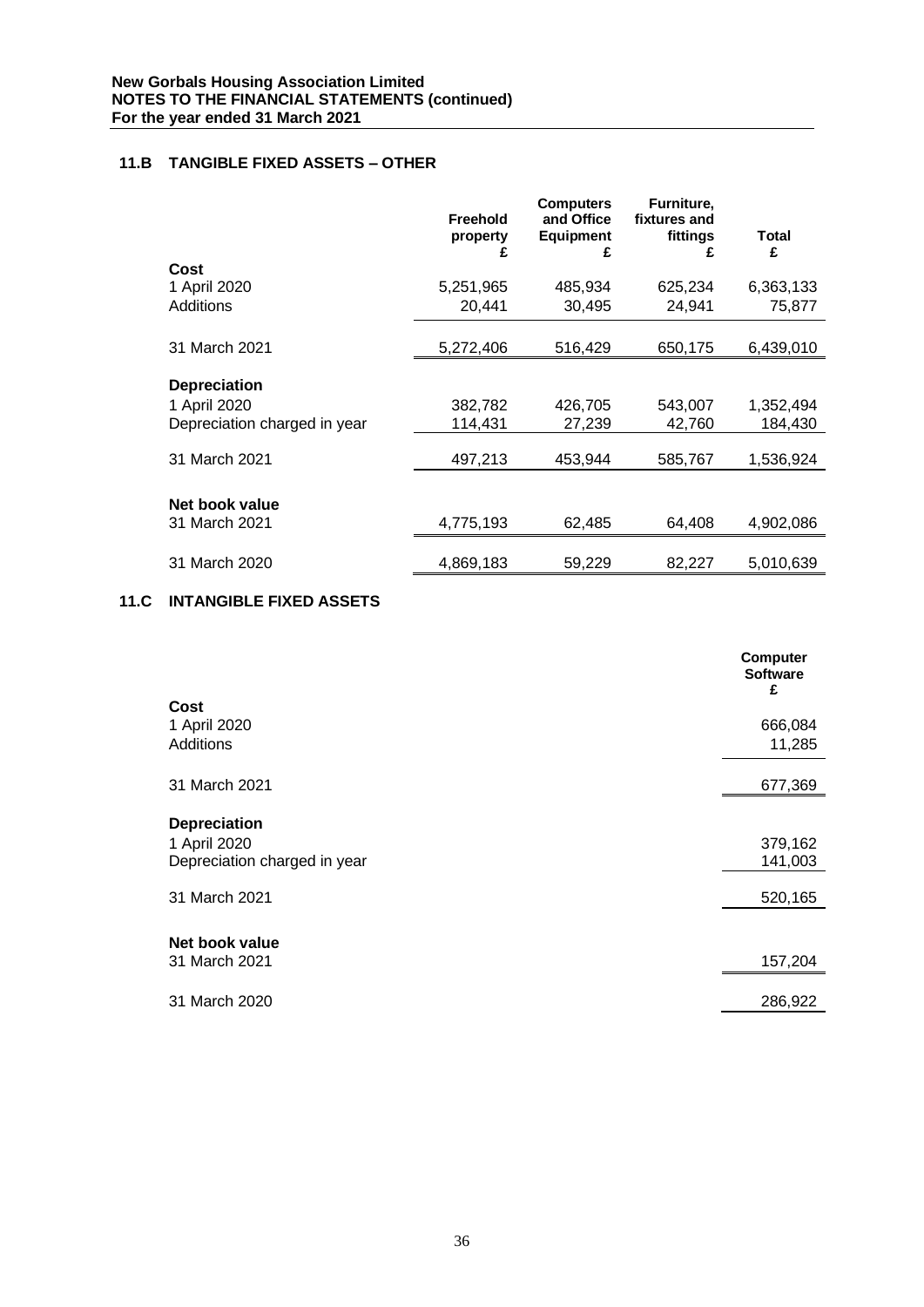# **11.D INVESTMENTS**

|                                       | 2021 | 2020 |
|---------------------------------------|------|------|
| Investment in subsidiary undertakings |      |      |

New Gorbals Housing Association Limited owns 1 ordinary £1 share in New Gorbals Property Management Limited. This represents a 100% shareholding in New Gorbals Property Management Limited, a company registered in Scotland, whose principal activity is that of provision of management of mid-market rented properties. As at 31 March 2021, the capital and reserves of New Gorbals Property Management Limited were £157,641 with a taxable profit for the year of £157,640.

# **12. DEBTORS**

|                                            | 2021<br>£ | 2020<br>£  |
|--------------------------------------------|-----------|------------|
| Amounts falling due within one year:       |           |            |
| Rent and service charges receivable        | 1,184,018 | 1,133,679  |
| Less: net present value adjustment         | (13,680)  | (12,800)   |
| Less: provision for bad and doubtful debts | (212,929) | (257, 251) |
|                                            | 957,409   | 863,628    |
|                                            |           |            |
| Other debtors                              | 1,396,375 | 1,494,205  |
| Prepayments and accrued income             | 817,737   | 977,552    |
| Amounts due from group undertakings        | 63,638    | 62,163     |
|                                            | 3,235,159 | 3,397,548  |

# **13. CREDITORS: AMOUNTS FALLING DUE WITHIN ONE YEAR**

|                                              | 2021      | 2020      |
|----------------------------------------------|-----------|-----------|
|                                              | £         |           |
| Debt (note 16)                               | 1,095,805 | 835,508   |
| Rent and service charges received in advance | 210,861   | 235,429   |
| Deferred capital grants (note 15)            | 1,996,616 | 1,858,567 |
| <b>Trade creditors</b>                       | 2,238,901 | 2,012,126 |
| Other creditors                              | 1,358,397 | 1,044,990 |
| <b>Taxation and Social Security</b>          | 83,696    |           |
| Accruals and deferred income                 | 173,553   | 149,954   |
|                                              |           |           |
|                                              | 7,157,829 | 6,136,574 |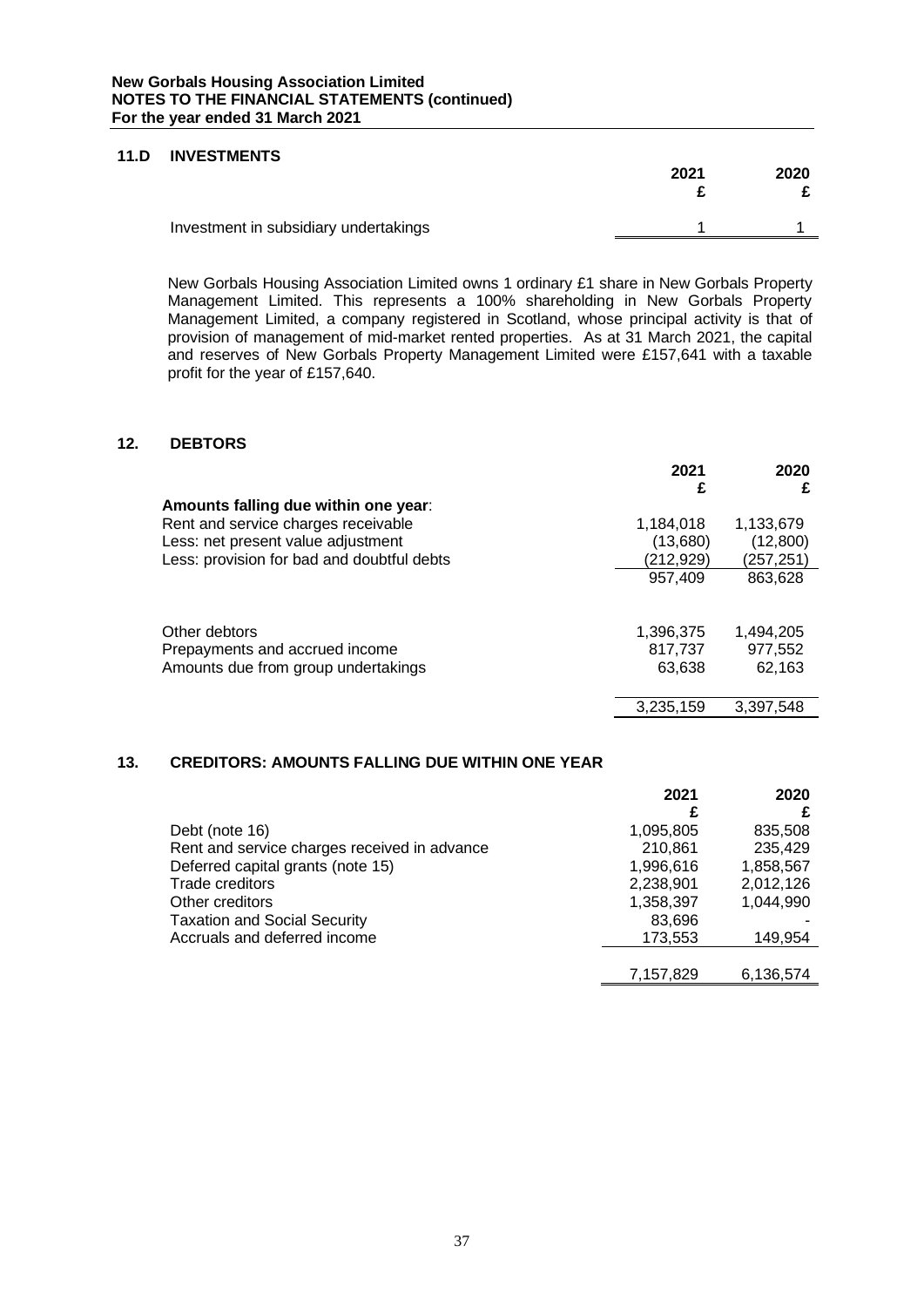# **14. CREDITORS: AMOUNTS FALLING DUE AFTER MORE THAN ONE YEAR**

|     |                                                          | 2021                        | 2020                      |
|-----|----------------------------------------------------------|-----------------------------|---------------------------|
|     |                                                          | £                           | £<br><b>Restated</b>      |
|     |                                                          |                             |                           |
|     | Debt (note 16)                                           | 46,771,409                  | 37,445,121                |
|     | Deferred capital grant (note 15)                         | 74,360,018<br>121, 131, 427 | 70,396,325<br>107,841,446 |
|     |                                                          |                             |                           |
|     |                                                          | 2021                        | 2020                      |
|     |                                                          | £                           | £                         |
|     |                                                          |                             | <b>Restated</b>           |
|     | Included in creditors are:                               |                             |                           |
|     | Amounts repayable by instalments falling due after more  |                             |                           |
|     | than five years                                          | 34,982,873                  | 33,419,135                |
| 15. | <b>DEFERRED CAPITAL GRANT</b>                            |                             |                           |
|     |                                                          | 2021                        | 2020                      |
|     |                                                          | £                           | £                         |
|     | As at 1 April                                            | 72,254,494                  | 73,931,472                |
|     | Grant received in the year<br>Capital grant released     | 6,103,747<br>(2,002,007)    | 181,991<br>(1,858,569)    |
|     | As at 31 March                                           | 76,356,634                  | 72,254,894                |
|     |                                                          |                             |                           |
|     | Amounts to be released within one year                   | 1,996,616                   | 1,858,569                 |
|     | Amounts to be released in more than one year             | 74,360,018<br>76,356,634    | 70,396,325<br>72,254,894  |
|     |                                                          |                             |                           |
| 16. | <b>DEBT ANALYSIS - BORROWINGS</b>                        |                             |                           |
|     |                                                          | 2021                        | 2020                      |
|     |                                                          | £                           | £<br><b>Restated</b>      |
|     | Creditors: amounts falling due within one year:          |                             |                           |
|     | <b>Bank loans</b>                                        | 1,095,805                   | 835,508                   |
|     |                                                          | 1,095,805                   | 835,508                   |
|     | Creditors: amounts falling due after more than one year: |                             |                           |
|     | Bank loans                                               | 46,771,409<br>46,771,409    | 37,445,121<br>37,445,121  |
|     | <b>Total</b>                                             | 47,867,214                  | 38,280,629                |
|     |                                                          |                             |                           |

Borrowings are denominated and repaid in pounds sterling, have contractual interest rates that are either fixed rates or variable rates linked to LIBOR that are not leveraged, and do not contain conditional returns or repayment provisions other than to protect the lender against credit deterioration or changes in relevant legislation or taxation.

Bank borrowings mature annually at £1,095,805 per annum from 31 March 2021,until 31 March 2022, £37,319,257 (2020: £28,492,686) bears average fixed-rate coupons of 3.44% per annum (2020: 4.71% per annum) and £9,452,152 (2020: £10,037,638) bears average variablerate coupons of 1.11% above LIBOR (2020: 1.54% above LIBOR). The Association makes quarterly repayments of the bank borrowings.

Bank borrowings of £44.4m (2020: £37.9m) are secured against the Association's housing properties.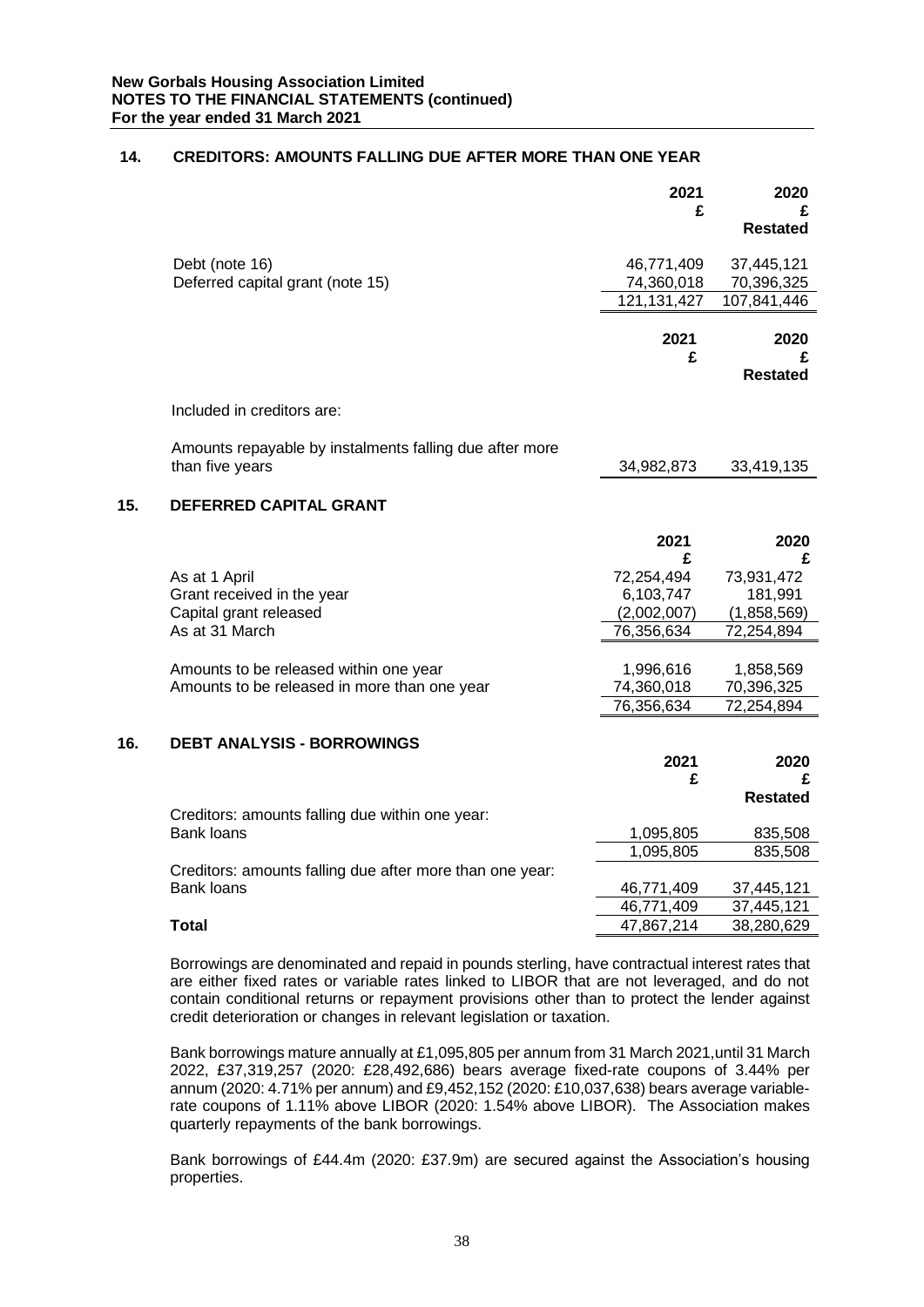Based on the lender's earliest repayment date, borrowing is repayable as follows:

|                                                 | 2021       | 2020<br><b>Restated</b> |
|-------------------------------------------------|------------|-------------------------|
|                                                 | £          |                         |
| Due within one year                             | 1,095,805  | 835,508                 |
| Due in one year or more but less than two years | 1,073,484  | 985,820                 |
| Due between two and five years                  | 10,672,282 | 3,040,166               |
| Due more than five years                        | 35,025,643 | 33,419,135              |
|                                                 |            |                         |
|                                                 | 47,867,214 | 38,280,629              |

# **17. PROVISIONS**

|                              | Holiday   |
|------------------------------|-----------|
|                              | pay       |
|                              |           |
| 1 April 2020                 | 88,289    |
| Utilised in the year         | (88, 289) |
| Additional provision in year | 130,260   |
| 31 March 2021                | 130,260   |

# *Holiday Pay*

This represents holiday accrued because of services rendered in the current period and which employees are entitled to carry forward. The provision is measured as the statutory cost payable for the period of absence.

# **18. SHARE CAPITAL & RESERVES**

The Association is limited by guarantee and consequently has no share capital. Each of the Association's members agrees to contribute £1 in the event of the Association winding up.

|                                                      | 2021<br><b>Number</b> | 2020<br><b>Number</b>   |
|------------------------------------------------------|-----------------------|-------------------------|
| Number of members                                    |                       |                         |
| 1 April                                              | 85                    | 87                      |
| Joined during the year                               |                       | 4                       |
| Left during year                                     | (9)                   | (6)                     |
| 31 March                                             | 77                    | 85                      |
| <b>RESERVES</b>                                      |                       |                         |
| Reserves of the Association represent the following: |                       |                         |
|                                                      | 2021                  | 2020<br><b>Restated</b> |
|                                                      | £                     | £                       |
| Income and Expenditure Account                       |                       |                         |
| 1 April                                              | 33.620.547            | 30.860.506              |

| 1 April                        | 33.620.547  | 30.860.506 |
|--------------------------------|-------------|------------|
| Surplus for the year           | 2.117.945   | 1.269.041  |
| Actuarial gain/(loss) for year | (1,473,000) | 1,491,000  |
| 31 March                       | 34.265.492  | 33.620.547 |
|                                |             |            |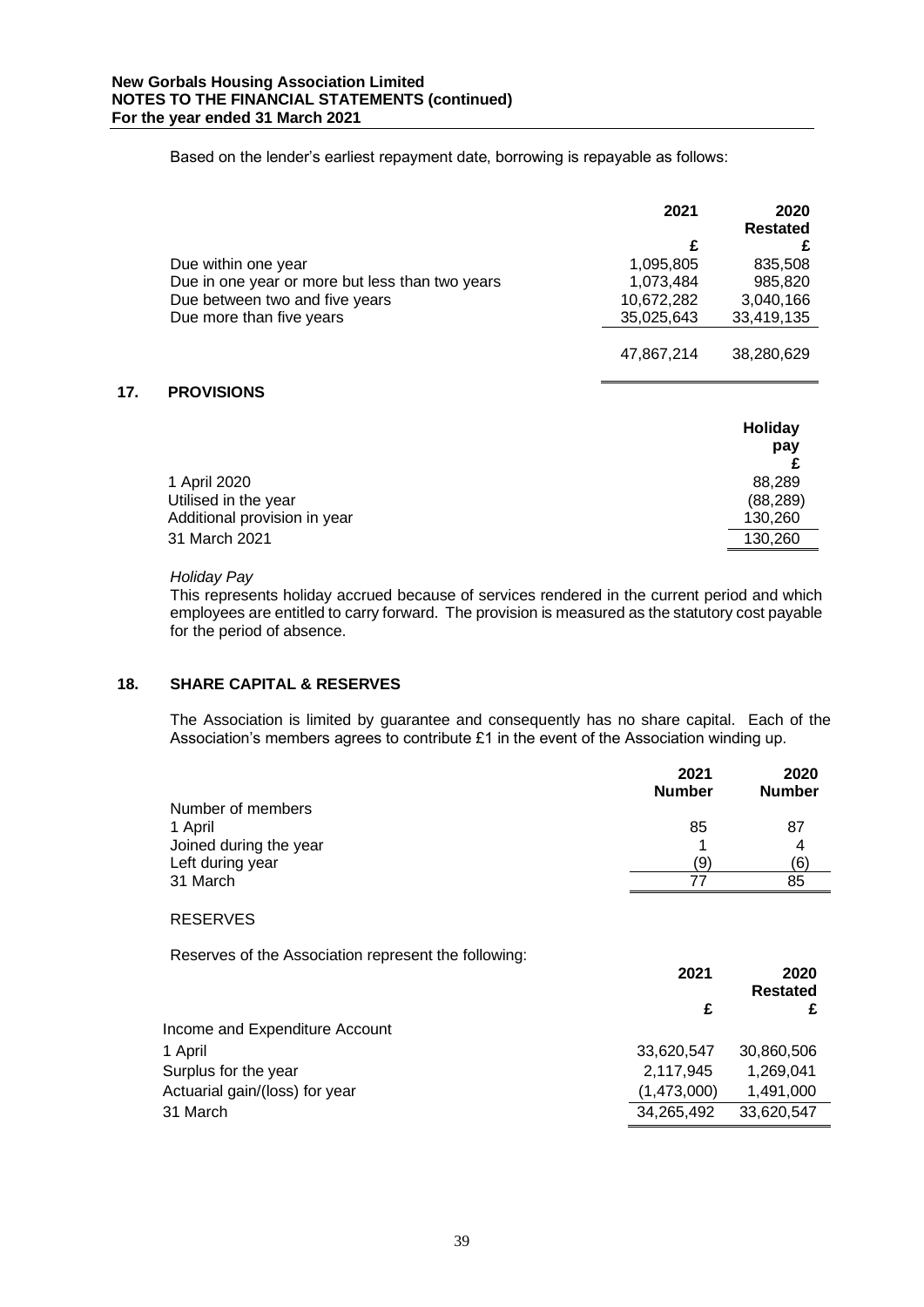# **19. RECONCILIATION OF SURPLUS TO NET CASH GENERATED FROM OPERATIONS**

|   |                                                         |                   |             | 2021           | 2020                 |
|---|---------------------------------------------------------|-------------------|-------------|----------------|----------------------|
|   |                                                         |                   |             | £              | £                    |
|   | Surplus for the year                                    |                   |             | 644,945        | 2,760,041            |
|   | Adjustments for non-cash items:                         |                   |             |                |                      |
|   | Depreciation of intangible fixed assets                 |                   |             | 141,003        | 166,521              |
|   | Depreciation of tangible fixed assets                   |                   |             | 3,516,856      | 3,365,635            |
|   | Amortisation of capital grants                          |                   |             | (1,996,615)    | (1,858,568)          |
|   | (Decrease)/Increase in provisions                       |                   |             | 1,291,961      | (1,429,798)          |
|   | (Gain)/Loss on disposal of tangible fixed assets        |                   |             | 6,927          | (30, 948)            |
|   | Transfer of interest to financial activities            |                   |             | (86, 355)      |                      |
|   | Interest receivable                                     |                   |             | (15,963)       | (27, 614)            |
|   | Interest payable                                        |                   |             | 1,492,634      | 1,463,241            |
|   | Share cancelled                                         |                   |             | (11)           | (6)                  |
|   | Operating cash flows before movements in working        |                   |             |                |                      |
|   | capital                                                 |                   |             | 4,995,382      | 4,408,504            |
|   |                                                         |                   |             |                |                      |
|   | Increase in investments                                 |                   |             |                |                      |
|   | Decrease/(Increase) in trade and other debtors          |                   |             | 162,390        | 253,928              |
| 8 | (Decrease)/Increase in trade and other creditors        |                   |             | 617,521        | (463,092)            |
|   | <b>Cash generated from operations</b>                   |                   |             | 5,775,293      | 4,199,340            |
|   |                                                         |                   |             |                |                      |
|   | CASH AND CASH EQUIVALENTS                               |                   |             |                |                      |
|   |                                                         |                   |             | 2021           | 2020                 |
|   | Cash and cash equivalents represent: -                  |                   |             | £              | <b>Restated</b><br>£ |
|   | Cash at bank                                            |                   |             | 194,341        | 187,943              |
|   | Short-term deposits                                     |                   |             | 13,758,219     | 3,374,991            |
|   |                                                         |                   |             | 13,952,560     | 3,562,934            |
|   |                                                         |                   |             |                |                      |
|   | Reconciliation of net cash flow to movement in net debt |                   |             |                |                      |
|   |                                                         |                   |             |                |                      |
|   | (Decrease)/Increase in cash for the year                |                   |             | 10,389,626     | (2, 159, 940)        |
|   | Loans received                                          |                   |             | (10,667,044)   | (1,667,054)          |
|   | Loan repayments                                         |                   |             | 1,036,864      | 828,190              |
|   | Change in net debt                                      |                   |             | 759,446        | (2,998,804)          |
|   | Net debt as at 1 April 2020                             |                   |             | (34, 717, 695) | (31, 718, 891)       |
|   | Net debt as at 31 March 2021                            |                   |             | (33,958,249)   | (34, 717, 695)       |
|   |                                                         |                   |             |                |                      |
|   | Analysis of Changes in net debt                         |                   |             |                |                      |
|   |                                                         |                   |             |                |                      |
|   |                                                         | As at 31          | Cash        | Other          | As at 31             |
|   |                                                         | <b>March 2020</b> | <b>Flow</b> | <b>Changes</b> | March 2021           |
|   |                                                         | <b>Restated</b>   |             |                |                      |
|   |                                                         |                   |             |                |                      |
|   | Cash at bank and in hand                                | £                 | £           | £              | £                    |
|   | <b>Bank Overdrafts</b>                                  | 3,562,934         | 10,389,626  |                | 13,952,560           |
|   | Debt due within one year                                | (835, 508)        | (260, 297)  |                | (1,095,805)          |
|   |                                                         |                   |             |                |                      |

Debt due after one year  $\frac{(37,445,121)}{(34,717,695)}$   $\frac{(9,369,883)}{759,446}$   $\frac{(-10,815,004)}{(33,958,259)}$ 

 $(33,958,259)$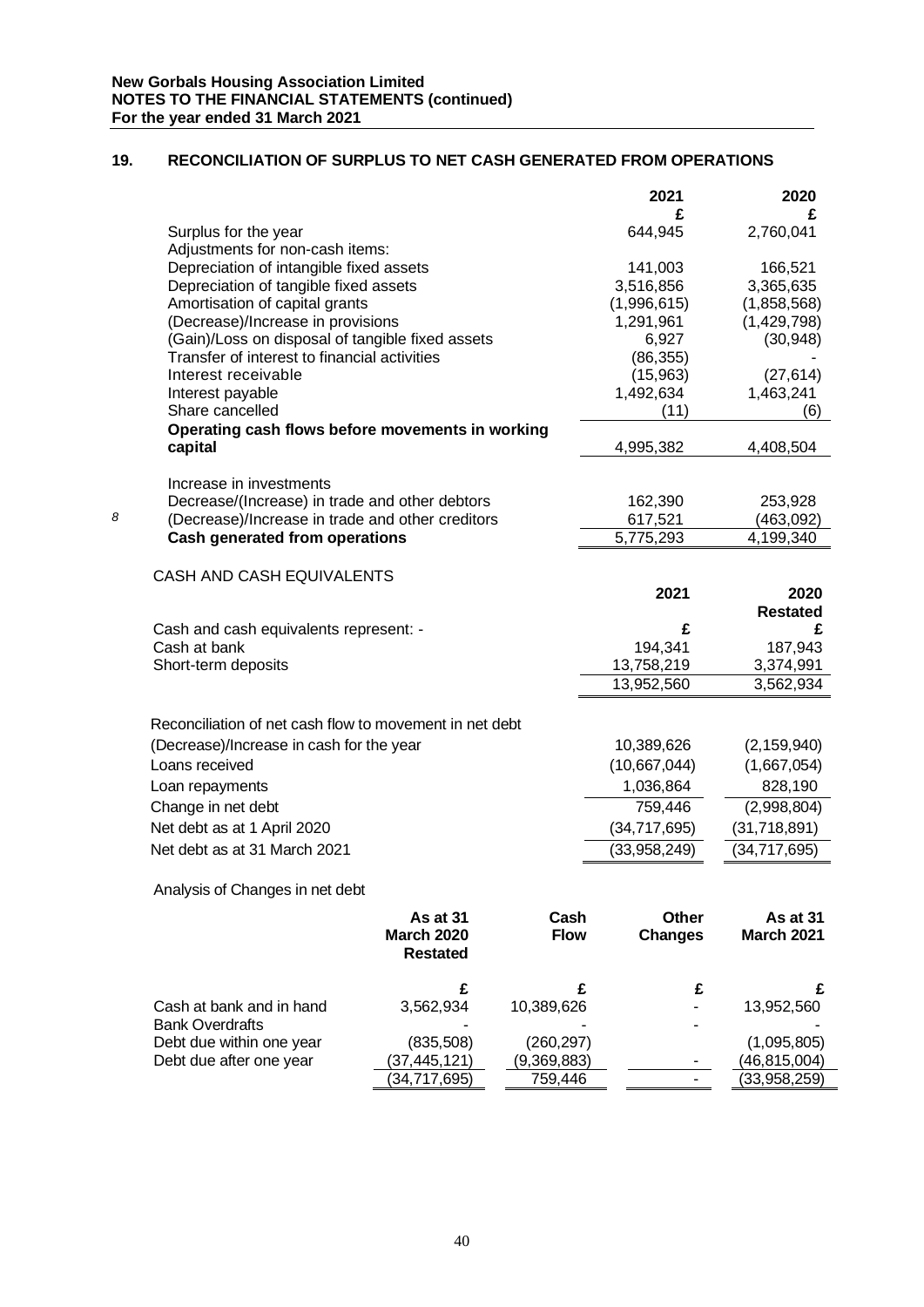# **20. CAPITAL COMMITMENTS AND OTHER CONTRACTUAL OBLIGATIONS**

|                                                                                    | 2021       | 2020      |
|------------------------------------------------------------------------------------|------------|-----------|
| Capital expenditure contracted for but not provided in the<br>financial statements | 12,064,424 | 6.179.000 |

The above commitments will be funded through existing finance and grant.

# **21. RETIREMENT BENEFITS**

# **Scottish Housing Association Pension Scheme (SHAPS)**

Certain employees of the Association are members of an industry-wide retirement benefit scheme the Scottish Housing Association Pension Scheme ("SHAPS").

The Association participates in the scheme, a multi-employer scheme which provides benefits to over 150 non-associated employers. The scheme is a defined benefit scheme in the UK.

The scheme is subject to the funding legislation outlined in the Pensions Act 2004 which came into force on 30 December 2005. This, together with documents issued by the Pensions Regulator and Technical Actuarial Standards issued by the Financial Reporting Council, set out the framework for funding defined benefit occupational pension schemes in the UK.

A full actuarial valuation for the scheme was carried out at 30 September 2018. This actuarial valuation showed assets of £877m, liabilities of £998m and a deficit of £121m. To eliminate this funding shortfall, the Trustee has asked the participating employers to pay additional contributions to the scheme as follows:

# **Deficit contributions**

| From 1 April 2021 to 28 February 2023: | £250,236 per annum (payable monthly, increasing by 3% |
|----------------------------------------|-------------------------------------------------------|
|                                        | each 1st April)                                       |

The Scheme is classified as a 'last-man standing arrangement'. Therefore the Association is potentially liable for other participating employers' obligations if those employers are unable to meet their share of the scheme deficit following withdrawal from the Scheme. Participating employers are legally required to meet their share of the Scheme deficit on an annuity purchase basis on withdrawal from the Scheme.

For financial years ending on or before 28 February 2019, it has not been possible for the Association to obtain sufficient information to enable it to account for the Scheme as a defined benefit scheme, therefore the Association has accounted for the Scheme a defined contribution scheme. For financial years ending on or after 31 March 2019, it is possible to obtain sufficient information to enable the Association to account for the Scheme a defined benefit scheme.

For the year ended 31 March 2018, the SHAPS obligation was being accounted for as a defined contribution as there was not sufficient information available to identify each employer's share of assets and liabilities in the scheme. Therefore, for 31 March 2018, the contributions payable from the association to the SHAPS under the terms of its funding agreement for past deficits was recognised as a liability within provisions in the Association's financial statements.

For the year ended 31 March 2019, sufficient information is available for the Association in respect of SHAPS to account for its obligation on a defined benefit basis. The most recent formal actuarial valuation was completed as at 30 September 2015 and rolled forward, allowing for the different financial assumptions required under FRS 102, to 31 March 2019 by a qualified independent actuary.

Under the defined benefit pension accounting approach, the SHAPS net deficit as at 1 April 2020 is £NIL and is £1,057,000 as at 31 March 2021.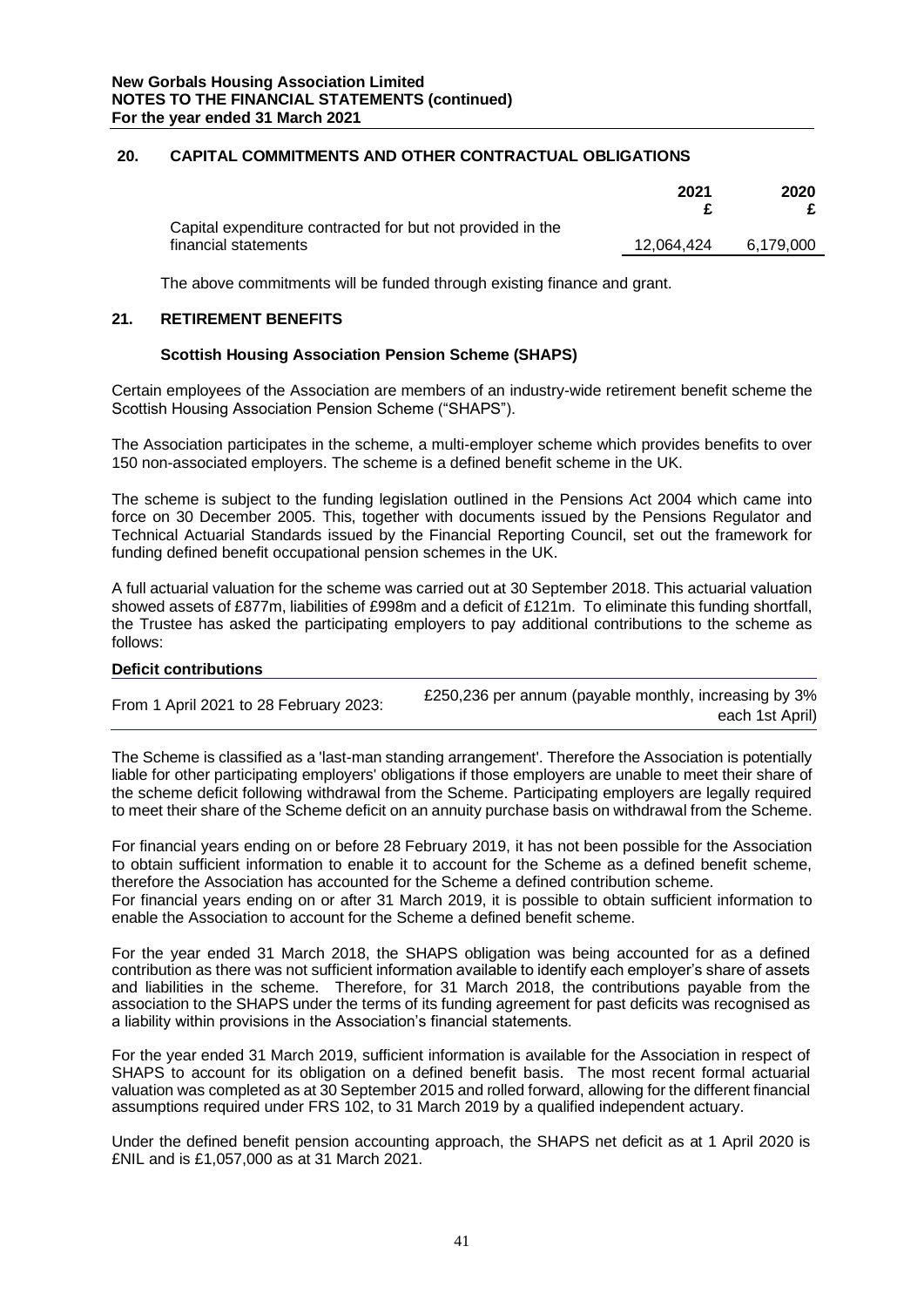# FAIR VALUE OF PLAN ASSETS, PRESENT VALUE OF DEFINED BENEFIT OBLIGATION, AND DEFINED BENEFIT ASSET (LIABILITY)

|                                                           | 31 March 2021 | 31 March 2020 |
|-----------------------------------------------------------|---------------|---------------|
|                                                           | (£000s)       | (£000s)       |
| Fair value of plan assets                                 | 9,717         | 8,594         |
| Present value of defined benefit obligation               | 10.774        | 8,553         |
| Surplus (deficit) in plan                                 | (1,057)       | 41            |
| Unrecognised surplus                                      |               | 41            |
| Defined benefit asset (liability) to be<br>recognised     | (1,057)       |               |
| Deferred tax                                              | ٠             | ٠             |
| Net defined benefit asset (liability) to be<br>recognised | ۰             | ٠             |

# RECONCILIATION OF THE IMPACT OF THE ASSET CEILING

|                                                              | <b>Period from</b> |
|--------------------------------------------------------------|--------------------|
|                                                              | 31 March 2020 to   |
|                                                              | 31 March 2021      |
|                                                              | (£000s)            |
| Impact of asset ceiling at start of period                   | 41                 |
| Effect of the asset ceiling included in net<br>interest cost | 4                  |
| Actuarial losses (gains) on asset ceiling                    | (45)               |
| Impact of asset ceiling at end of period                     | ۰                  |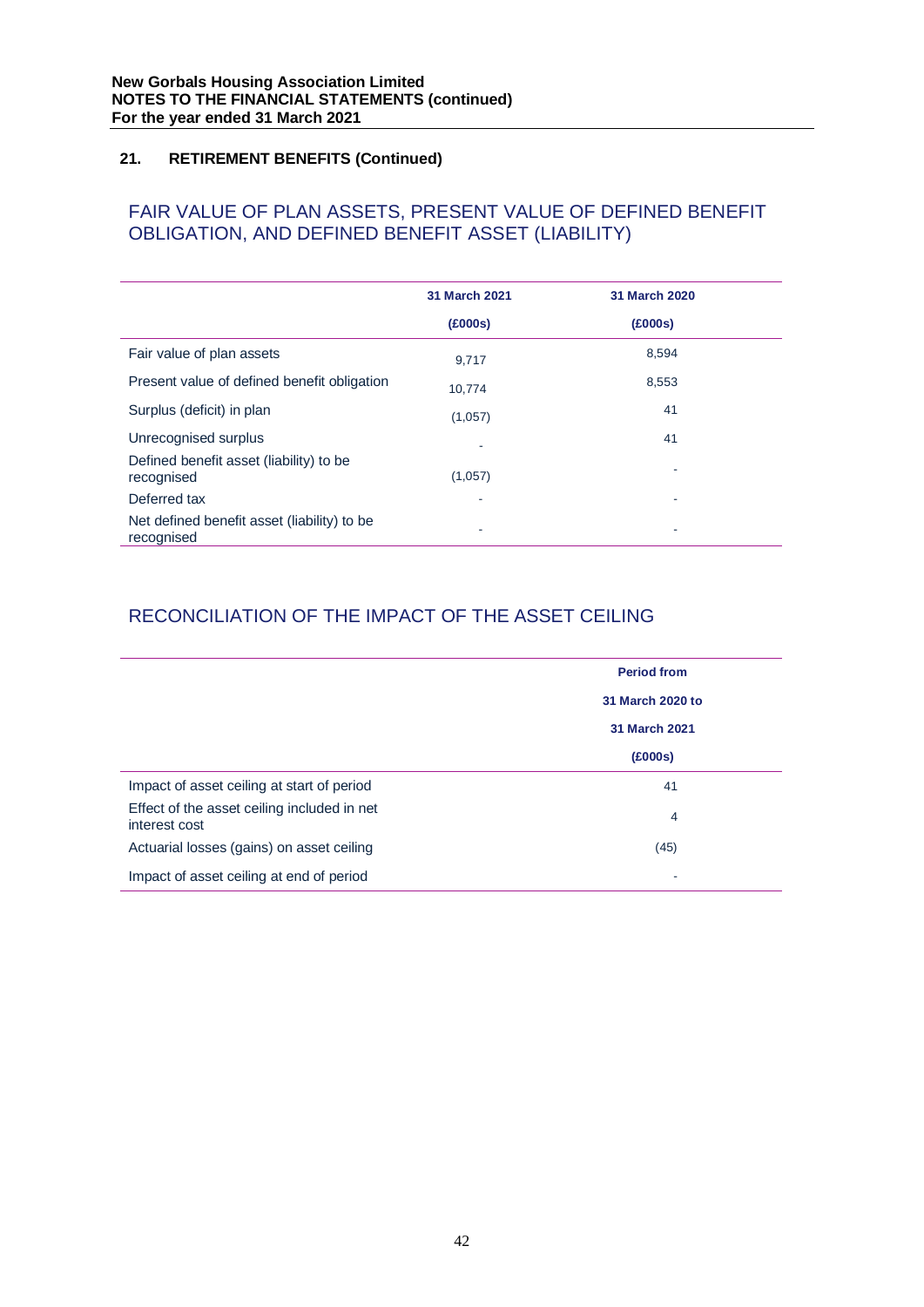# RECONCILIATION OF OPENING AND CLOSING BALANCES OF THE DEFINED BENEFIT OBLIGATION

|                                                                    | <b>Period from</b> |
|--------------------------------------------------------------------|--------------------|
|                                                                    | 31 March 2020 to   |
|                                                                    | 31 March 2021      |
|                                                                    | (£000s)            |
| Defined benefit obligation at start of period                      | 8,553              |
| Current service cost                                               | 208                |
| <b>Expenses</b>                                                    | 8                  |
| Interest expense                                                   | 202                |
| Member contributions                                               | 22                 |
| Actuarial losses (gains) due to scheme experience                  | (103)              |
| Actuarial losses (gains) due to changes in demographic assumptions |                    |
| Actuarial losses (gains) due to changes in financial assumptions   | 1,994              |
| Benefits paid and expenses                                         | (110)              |
| Liabilities acquired in a business combination                     |                    |
| Liabilities extinguished on settlements                            |                    |
| Losses (gains) on curtailments                                     |                    |
| Losses (gains) due to benefit changes                              |                    |
| Exchange rate changes                                              |                    |
| Defined benefit obligation at end of period                        | 10,774             |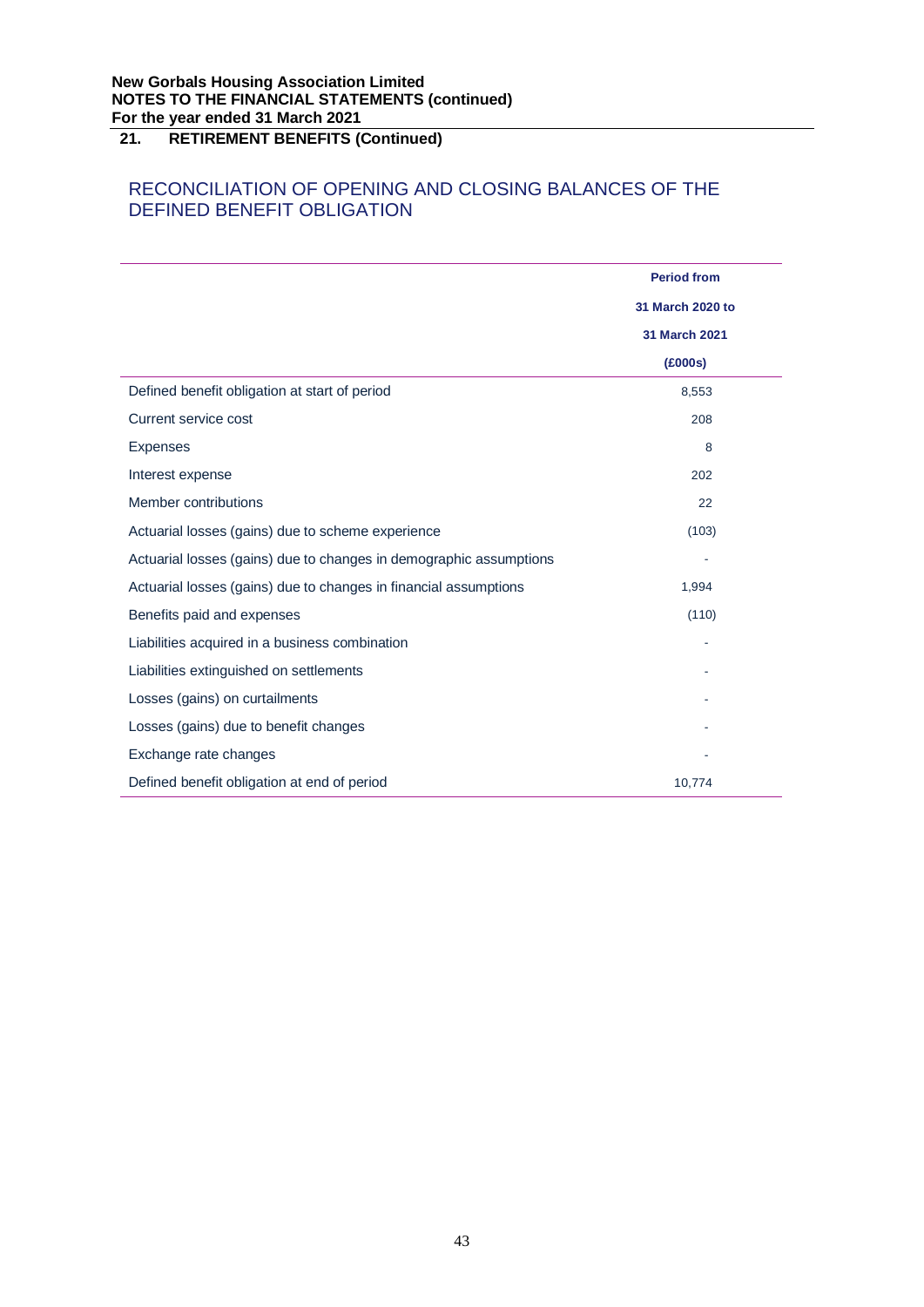# RECONCILIATION OF OPENING AND CLOSING BALANCES OF THE FAIR VALUE OF PLAN ASSETS

|                                                                                            | <b>Period from</b>   |
|--------------------------------------------------------------------------------------------|----------------------|
|                                                                                            | 31 March 2020 to     |
|                                                                                            | <b>31 March 2021</b> |
|                                                                                            | (£000s)              |
| Fair value of plan assets at start of<br>period                                            | 8,594                |
| Interest income                                                                            | 206                  |
| Experience on plan assets (excluding amounts<br>included in interest income) - gain (loss) | 528                  |
| <b>Employer contributions</b>                                                              | 477                  |
| Member contributions                                                                       | 22                   |
| Benefits paid and expenses                                                                 | (110)                |
| Assets acquired in a business<br>combination                                               |                      |
| Assets distributed on settlements                                                          |                      |
| Exchange rate changes                                                                      |                      |
| Fair value of plan assets at end of<br>period                                              | 9,717                |

The actual return on plan assets (including any changes in share of assets) over the period from 31 March 2020 to 31 March 2021 was £734,000.

# DEFINED BENEFIT COSTS RECOGNISED IN STATEMENT OF COMPREHENSIVE INCOME (SOCI)

|                                                                                 | <b>Period from</b> |
|---------------------------------------------------------------------------------|--------------------|
|                                                                                 | 31 March 2020 to   |
|                                                                                 | 31 March 2021      |
|                                                                                 | (£000s)            |
| Current service cost                                                            | 208                |
| <b>Expenses</b>                                                                 | 8                  |
| Net interest expense                                                            |                    |
| Losses (gains) on business combinations                                         |                    |
| Losses (gains) on settlements                                                   |                    |
| Losses (gains) on curtailments                                                  |                    |
| Losses (gains) due to benefit changes                                           |                    |
| Defined benefit costs recognised in Statement of<br>Comprehensive Income (SoCI) | 216                |

# **21. RETIREMENT BENEFITS (Continued)**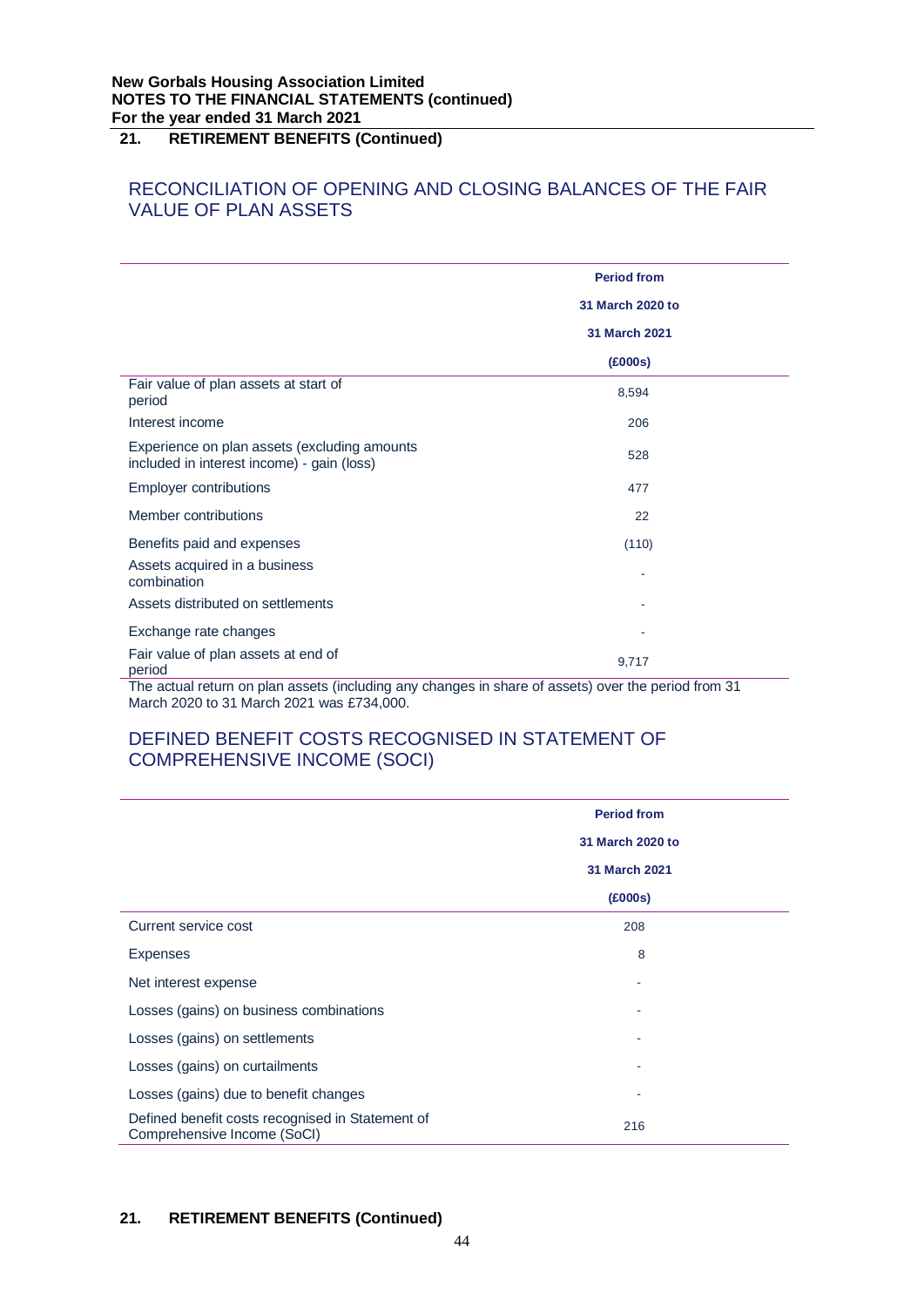# DEFINED BENEFIT COSTS RECOGNISED IN OTHER COMPREHENSIVE INCOME (OCI)

|                                                                                                                                        | <b>Period from</b><br>31 March 2020 to<br>31 March 2021<br>(£000s) |
|----------------------------------------------------------------------------------------------------------------------------------------|--------------------------------------------------------------------|
| Experience on plan assets (excluding amounts included in net interest<br>cost) - gain (loss)                                           | 528                                                                |
| Experience gains and losses arising on the plan liabilities - gain (loss)                                                              | 103                                                                |
| Effects of changes in the demographic assumptions underlying the<br>present value of the defined benefit obligation - gain (loss)      |                                                                    |
| Effects of changes in the financial assumptions underlying the present<br>value of the defined benefit obligation - gain (loss)        | (1,994)                                                            |
| Total actuarial gains and losses (before restriction due to some of the<br>surplus not being recognisable) - gain (loss)               | (1, 363)                                                           |
| Effects of changes in the amount of surplus that is not recoverable<br>(excluding amounts included in net interest cost) - gain (loss) | 45                                                                 |
| Total amount recognised in Other Comprehensive Income - gain (loss)                                                                    | (1,318)                                                            |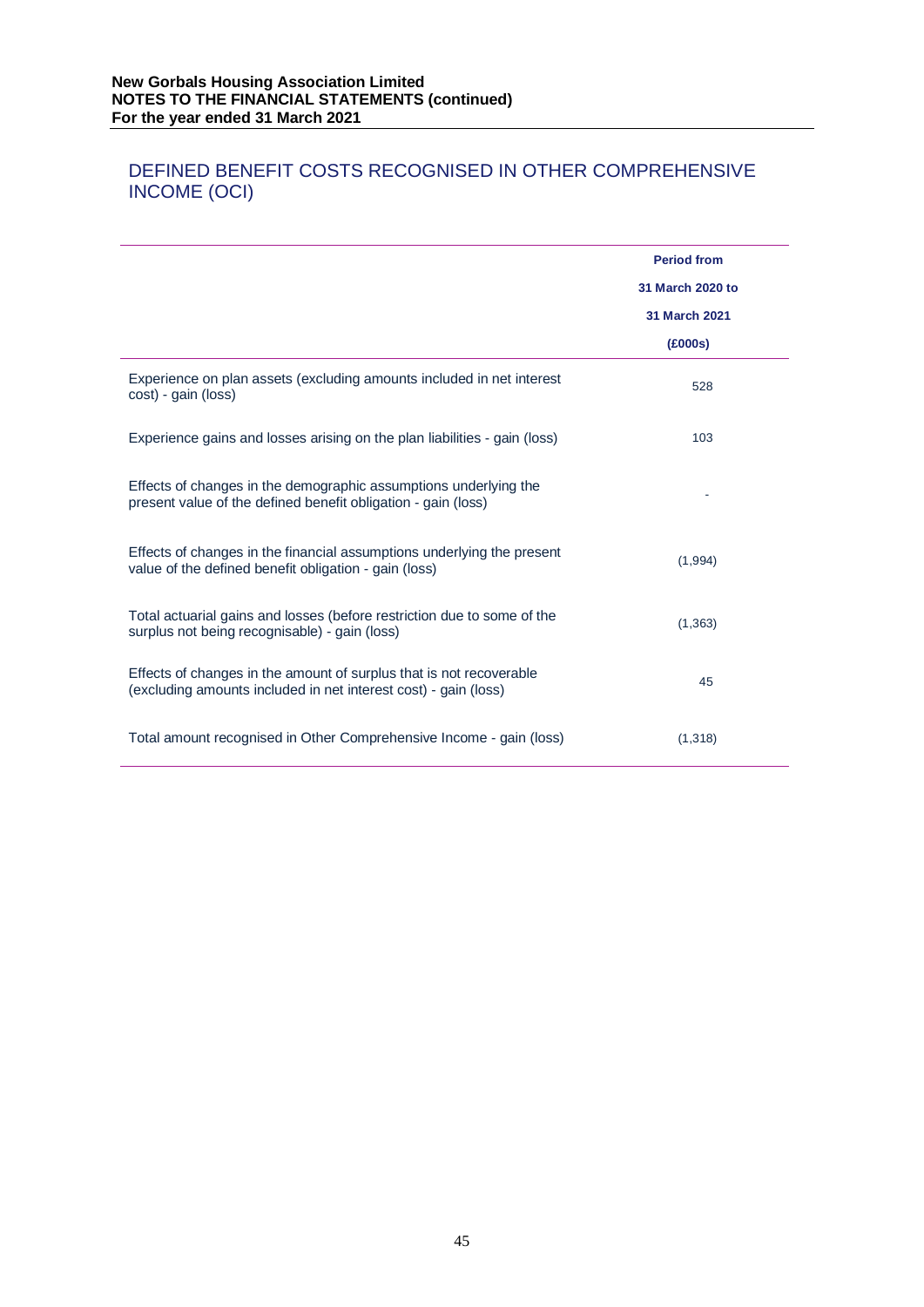# **New Gorbals Housing Association Limited NOTES TO THE FINANCIAL STATEMENTS (continued) For the year ended 31 March 2021**

# **21. RETIREMENT BENEFITS (Continued)**

# ASSETS

|                                     | 31 March 2021 | 31 March 2020 |
|-------------------------------------|---------------|---------------|
|                                     | (£000s)       | (£000s)       |
| <b>Global Equity</b>                | 1,503         | 1,182         |
| Absolute Return                     | 479           | 528           |
| <b>Distressed Opportunities</b>     | 332           | 157           |
| <b>Credit Relative Value</b>        | 280           | 207           |
| Alternative Risk Premia             | 390           | 689           |
| Fund of Hedge Funds                 |               |               |
| <b>Emerging Markets Debt</b>        | 392           | 306           |
| <b>Risk Sharing</b>                 | 347           | 272           |
| <b>Insurance-Linked Securities</b>  | 203           | 230           |
| Property                            | 174           | 160           |
| Infrastructure                      | 543           | 507           |
| Private Debt                        | 229           | 170           |
| Opportunistic Illiquid Credit       | 249           | 209           |
| <b>High Yield</b>                   | 255           |               |
| <b>Opportunistic Credit</b>         | 265           |               |
| Cash                                | 3             |               |
| Corporate Bond Fund                 | 733           | 628           |
| <b>Liquid Credit</b>                | 168           | 225           |
| Long Lease Property                 | 225           | 210           |
| Secured Income                      | 534           | 477           |
| Over 15 Year Gilts                  | 5             | 109           |
| <b>Index Linked All Stock Gilts</b> |               |               |
| <b>Liability Driven Investment</b>  | 2,336         | 2,263         |
| <b>Net Current Assets</b>           | 72            | 65            |
| <b>Total assets</b>                 | 9,717         | 8,594         |

None of the fair values of the assets shown above include any direct investments in the employer's own financial instruments or any property occupied by, or other assets used by, the employer.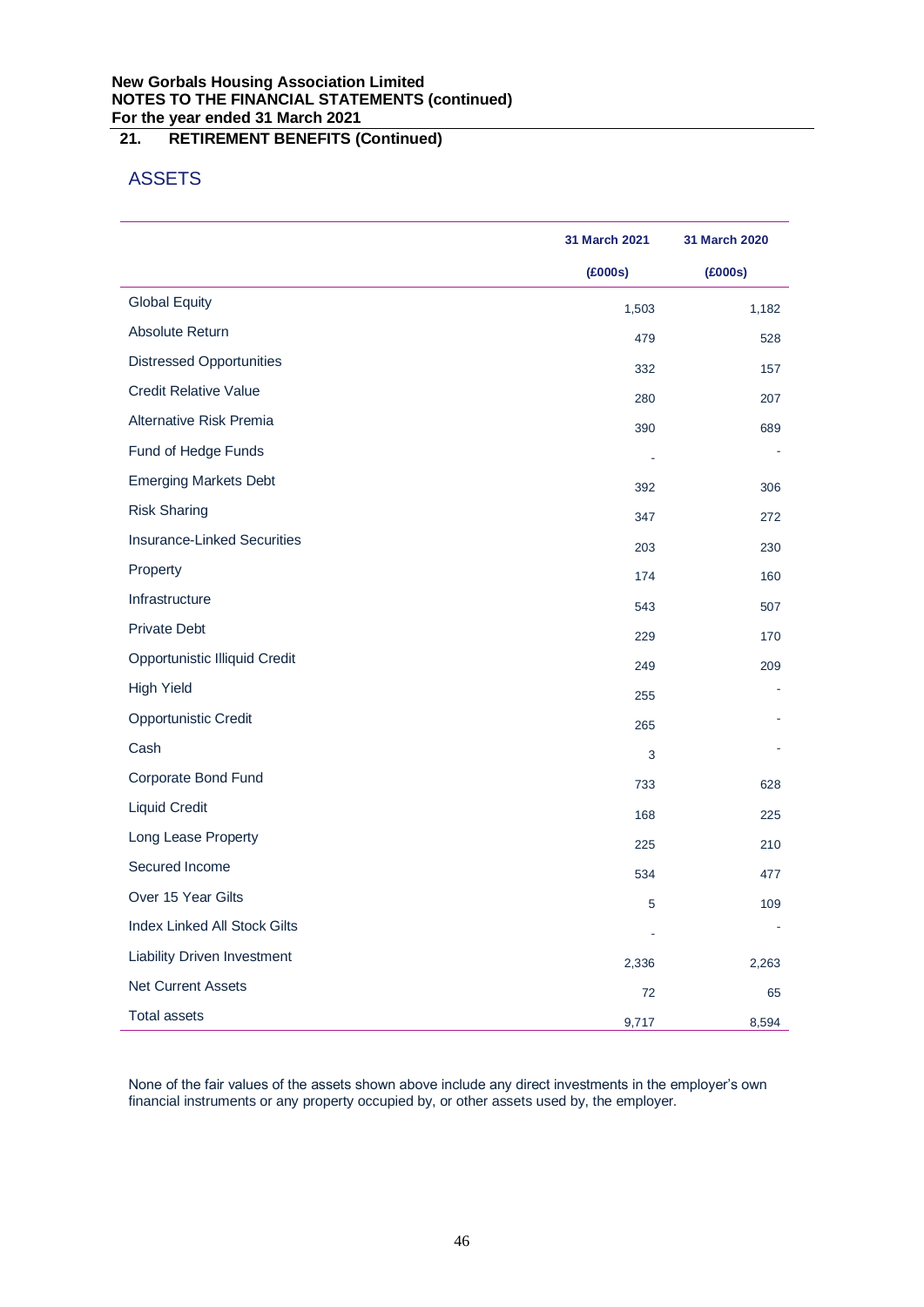# **New Gorbals Housing Association Limited NOTES TO THE FINANCIAL STATEMENTS (continued) For the year ended 31 March 2021**

# **21. RETIREMENT BENEFITS (Continued)**

# KEY ASSUMPTIONS

|                                                             | 31 March 2021               | 31 March 2020               |
|-------------------------------------------------------------|-----------------------------|-----------------------------|
|                                                             | % per annum                 | % per annum                 |
| Discount Rate                                               | 2.05%                       | 2.35%                       |
| Inflation (RPI)                                             | 3.40%                       | 2.56%                       |
| Inflation (CPI)                                             | 2.85%                       | 1.56%                       |
| <b>Salary Growth</b>                                        | 2.50%                       | 2.56%                       |
| Allowance for commutation of pension for cash at retirement | 75% of maximum<br>allowance | 75% of maximum<br>allowance |

The mortality assumptions adopted at 31 March 2021 imply the following life expectancies:

|                         | Life expectancy at<br>age 65 |  |
|-------------------------|------------------------------|--|
|                         | (Years)                      |  |
| Male retiring in 2021   | 21.5                         |  |
| Female retiring in 2021 | 23.4                         |  |
| Male retiring in 2041   | 22.8                         |  |
| Female retiring in 2041 | 25.0                         |  |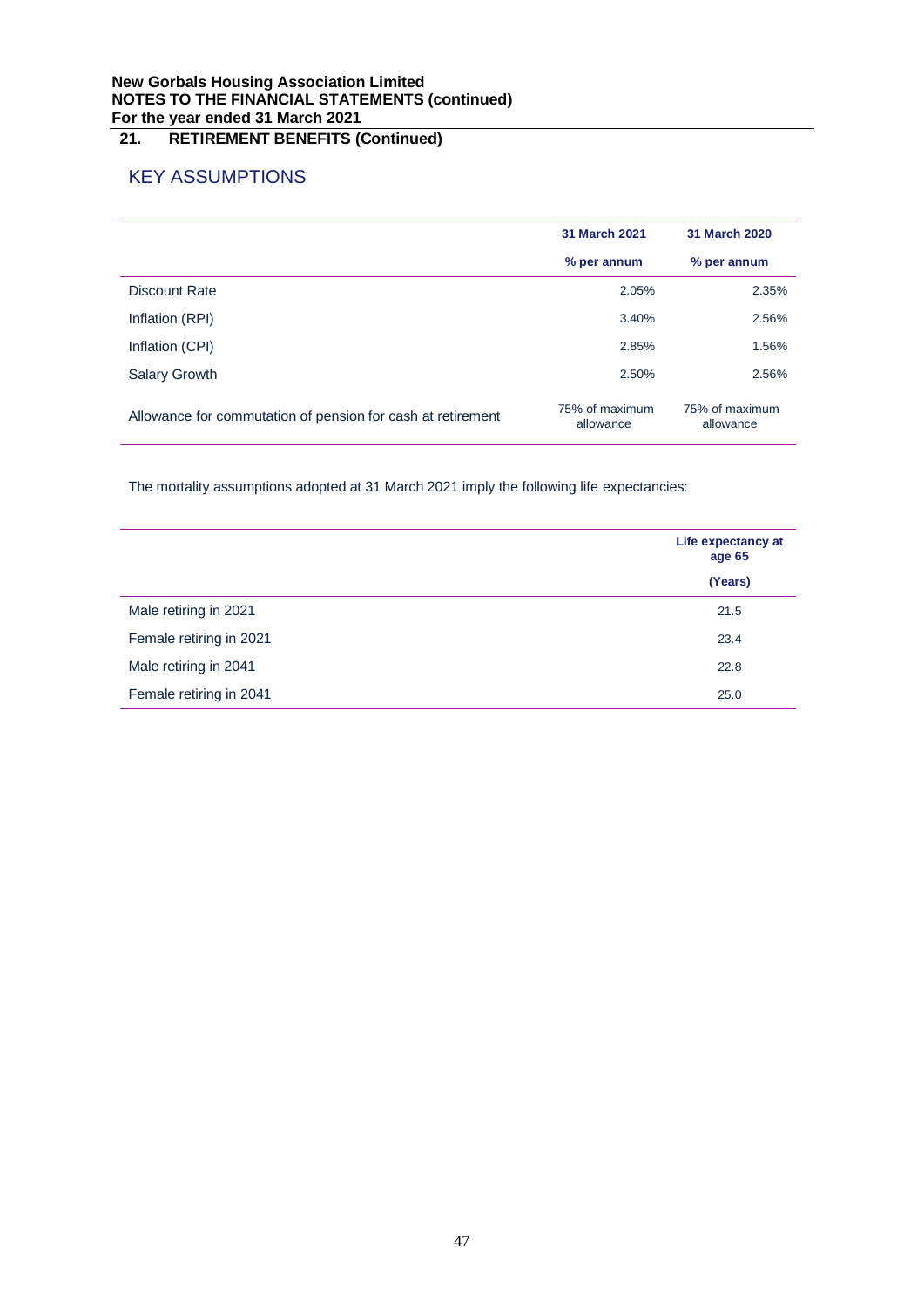# **Strathclyde Pension Fund**

Some of the Associations employees belong to the Strathclyde Pension Fund which is administered by Glasgow City Council and is a defined benefit scheme. The assets of the scheme are held separately from those of the Association in investments under the overall supervision of the Fund Trustees. The most recent comprehensive actuarial valuation of the plan assets and the present value of the defined benefit obligation were carried out at 31 March 2018.

The employer's contribution to the SPF by the RSL for the year ended 31 March 2021 were £115,860 (2020 - £116,642) at a contribution rate of 28.7% of pensionable salaries. The employer's contribution rate for the year ending 31 March 2021 has been set at 28.7%. The Association had the option of reducing contributions to 25% per annum but contributions remain at 28.7% to assist in paying down deficit.

The principal assumptions used in the calculation of the valuation of the plan assets and the present value of the defined benefit obligation include:

|                                                     | 2021  | 2020  |
|-----------------------------------------------------|-------|-------|
| Discount rate                                       | 2.05% | 2.45% |
| Future salary increases                             | 2.5%  | 1.85% |
| Future pension increases                            | 2.85% | 1.85% |
| Proportion of employees opting for early retirement |       |       |
| Post-retirement mortality                           | 1.5%  | 1.5%  |

The average life expectancy for a pensioner retiring at 65 on the reporting date is:

|        | 2021<br>Years | 2020<br>Years |
|--------|---------------|---------------|
| Male   | 19.8          | 21.4          |
| Female | 22.6          | 23.7          |

The average life expectancy for an employee retiring at 65 that is aged 45 at the reporting date is:

|        | 2021  | 2020  |
|--------|-------|-------|
|        | Years | Years |
| Male   | 21.2  | 23.4  |
| Female | 24.7  | 25.8  |
|        |       |       |

Amounts recognised in income and expenditure in respect of the defined benefit schemes are as follows: **2021 2020**

|                                                                               | <b>2021</b><br>£'000 | <b>2020</b><br>£'000 |
|-------------------------------------------------------------------------------|----------------------|----------------------|
| Current service cost                                                          | 153                  | 149                  |
| Net interest on the net defined benefit pension liability                     | 5                    |                      |
| Benefit changes, gain/(loss) on curtailment and gain/(loss) on<br>settlement. | -                    |                      |
|                                                                               | 158                  | 152                  |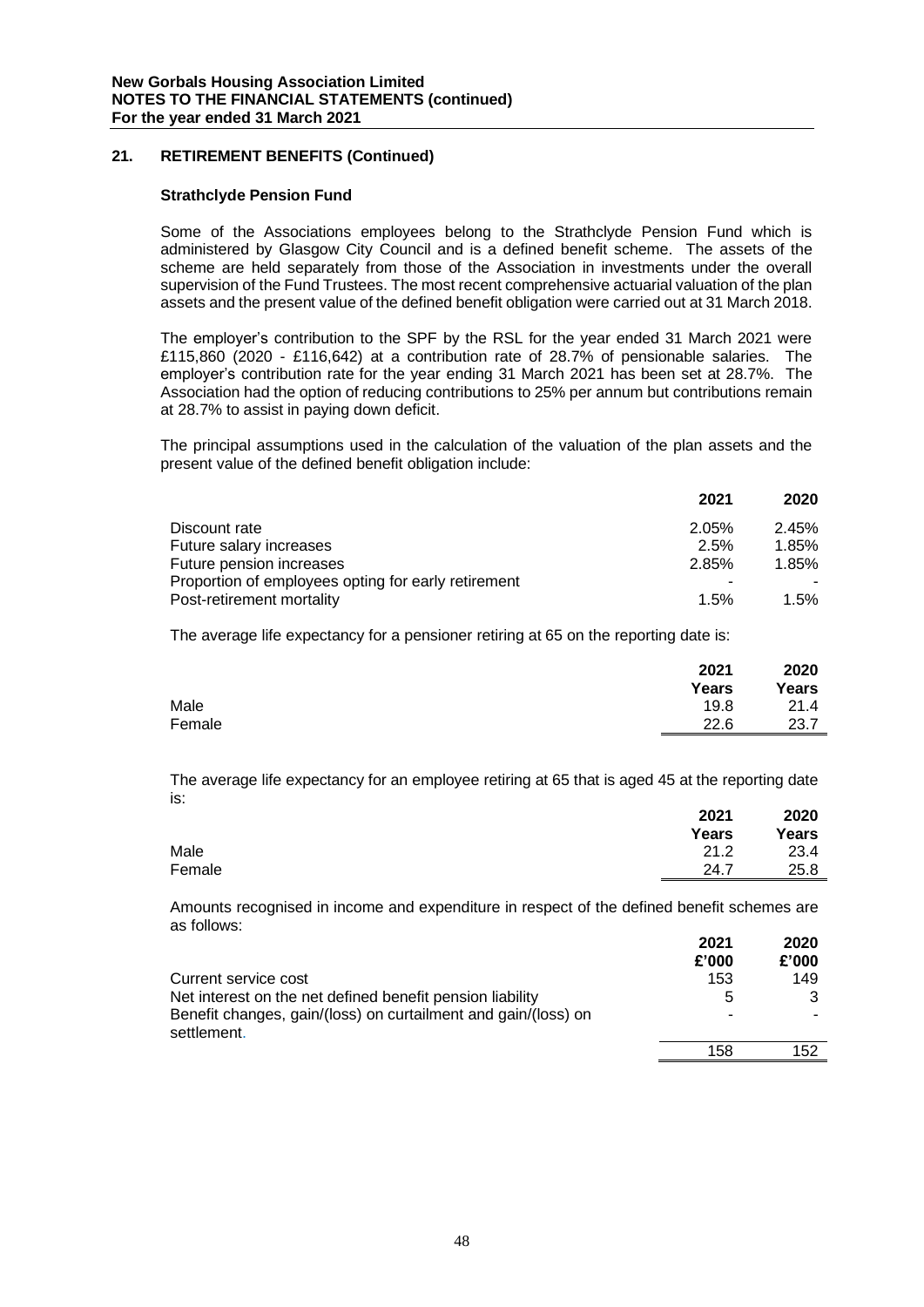| Changes in the present value of the defined benefit obligation:                 | £'000 |
|---------------------------------------------------------------------------------|-------|
| Defined benefit obligation at 1 April                                           | 3,809 |
| Current service cost                                                            | 153   |
| Past Service costs                                                              |       |
| Interest cost                                                                   | 95    |
| Contributions by scheme participants                                            | 29    |
| Plan introductions, changes, curtailments and settlements                       | 952   |
| Benefits paid                                                                   | (19)  |
| Defined benefit obligation at 31 March                                          | 5,019 |
| Changes in the fair value of plan assets:                                       | £'000 |
| Plan assets at 1 April                                                          | 3,619 |
| Interest income                                                                 | 90    |
| Actuarial (losses)/gains                                                        | (36)  |
| Return on plan assets (excluding net interest on the defined benefit liability) | 833   |
| Contributions by employer                                                       | 120   |
| Contributions by scheme participants                                            | 29    |
| Benefits paid                                                                   | (19)  |
| Plan assets at 31 March                                                         | 4,636 |
| Net provision at 31 March                                                       | (383) |

The actual return on plan assets was (£833,000) (2020: £254,000).

The analysis of the scheme assets at the reporting date were as follows:

|                    | <b>Fair value of assets</b> |      |  |
|--------------------|-----------------------------|------|--|
|                    | 2021                        | 2020 |  |
| Equity instruments | 66%                         | 59%  |  |
| Debt instruments   | 23%                         | 26%  |  |
| Property           | 9%                          | 13%  |  |
| Other assets       | 2%                          | 2%   |  |
|                    | 100%                        | 100% |  |

The above figures take into account the effect of the McCloud case.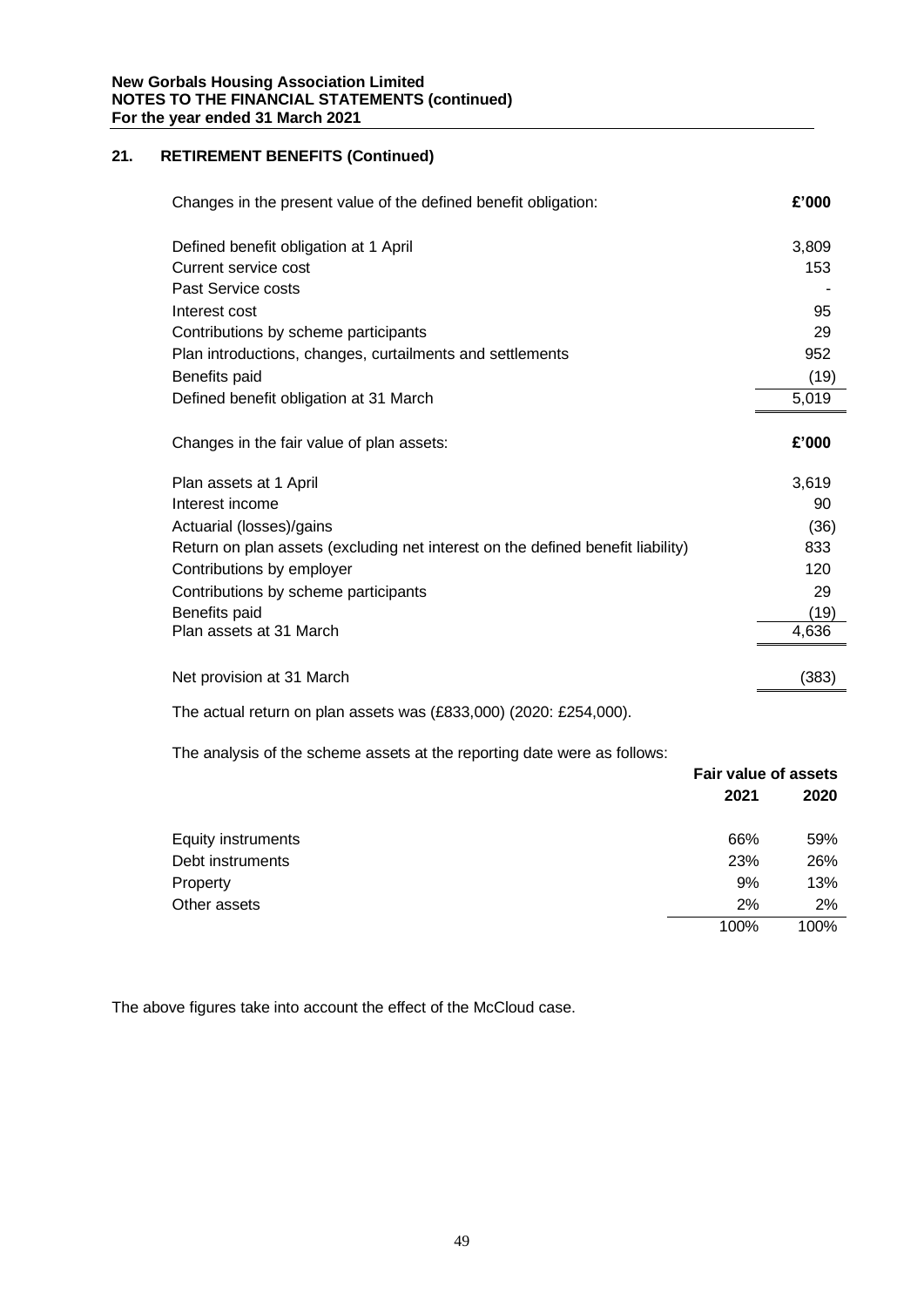# **22. RELATED PARTY TRANSACTIONS**

Committee of Management members are also tenants of the Association. Their tenancies are on normal commercial terms. During the year £48,741 (2020; £53,301) of rent was receivable from these tenant members. At the year-end there were £1,119 (2020: £2,277) of rent arrears due from these tenant members.

During the year we charged £254,500 in rent and management charges (2020: £248,534) to our subsidiary New Gorbals Property Management. NGPM was incorporated in January 2016 primarily for the letting of mid-market rented properties. At 31<sup>st</sup> March 2021 £63,638 (2020: £63,030) was due from the subsidiary in group debtors.

# **23. CONTINGENT LIABILITIES**

# **Communities Scotland Stock Transfer**

Various financial provisions were incorporated in the legal documentation when the Association acquired housing stock from Communities Scotland in 2002. The Association is required to account for major repair, capital expenditure and sales of properties under the Right to Buy legislation.

Housing Association Grant allocated to components (as detailed in Note 3) that have subsequently been replaced by the Association are recognised in the Statement of Comprehensive Income, with the cost of the replacement and any additional funding for this replacement being capitalised. The recycled grant recognised in the Statement of Comprehensive Income at 31 March 2021 was £nil (2020: £nil).

At 31 March 2021, the Association had no other contingent liabilities (2020 - £nil).

# **24. COMMITMENTS UNDER OPERATING LEASE**

At 31 March 2021 total future minimum lease payments under non-cancellable operating leases are set out below.

|                     |                       | 2021               |                              | 2020               |
|---------------------|-----------------------|--------------------|------------------------------|--------------------|
|                     | Land and<br>buildings | <b>Other Items</b> | <b>Land and</b><br>buildings | <b>Other Items</b> |
| Amounts due:        |                       |                    |                              |                    |
| Within 1 year       |                       | 174,101            |                              | 160,179            |
| Within 2 to 5 years |                       | 223,421            | $\overline{\phantom{0}}$     | 348,119            |
|                     |                       | 397,522            |                              | 508,298            |
|                     |                       |                    |                              |                    |

# **25. TAXATION**

The Association gained charitable status in the year ending on 6<sup>th</sup> January 2010 and is no longer liable for tax on its ordinary activities.